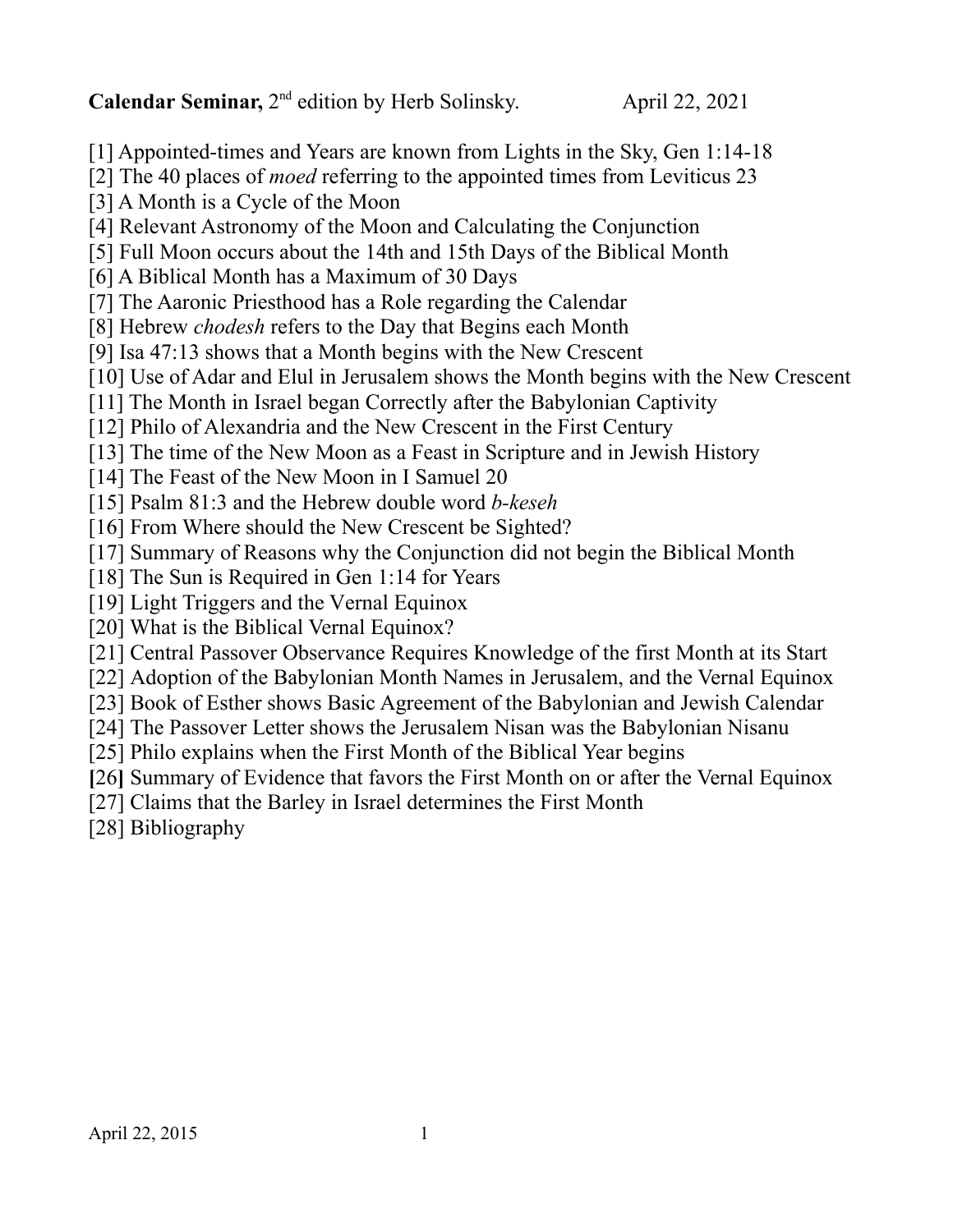[1] Appointed-times and Years are known from Lights in the Sky, Gen 1:14-18

Gen 1:14, "And the Almighty said: Let there be lights in the expanse of the heavens to separate between the daytime and the night, and let them be for signs, and for appointedtimes [4150 *moed*], and for days and years."

Gen 1:15, "And let them be for lights in the expanse of the heavens to give light on the earth, and it was so."

Gen 1:16, "And the Almighty made the two great lights, the greater light to rule the daytime and the lesser light to rule the night, and [He made] the stars [to rule the night]." Gen 1:17, "And the Almighty set them in the expanse of the heavens to give light upon the earth"

Gen 1:18, "and to rule by daytime and by night, and to separate between the light and the darkness."

In verse 14, the translation "appointed-times" for the plural of the word *moed* should be understood to refer to the days of the festivals, the seventh day Sabbath, and the Day of Atonements, all of which are mentioned in Leviticus 23. Note the next chapter.

[2] The 40 places of *moed* referring to the appointed times from Leviticus 23

| Gen 1:14 Ex 13:10 |             |                                                                                                                                                                                                                                                                                                                                                                                       |
|-------------------|-------------|---------------------------------------------------------------------------------------------------------------------------------------------------------------------------------------------------------------------------------------------------------------------------------------------------------------------------------------------------------------------------------------|
|                   |             |                                                                                                                                                                                                                                                                                                                                                                                       |
|                   |             |                                                                                                                                                                                                                                                                                                                                                                                       |
|                   |             |                                                                                                                                                                                                                                                                                                                                                                                       |
|                   |             |                                                                                                                                                                                                                                                                                                                                                                                       |
|                   |             |                                                                                                                                                                                                                                                                                                                                                                                       |
|                   |             |                                                                                                                                                                                                                                                                                                                                                                                       |
|                   |             |                                                                                                                                                                                                                                                                                                                                                                                       |
|                   | $Ex\,23:15$ | Ex $34:18$ Lev $23:2$<br>Lev 23:2 Lev 23:4 Lev 23:4 Lev 23:37 Lev 23:44<br>Num 9:3 Num 9:7 Num 9:13 Num 10:10<br>Num 15:3 Num 29:39 Deut 16:6 Deut 31:10 I Chr 23:31<br>II Chr 2:4 II Chr 30:22 II Chr 31:3 Ezr 3:5 Neh 10:33<br>Ps 104:19 Isa 1:14 Isa 33:20 Lam 1:4 Lam 2:6B<br>Lam 2:7 Lam 2:22 Ezek 36:38 Ezek 44:24 Ezek 45:17<br>Ezek 46:9 Ezek 46:11 Hos 2:11 Hos 9:5 Hos 12:9 |

[3] A Month is a Cycle of the Moon

From above, the meaning of appointed-times in Gen 1:14 is festivals and the Sabbath, and these are determined by lights in the heavens.

I Ki 6:38, "And in the eleventh year in the month [3391 *yerach*] Bul, it [is] the eighth month [2320 *chodesh*], the house was finished for all its parts and for all its plans, [and] thus he built it seven years."

I Ki 8:2, "And all the men of Israel were assembled toward King Solomon at the feast in the month [3391 *yerach*] Ethanim, which [is] the seventh month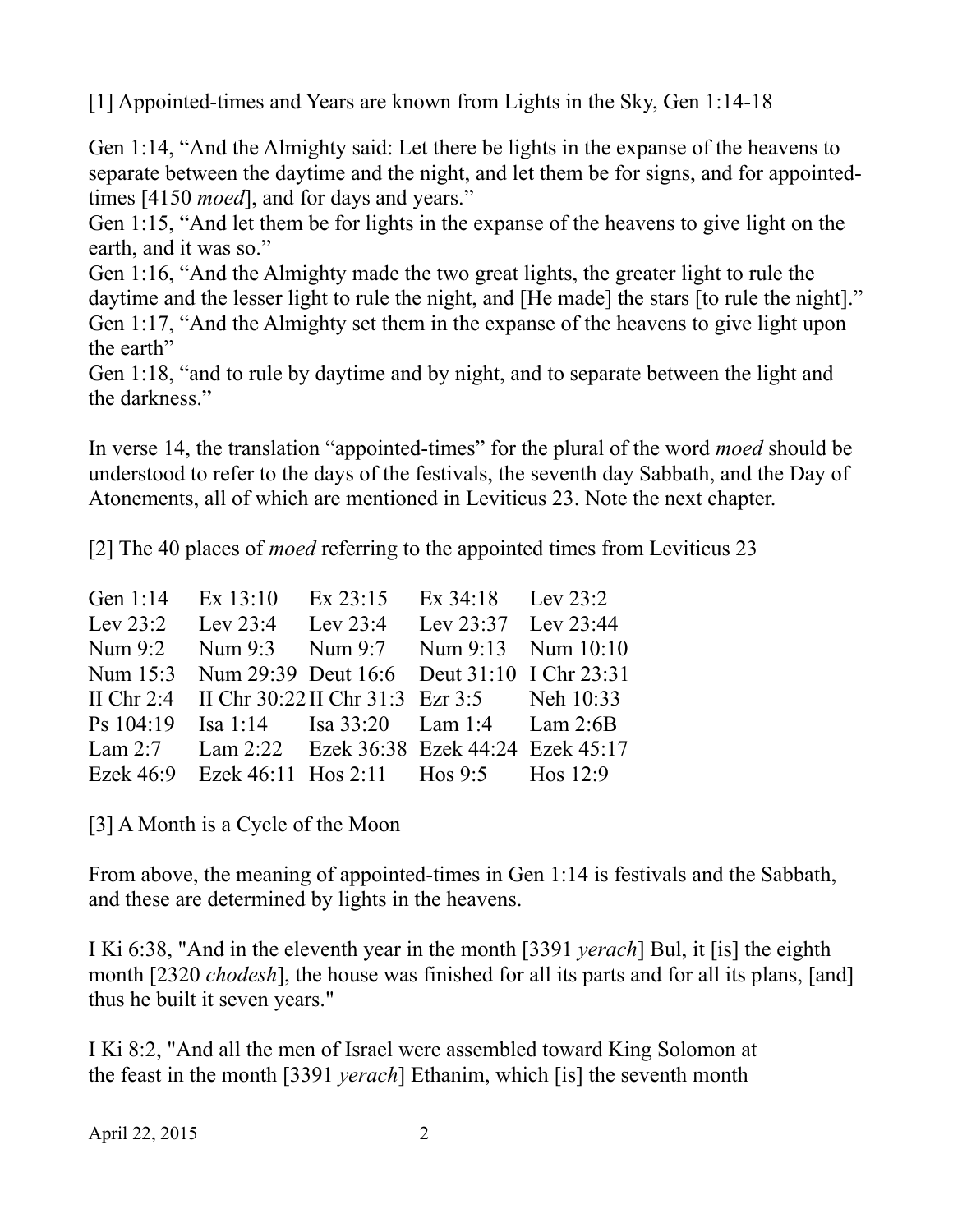[2320 *chodesh*]."

Strong's number 3394 for moon (*yahrayach*) and Strong's number 3391 for month (*yerach*) have the same three Hebrew consonants and look the same when the vowels are removed. In the Hebrew language the 22 letters shown in the sections of Ps 119 are called consonants even though some of them act as vowels. The original Hebrew text of the Scriptures only had these 22 consonants. The vowels were added to aid pronunciation by the Masoretes about the year 650. This identical original appearance in the Hebrew word for moon (3394) and this Hebrew word for month (3391) shows that a biblical month is based upon the moon. These verses, I Ki 6:38; 8:2, also have another word for month [2320 *chodesh*], and it shows that the two different words, *yerach* and *chodesh*, indicate the same thing, a month. The two words, *yerach* and *chodesh* for month, were both in the cognate language of the land before Abraham and his servants emigrated there. Thus both words became part of the Hebrew language.

Ps 104:19, "He made the moon [3394 *yahrayach*] for appointed-times [4150 *moed* in the plural], the sun knows its going-away."

This strengthens the direct evidence seen above first, connecting the moon with the month. This use of appointed-times further corroborates that the moon is one of the heavenly bodies specifically indicated in Gen 1:14.

Ps 104:19 does not have the word "all". It does not say "for *all* appointed-times". If it did have the word "all", it would even appear to somehow make the Sabbath depend on the moon.

The moon has a repeating cycle of slightly more than 29.53 days. Some pattern of cyclical light from the moon must begin a month based upon the above Scriptures, especially Gen 1:14-15 which puts emphasis on "lights in the heavens" (from verse 14) and "let them be for lights … to give light on the earth" (from verse 15)".

[4] Relevant Astronomy of the Moon and Calculating the Conjunction

The moon's orbit around the earth is an ellipse, and the earth is not in the center of the ellipse. Because of the elliptical orbit of the moon, the day of the conjunction cannot be known from the day of the full moon. When Richard A. Parker was a professor at the University of Chicago, he wrote the following on the bottom of page 6 of Parker 1950: "The necessary time for full moon varies from 13.73 to 15.80 days after conjunction." This is a difference of 2.07 days, which is about 49 hours 41 minutes. This shows that the conjunction (i. e., astronomical new moon) is not exactly opposite the full moon in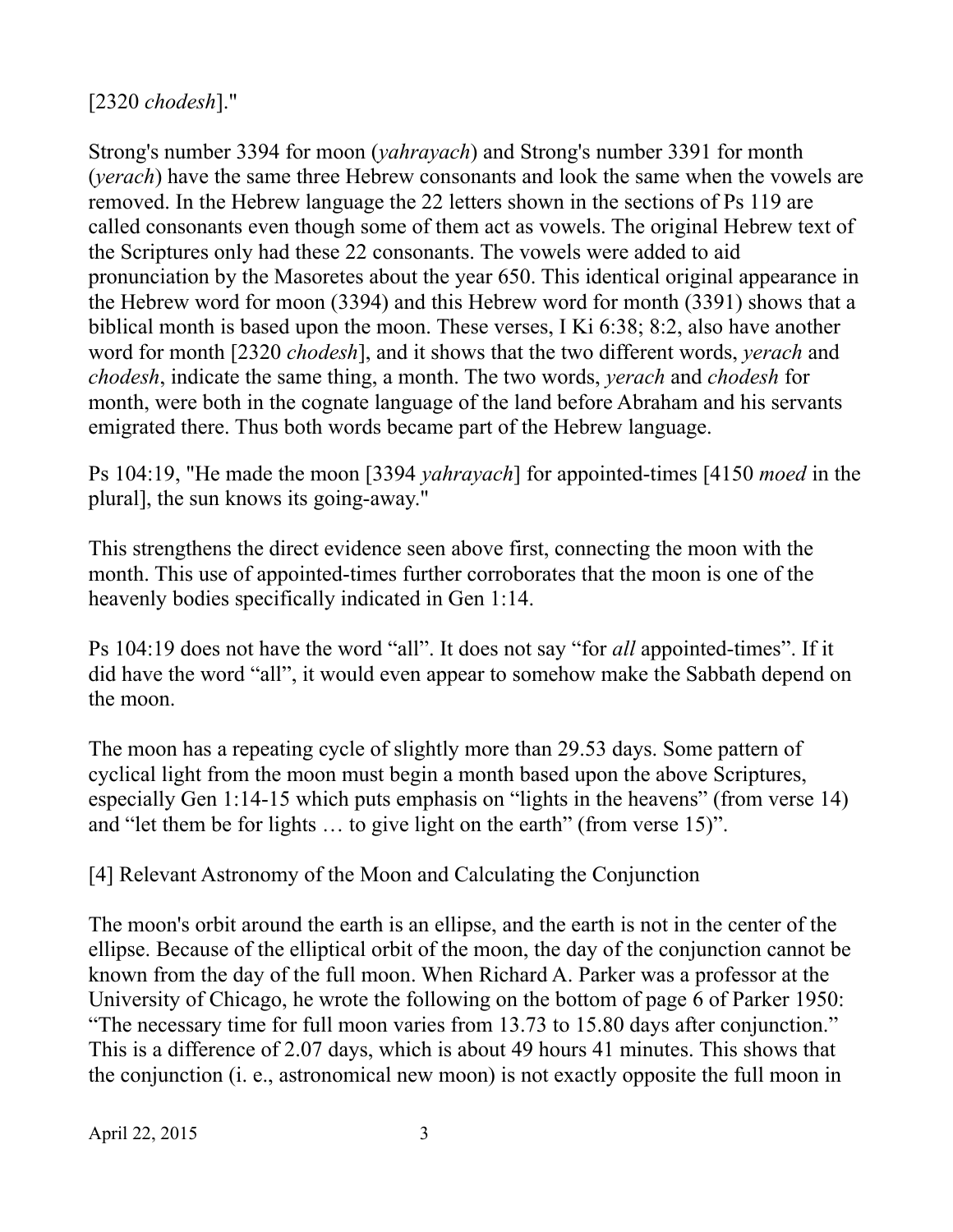length of time.

If one considers counting days beginning with the sundown-to-sundown day on which the conjunction occurs, then the full moon occurs from the 14th to the 17th day of the count. The 17th is very rare.

If one considers counting days beginning with the sundown-to-sundown day that begins with the sighting of the new crescent in the western sky, then the full moon occurs from the 12th to the 16th day of the count. The 16th is very rare. Typically the full moon occurs on the 13th, 14th, or 15th day of the count.

With the above variation in the time from the exact moment of the full moon to the time of the next conjunction (a variation difference of 2.07 days) when the moon is not seen, it is certainly a great difficulty to compute the time of the conjunction. Even computing the day of the conjunction is a great problem because you cannot know the day unless you can first estimate the time.

On page 169 of van der Waerden 1960 he wrote, "The months beginning with the conjunction will [in this quoted paper] be called *exact lunar months* or *conjunction months*. These months are a theoretical construction; they could not be used in practice in classical times, because before [the Greek astronomer] Kallippos (330 B.C.) astronomers were not able to predict the true conjunction."

When Alexander the Great conquered the Persian Empire, he demanded that the Babylonian astronomers transfer their knowledge to the Greek astronomers who did not know how to compute the conjunction. The transfer of Babylonian methods of predicting solar eclipses (these happen at rare conjunctions) enabled the Greeks to know how to calculate the conjunction using Greek geometry. The Babylonians did not use geometry for their calculations and had no interest in the conjunction except for solar eclipses. Kallippos acquired Babylonian mathematical astronomy and then applied it to Greek geometry in order to be able to predict conjunctions c. 330 BCE. In order to perform the computations needed for mathematical astronomy, the Babylonians used the base 60 positional numbering system, which used powers of 60 in columns and the equivalent of a zero as we today use powers of 10 in columns to perform simple long division of general numbers with fractions. The Greek mathematical astronomers copied this Babylonian mathematical system for their astronomy. This enabled the Babylonians and Greeks to perform the long divisions needed for approximating astronomical predictions of the time of eclipses and conjunctions. The ancient Egyptians from before the time of Alexander the Great had their own method for writing their hieratic numerals, which did *not* use any number base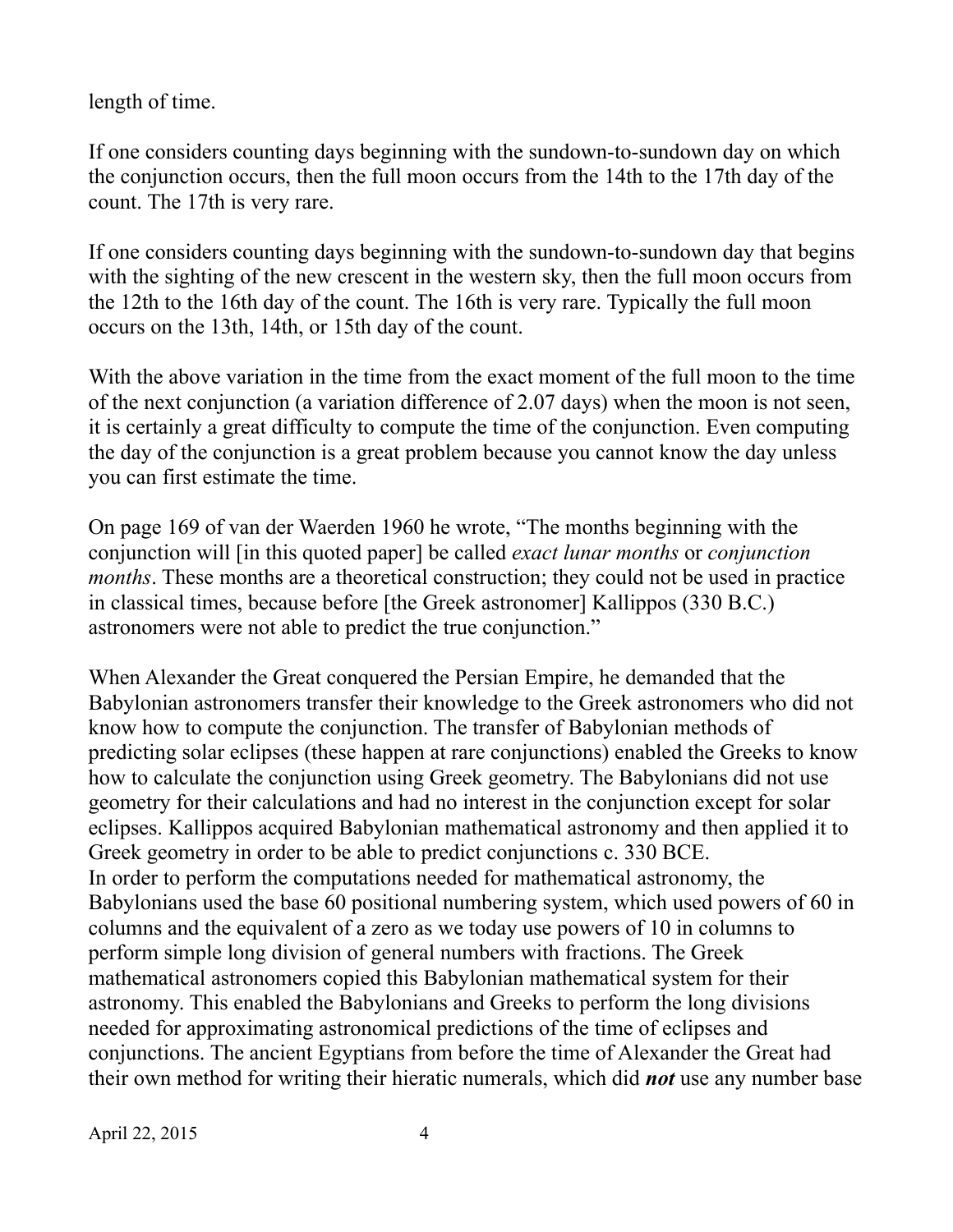with positional powers and they had no zero to be able to distinguish 5, 50, 500, etc. The ancient Egyptian hieratic numerals were similar in concept to the Roman numeral system, which made long division of numbers with fractions very cumbersome and not suited to mathematical astronomy. The ancient Egyptians did not have mathematical astronomy, and did not have computations for eclipses and conjunctions, and their numbering system was too awkward for success in that scientific realm. On pages 58-59 of Schniedewind 2013, he wrote, "The influence of Egyptian scribal culture would become widespread in early Israel. In addition to learning the practices of accounting (that is, using hieratic  $F = \text{Exptian}$ ) numerals) and of writing with ink, the early Israelites borrowed several linguistic terms relating to the scribal profession from Egyptian." On page 101 he wrote, "Excavations at Kadesh Barnea (Tell el-Qudeirat) have recovered some of the best examples of scribal exercises in ancient Judah. Kadesh Barnea was a remote fortress that served trading caravans in the middle of the vast Negev highlands. The excavations recovered ten ostraca dating to the late monarchy. Ostraca 1-6 and 9 date to the last phase of the Iron Age fortress (ca. 600 B.C.E.) and appear to be scribal exercises. The most elaborate example includes six columns with lists of hieratic numbers as well as hieratic abbreviations for accounting terms such as *shekel* and *homer*." Coins from ancient Israel also avoid any indication of a positional numbering system with a base and a zero, thus also showing the lack of ability to perform general long division as required for serious mathematical astronomy that would be needed to compute the conjunction. The Babylonians kept their methods a secret until Alexander the Great conquered the Persian Empire and commanded them to share their methods with the Greeks. Not even the Dead Sea Scrolls show the Babylonian methods copied by the Greeks. The point of all this history is to show that the supposition that at the time of Moses ancient Israel could calculate the conjunction and use that as the basis for knowing when the month began is a fantasy.

[5] Full Moon occurs about the 14th and 15th Days of the Biblical Month

When Abraham departed from Haran and permanently moved to the Promised Land, the language of his environment changed from Akkadian to Canaanite. He was accompanied by perhaps 1,000 people (Gen 14:14) who were essentially his servants. During a span of a few hundred years the Akkadian language that this small group with Abraham spoke gradually changed to a form of the Canaanite language because they were greatly outnumbered by Canaanites in their midst. Just to the north of the Canaanites, and even blending with them was the Ugaritic Kingdom. Thousands of ancient documents written in the Ugaritic language have been discovered and translated. The vocabulary of Ugaritic and ancient Hebrew is almost the same.

Scholars who know biblical Hebrew have no problem understanding ancient Ugaritic.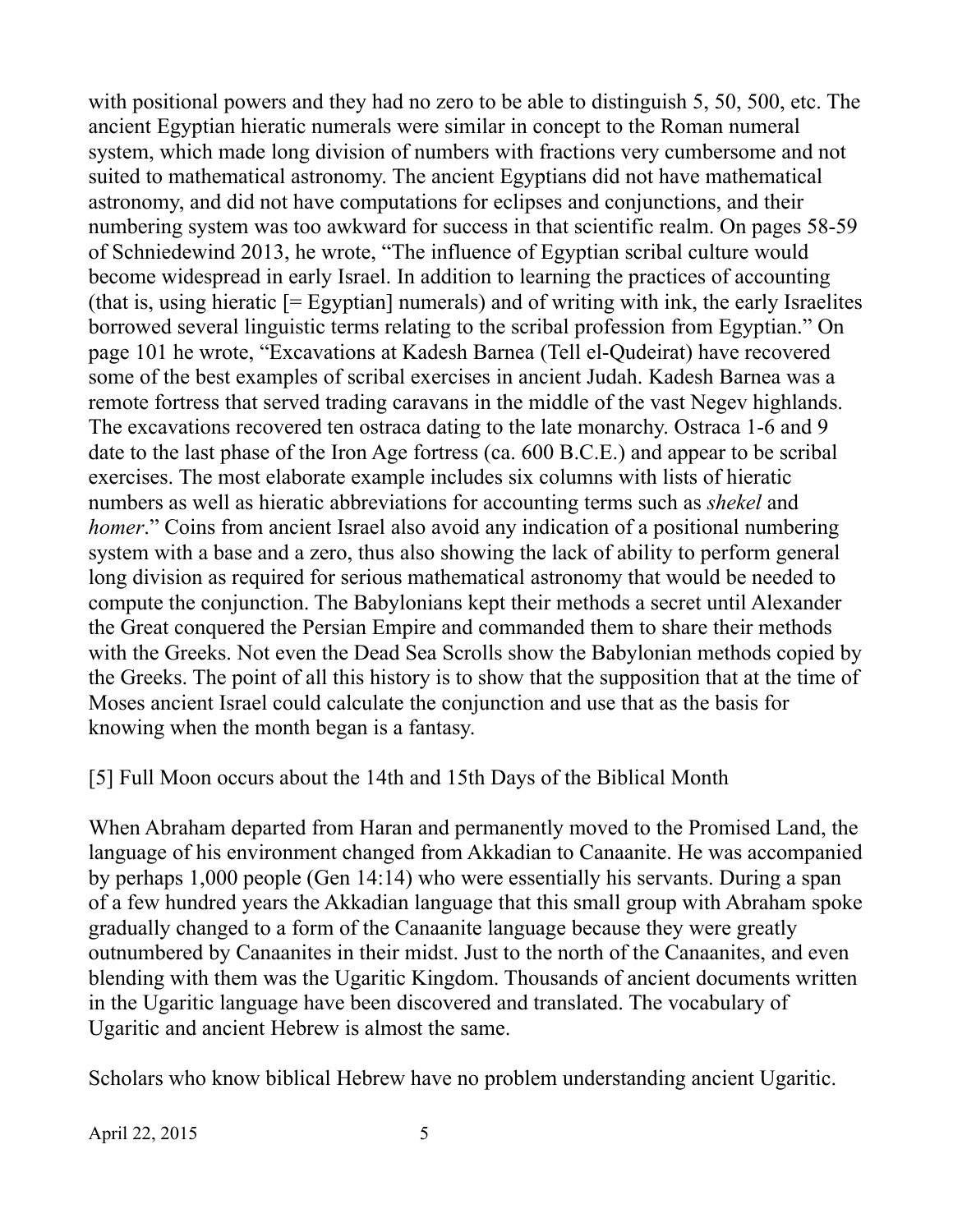Words that are the same in two closely related languages such as biblical Hebrew and ancient Ugaritic, and that appear in the same contexts are called cognate words, indicating that they have the same meaning in both languages. When the ancient Hebrews borrowed words from their neighbors and accepted them into their own language, the meaning was obviously borrowed along with the word, although over much time ancient Hebrew did modify or expand the meanings of some of its words. However, technical words are not expected to change in their technical meaning.

Both of the Hebrew words that mean month, namely *yerach* and *chodesh*, also occur in the Ugaritic language, thus they are cognates in the two languages, indicating that their month and the Israelite month began the same way. We can learn some of the meaning of these words in ancient Hebrew through one clear context in ancient Ugaritic. In one Ugaritic text dated c. 1300 BCE (the period of the biblical Judges), the written day of the month is numbered 14, along with subsequent discussion that may indicate the next day, appears. On pages 232-233 of Olmo Lete 1999 we read, "In any case, this is the only indication of *time* for the ritual act: the 14th-15th day of the month, *ym mlat* (lit. 'day of fullness')." This same Ugaritic text is also discussed in more detail on pages 20-21 of de Tarragon 1980. On page 18 de Tarragon discusses the Ugaritic expression "*bym hdt*" [= in day *chodesh*], using only consonants because there are no vowels just as with ancient Hebrew, where the dot under the first "h" indicates the first letter of the Hebrew *chodesh*. His comment on page 18 about this Ugaritic expression (using my translation from his French) is, "It designates the new-moon, the day of the new moon." He says this expression occurs ten times among a few Ugaritic texts that he studied. Hence the full moon occurs about day 14-15 of the *chodesh*.

This Ugaritic text involving the full moon **defeats** the theory that the ancient biblical month before the Babylonian captivity **began** with the day of the full moon. Those who champion this theory argue for it on the basis of an interpretation of Ps 81:3.

# [6] A Biblical Month has a Maximum of 30 Days

# A. Noah's Flood and the Length of a Biblical Month

A cycle of the moon averages a little more than 29.5 days. Gen 7:11 mentions that the flood began on the 17th day of the second month. In Gen 8:3-4 the wording seems to imply that 150 days passed until the 17th day of the seventh month. Here five months total 150 days, which divides out to 30 days per month. Some people have claimed from this data that during the time of Noah all months had 30 days and the astronomy of the moon around the earth was different from what it became. The Tanak does *not* say that *all* months during the life of Noah had 30 days! This is an interpretation of the little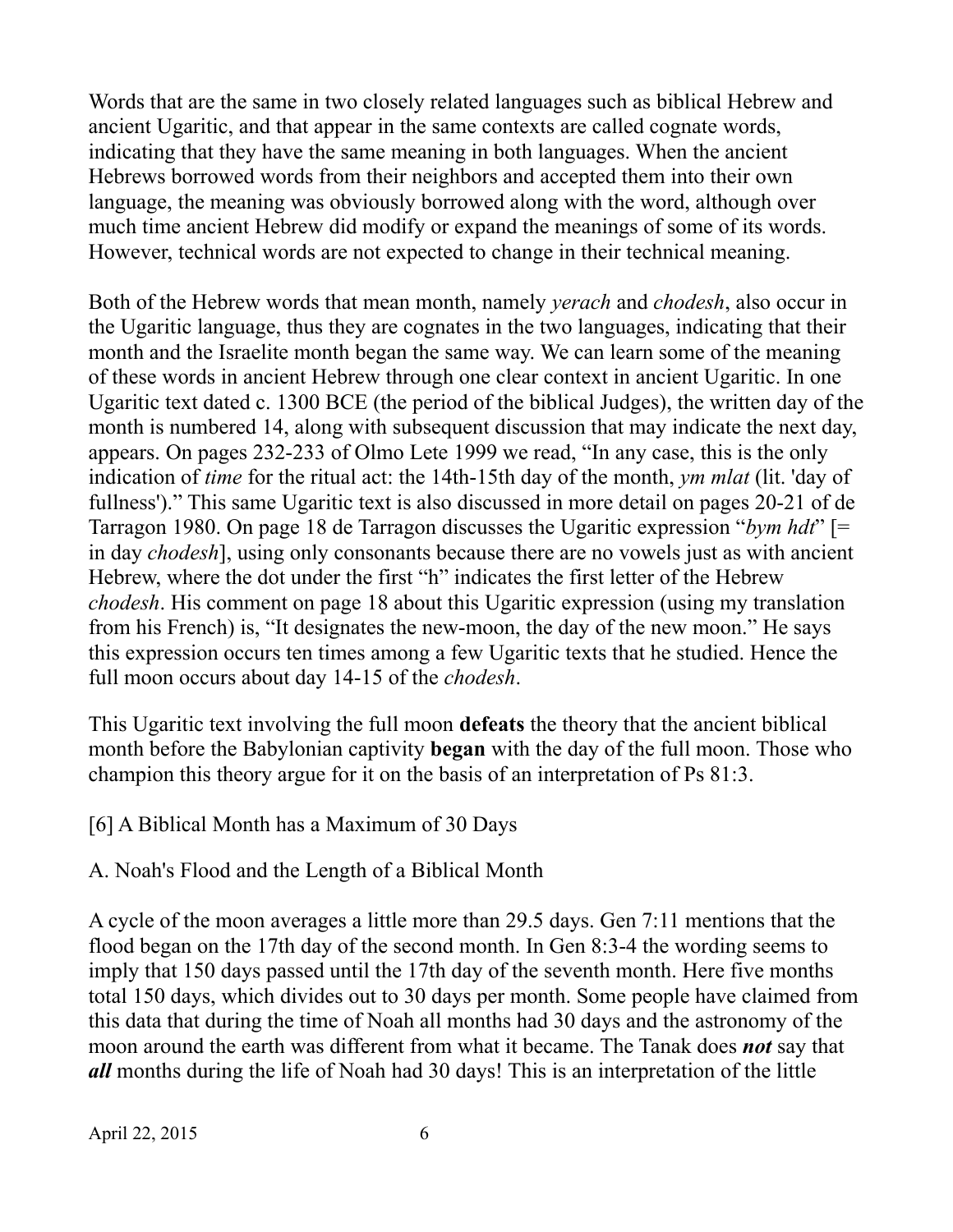information that is supplied. Because of the rain and then the clouds, it would have been difficult or impossible to see the moon during this time. Perhaps the time near the full moon may have been visible through the clouds during some of these months, but generally speaking, the visibility of the moon was greatly blocked during this period of time. The disruption of sighting the moon during this period would have led to a maximum month time of 30 days as indicated here.

### B. The Two Witnesses Prophesy for  $1260$  Days =  $42 \times 30$  Days =  $42$  Months

Based upon Isa 13:9-10; Joel 2:1-2; Ezek 32:7-8 there will be a future time when the sky will be darkened for some length of time, and the "day of YHWH" is associated with this time period. The context of Dan 7:21-27 fits that of the "day of YHWH". Dan 7:25 has the phrase "time and times and half a time". This identical expression is also mentioned in Dan 12:7 and Rev 12:14. The context of Rev 12:14 fits perfectly with Rev 12:6, and the latter is explicitly stated to be 1260 days. The beast of Rev 13:6 fits perfectly with the beast of Dan 7:25, which is the fourth beast in Dan 7:7-8, 19-27. The "time and times and half a time" in Dan 7:25 was already shown to refer to 1260 days. Therefore, the 42 months that are mentioned in Rev 13:4-6 is the same time period of 1260 days, which is a "time and times and half a time". In this circumstance a month divides out to be 30 days. **This may be explained by recognizing that the moon will not give its light, as shown in Isa 13:9-10; Ezek 32:7-8.**

This indicates that a month has 30 days if the moon does not give its light or is mostly not visible, thus giving a limit of 30. If there is a succession of months for which the sky is cloudy or rainy over all of Israel where people reside on days near the start of each of those months, then each of those months will have the maximum number of days per month, namely 30 days. Then, when the weather first becomes clear at the start of a month, that month may have less than 29 days to make up for the artificial prolongation of some months to 30 days. **This shows that a calculated conjunction is not used.**

[7] The Aaronic Priesthood has a Role regarding the Calendar

According to the law of Moses certain activities related to the calendar are required to be performed by the Aaronic priesthood. Specifically, at the beginning of each month, in the context of Num 10:1-10, notice the following activity of the priesthood.

Num 10:8, "And Aaron's sons, the priests, shall blow with [the two silver] trumpets." Num 10:10, "And on [the] day of your gladness, and on your appointed-times [4150 *moed*], and on the beginnings of your months [2320 *chodesh*], you [priests] shall blow with [the two silver] trumpets over your burnt offerings and over [the] sacrifices of your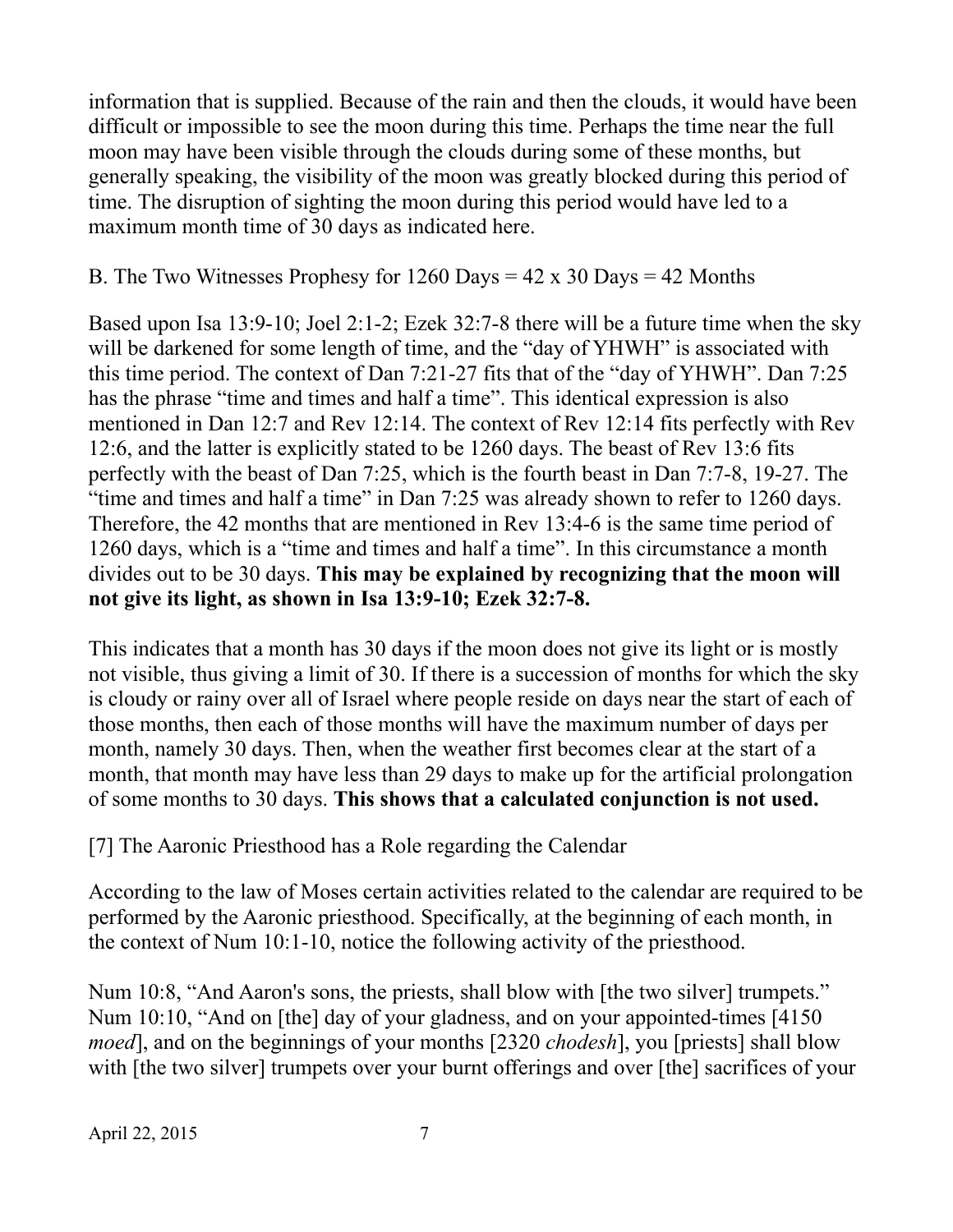peace offerings, and they shall be to you for a memorial before your Almighty; I am YHWH your Almighty."

Ps 133 shows Calendrical Unity via the Authority of the Aaronic Priesthood

Ps 133:1, "A song of the upward-steps, by David, Behold how good and how pleasant [is the] dwelling of brothers, yes-indeed in-unity."

Ps 133:2, "[It is] like the good oil upon the head, descending upon the beard, Aaron's beard, descending upon the edge of his garments."

Ps 133:3, "Like the dew of Hermon descending upon the mountains of Zion, because there YHWH commanded the blessing of life forever."

To speak of pleasantness in unity, as seen in verse 1, implies a mental peace that can only come by willing agreement with the decision of the priesthood (Ps 133:1-2). If knowledge to achieve spiritual unity is attained, it should produce uniformity in recognizing the days of holy convocation, the appointed-times. Also, as seen above, two priests were required to blow two silver trumpets on the new-moons.

Through the symbol of oil, Ps 133:2 shows calendrical unity through the authority of the Aaronic Priesthood. Verse 1 shows that this unity is good and pleasant.

**Positive evidence that calendric unity was only to be achieved through the authority of the Aaronic priesthood does exist in Ps 133. In that psalm the unity of the brethren was to be achieved through the symbolism of the anointing oil upon Aaron's beard, which is the bestowing of authority upon that priesthood to bring about unity.**

### **The Aaronic priesthood blew the two silver trumpets to officially declare that a new month had begun.**

[8] Hebrew *chodesh* refers to the Day that Begins each Month

In Num 10:10 stated above, notice the phrase "beginnings of your months [2320 *chodesh*]" and also the mention of burnt offerings. This same phrase occurs, also with burnt offerings, in Num 28:11, "And at the beginnings of your months [2320 *chodesh*] you shall offer a burnt offering to YHWH, two young bulls, and one ram, seven male lambs a year old, without blemish."

Compare this with the statement for burnt offerings in I Chr 23:31.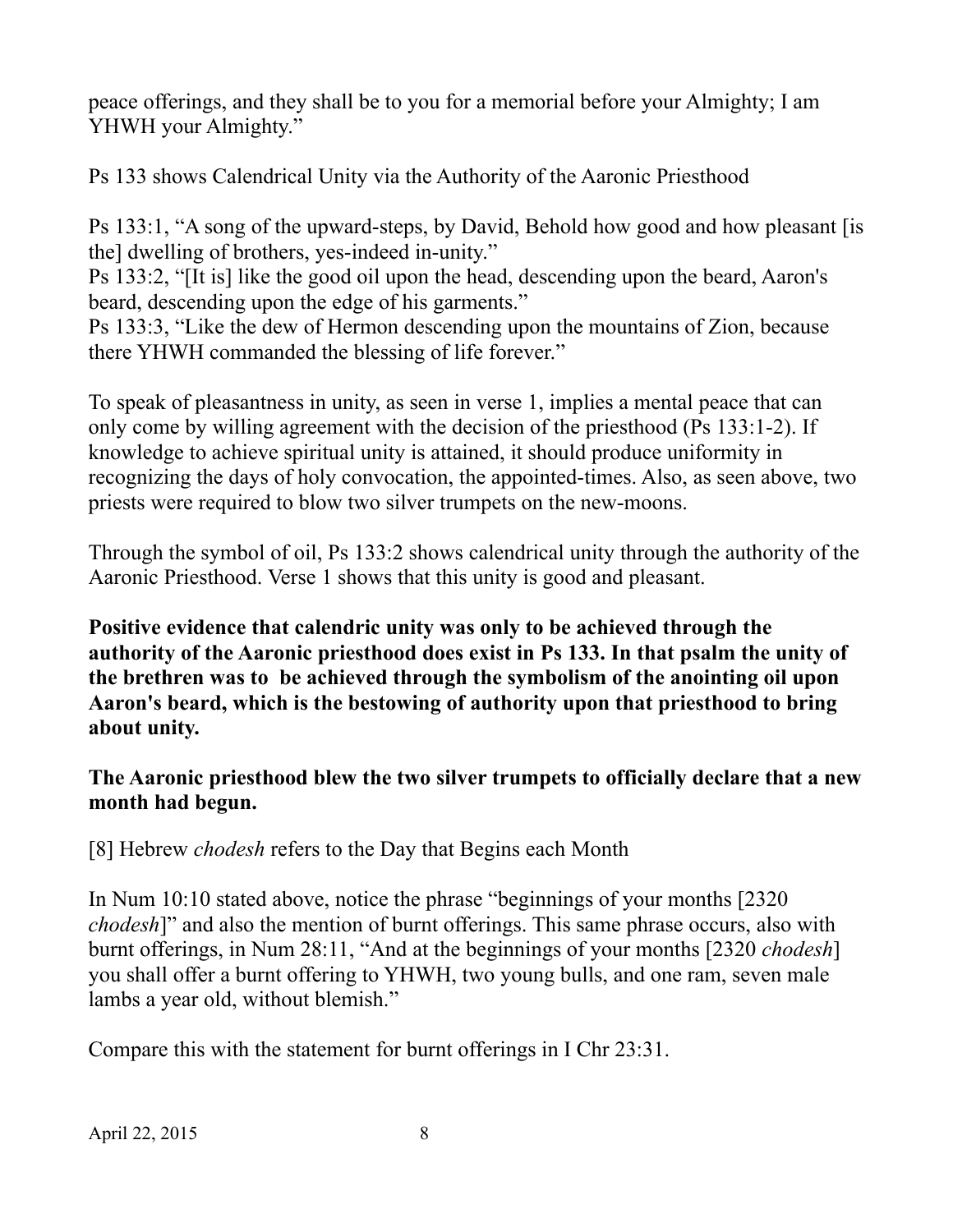I Chr 23:30, "and [the sons of Aaron are] to stand every morning to thank and to praise YHWH, and likewise at evening,"

I Chr 23:31, "And over all burnt offerings to YHWH, presenting on Sabbaths, on newmoons [2320 *chodesh*], and on appointed-times [4150 *moed*], according to their required number, periodically before YHWH."

Notice that here the time for burnt offerings called "new-moons" are equated with "beginnings of your months" in Num 10:10 and Num 28:11. This shows that a newmoon is the beginning of a month. The translation "new-moon" for *chodesh* is **justified because a biblical month is based upon a cycle of the moon and the Hebrew word** *chodesh***, when vowels are removed, becomes identical to the Hebrew word** *chadash* **when its vowels are removed. The Hebrew word** *chadash* **is used as both an adjective (meaning new) and a verb (meaning to make new, or to renew).**

Some examples where *chodesh* means "month" are Gen 29:14; Num 10:11; I Ki 5:14. Some examples where *chodesh* means "new-moon" are II Ki 4:23; Ezek 46:3; Hos 2:11; Amos 8:5.

[9] Isa 47:13 shows that a Month begins with the New Crescent

Isa 47:13 is a most interesting verse of Scripture because it teaches much about the Hebrew word *chodesh*. The period of Isaiah's visions is from c. 760 to c. 700 BCE. Isa 47:1, 11 is a prophecy that eventually Babylon would be defeated, and Isa 47:13 is a taunt directed at Babylon.

On page 8 of Rochberg 2004, she wrote, "The nightly watch of the sky seems to have been standard Babylonian practice since the reign of King Nabonassar (747-734 B.C.)." On page 2 of Swerdlow 1998, he wrote, "Prognosticate by the new moon they [the Babylonian astrologers] did, and by the full moon, and by the appearance of the moon, and by eclipses of the sun and moon, and by the risings and settings and conjunctions of stars and planets, and by halos and clouds and rain and winds, in short, by anything in the heavens, astronomical or meteorological, that could be taken as ominous, a prophetic sign given by the gods." When Swerdlow began with the words "prognosticate by", he meant that based upon the conditions that prevail during the time of the events mentioned, they would make predictions about the future with the intent that they would come to pass. With this historical context in mind, here is a literal translation of Isa 47:13.

Isa 47:13, "You [Babylon] are wearied with your many consultations. Now let [the] astrologers [1895 *havar*] of [the] heavens [8064 *shamayim*] stand up and save you, those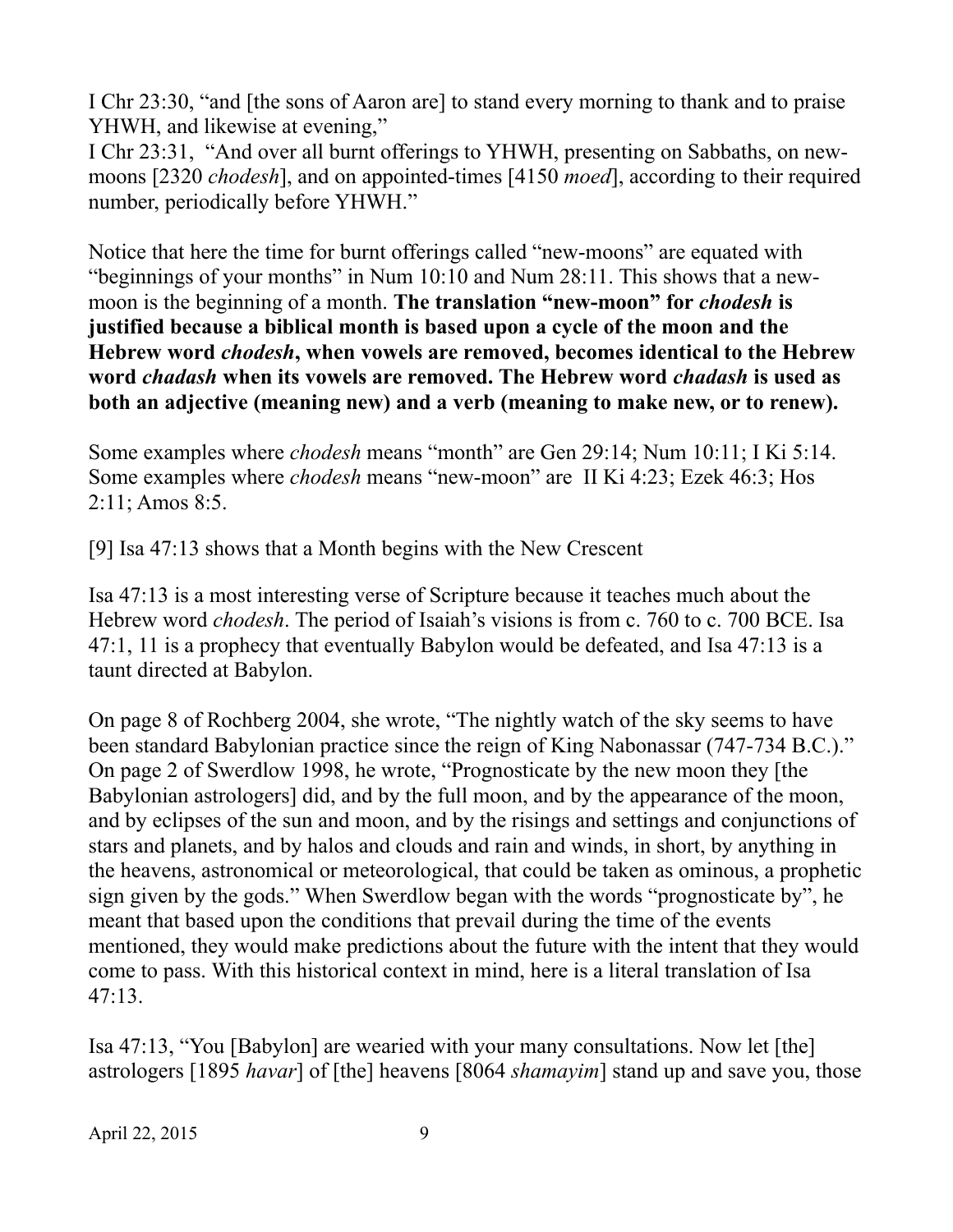who look-intensely [2372 *chozeh*] at [the] stars, those-who-make-known [3045 *yada*] at [the] new-moons [2320 *chodesh*], what will happen to you."

Some translations and commentaries on this verse attempt to interpret it in a manner that makes it appear to divide up the heavens into the signs of the zodiac. This is an error because the origin of the zodiac as 12 equally divided signs of the year began between 464 and 454 BCE. Horoscopes are based on the zodiac. The year 410 BCE is the earliest known text of a horoscope. The origin of both the zodiac and horoscopes is ancient Babylon. Today's knowledge of ancient Babylonian history makes it clear that *havar* should mean "astrologers". The context indicates that the declarations of the astrologers are predictions or prognostications. History shows that at this time the Babylonian temple astrologer-astronomers made predictions about the king and the nation.

In this verse the Hebrew word *chodesh* [2320] occurs in the plural, and it is preceded by the single letter lamed, which is a preposition that is pronounced "l". Pronounced together it is *leh-chadasheem*. The question arises concerning whether *leh-chadasheem* means "every month (i. e., monthly)" or "at the new moons" in Isa 47:13. Consider the following factors.

(1) This plural form of *chodesh* with this preposition lamed occurs in five other places in the Tanak. These are I Chr 23:31; II Chr 2:4; 8:13; 31:3; Ezra 3:5. This preposition is flexible and its meaning depends on the context. It often means *at*, *for*, or *on*". In all six cases (Isa 47:13 being the sixth case) it may be consistently translated "at [the] newmoons". In the five examples outside Isaiah the context prevents it from meaning "every month".

(2) The translation "every month" is usually given in Num 28:14; I Chr 27:1; Est 3:7 where *chodesh* in the singular occurs twice in all three verses, and the preposition lamed is absent before these three double cases. The end of Num 28:14 literally means "month on month for [the] months of the year". In the Hebrew it is "*chodesh* [singular] *bchadshoh* [preposition bet and singular] *l-chadshay* [preposition lamed and plural] *hashanah*". Here the plural form of *chodesh* is different from the plural form in Isa 47:13, though both have the preposition lamed. These three consistent examples show that the expression that is literally "month on month" (no lamed and no plural) means "every month"; thus there is no need for another expression to mean every month.

(3) In theoretical Hebrew grammar it would be a possibility for *leh-chadasheem* in Isa 47:13 to mean "every month", but there is no biblical context in which this is an example that is implied by the context. On page 395 of BDB, Isa 47:13 is quoted to end as follows: "who declare, at the new moons, of (the things) which are to come". Yet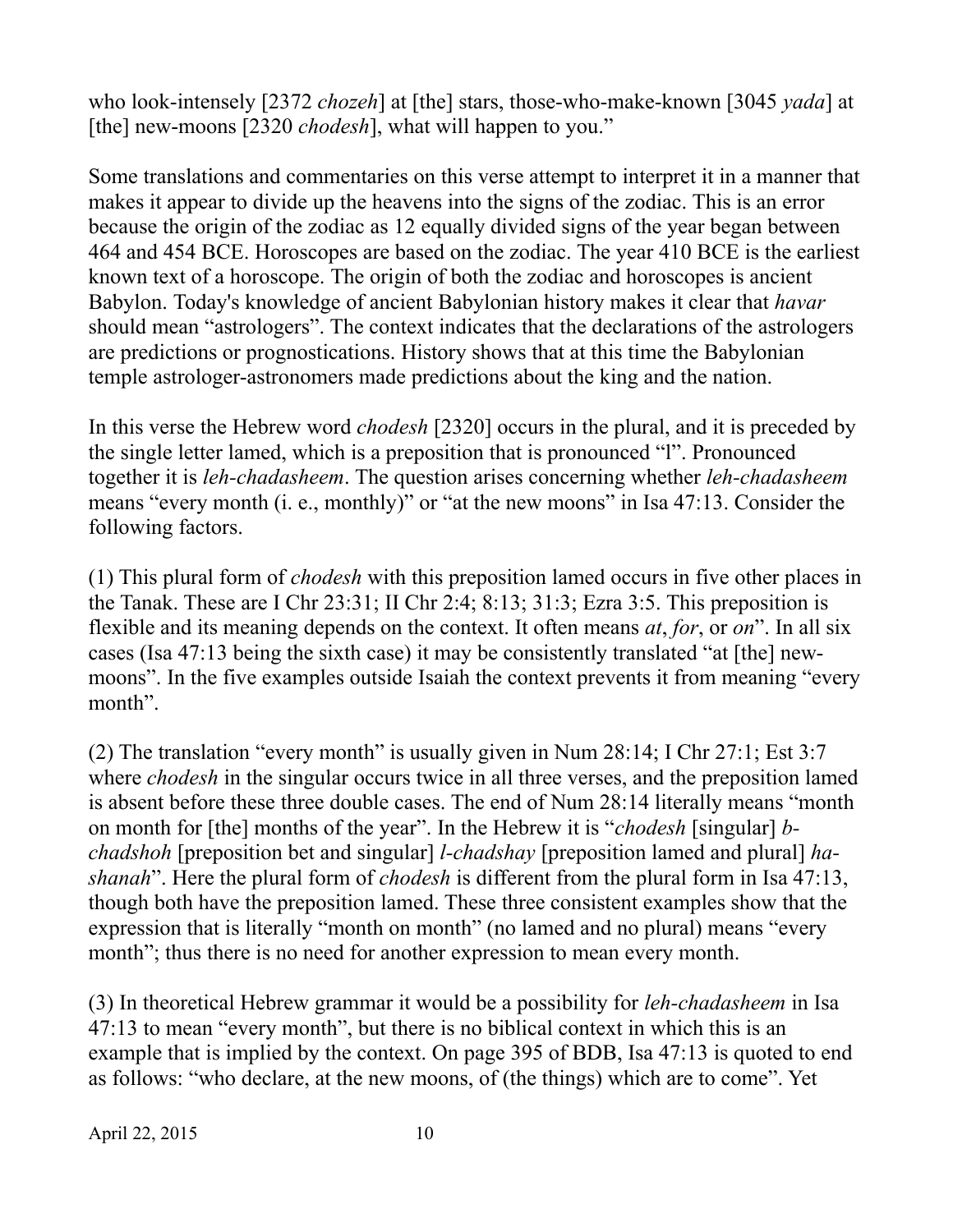BDB contradicts itself on this, because on page 516, column 1, 9 lines from the bottom of the page, BDB states "*every* month" for *leh-chadasheem* in Isa 47:13. The Hebrew preposition lamed is very flexible, having a wide variety of meanings, so this is given as a grammatical possibility. Nevertheless, no known context implies that this was a method that was in fact used in the ancient Hebrew language to mean "every month".

(4) During the era of Isaiah, on each night the Babylonian astrologers examined the sky for anything unusual, and then such unusual events were used as the basis for prognostications. It would be needlessly redundant for the end of Isa 47:13 to mean "monthly" when in fact the examination of the heavens was a nightly matter. However, prognostications were made for every new moon even if it was a very typical new moon. More emphasis was placed on the new moons because that was of central importance to the Babylonian calendar since it began each month. Translations of reports to the Assyrian kings by those who supervised the nightly watchers of the skies that includes the time of the later life of Isaiah may be found in the book by Hermann Hunger 1992.

The above considerations provide good reasons to reject the proposal found in some translations that *leh-chadasheem* in Isa 47:13 means "every month".

**Because Babylonian prognostications were made for every Babylonian new moon regardless of whether anything unusual was seen at that evening, Isa 47:13 shows that the Hebrew word** *chodesh***, new-moon, is also applicable to the Babylonian new moon!!! This shows that the fundamental concept that underlies the Israelite newmoon and the Babylonian new moon are the same. Since the Babylonian new moon day began with the sighting of the new crescent, provided that there was subsequent official recognition of this sighting, but without allowing a month to have more than 30 days, the same concept should apply to the biblical new-moon.**

An astronomical reason for a biblical month to consist of a whole number of days is that each new crescent first becomes visible close to sundown, which is the time that the Sabbath begins and a numbered day of the month begins. A biblical month is from one new crescent to the next new crescent, which is a whole number of days. We thus see that from the biblical viewpoint, the average synodic month as a precise fraction of days, hours and minutes is never hinted at in Scripture and is foreign to biblical thought.

[10] Use of Adar and Elul in Jerusalem shows the Month begins with the New Crescent

In the context of Jerusalem Ezra 6:15 mentions the month Adar and Neh 6:15 mentions the month Elul. These are Hebrew transliterations of month names in the Babylonian calendar, but these verses are in the context of Jerusalem. Scripture is a witness here that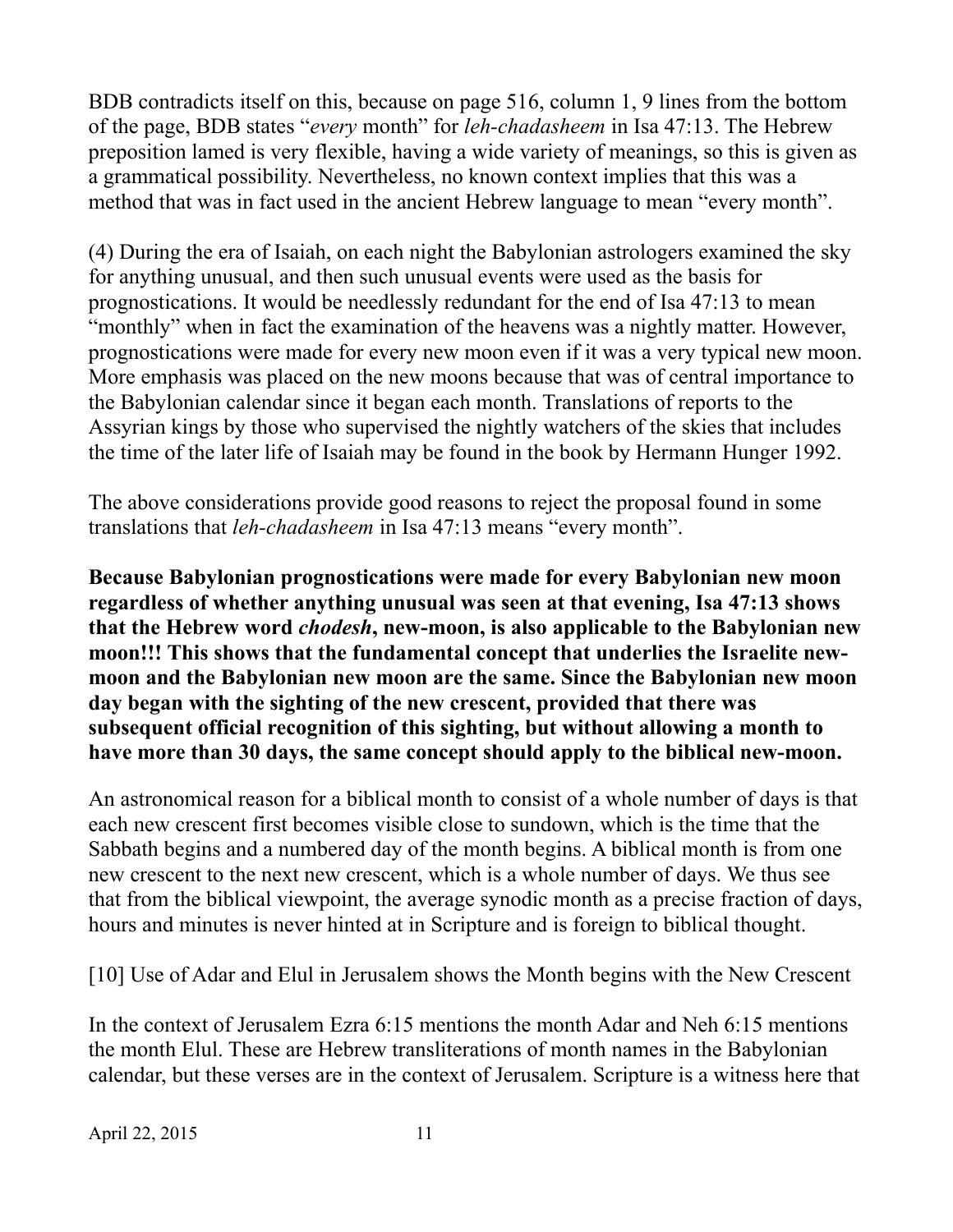ancient Israel adopted the month names of the Babylonian calendar by the time of Ezra and Nehemiah, c. 450 BCE. At this time ancient Israel was not an independent nation, but was a province of the Persian Empire. Nehemiah was appointed governor, evidently by the Persian king (Neh 5:14).

In the year 538 BCE Persia defeated the Babylonian Empire and adopted the Babylonian calendar, although they did not prevent local calendars from continuing to exist. For example, the local Persian calendar (the Zoroastrian religious calendar) still continued and the Egyptian civil calendar still continued. In fact the Persians dated legal documents in both the Babylonian calendar and the Egyptian civil calendar, thus using two calendars simultaneously. The Persian Empire allowed the ethnic groups within its jurisdiction to use whatever calendar they desired, so that Israel was not forced to use the month names of the Babylonian calendar.

The adoption of the Babylonian calendar's month names into Israel in Jerusalem would cause confusion within the same empire unless a biblical month began by the same concept as the month in the Babylonian calendar. The sighting of the new crescent in the western sky near sundown followed by the proclamation of the new month by the Babylonian authority began the month in the Babylonian calendar. However, a month was not permitted to have more than 30 days in that calendar. In Jerusalem the Aaronic priesthood had the authority to declare the beginning of each month.

# [11] The Month in Israel began Correctly after the Babylonian Captivity

Using the conjunction (astronomical new moon) to start the month is contrary to the biblical emphasis and stress on the use of visible *light* to determine the appointed times in Gen 1:14-15. Some advocates of the conjunction theory for the beginning of the month claim that before the Babylonian captivity under Nebuchadnezzar, ancient Israel (specifically the House of Judah) determined the start of a month with the sundown that began a day, but the moon was invisible near that sundown. These people go on to claim that after the return from captivity under Ezra and Nehemiah, Israel, under the influence of the Babylonian calendar and Persian political dominance, no longer continued the alleged original practice of using the conjunction since the time of Moses. To judge the rationality of this view, let us read a couple of verses from Neh 8.

Neh 8:2, "And Ezra the priest brought the law before the assembly of men and women and all who could hear with understanding on the first day of the seventh month." Neh 8:9, "And Nehemiah who [was] the governor, and Ezra the priest the scribe, and the Levites who taught the people, said to all the people: Today is holy to YHWH your Almighty."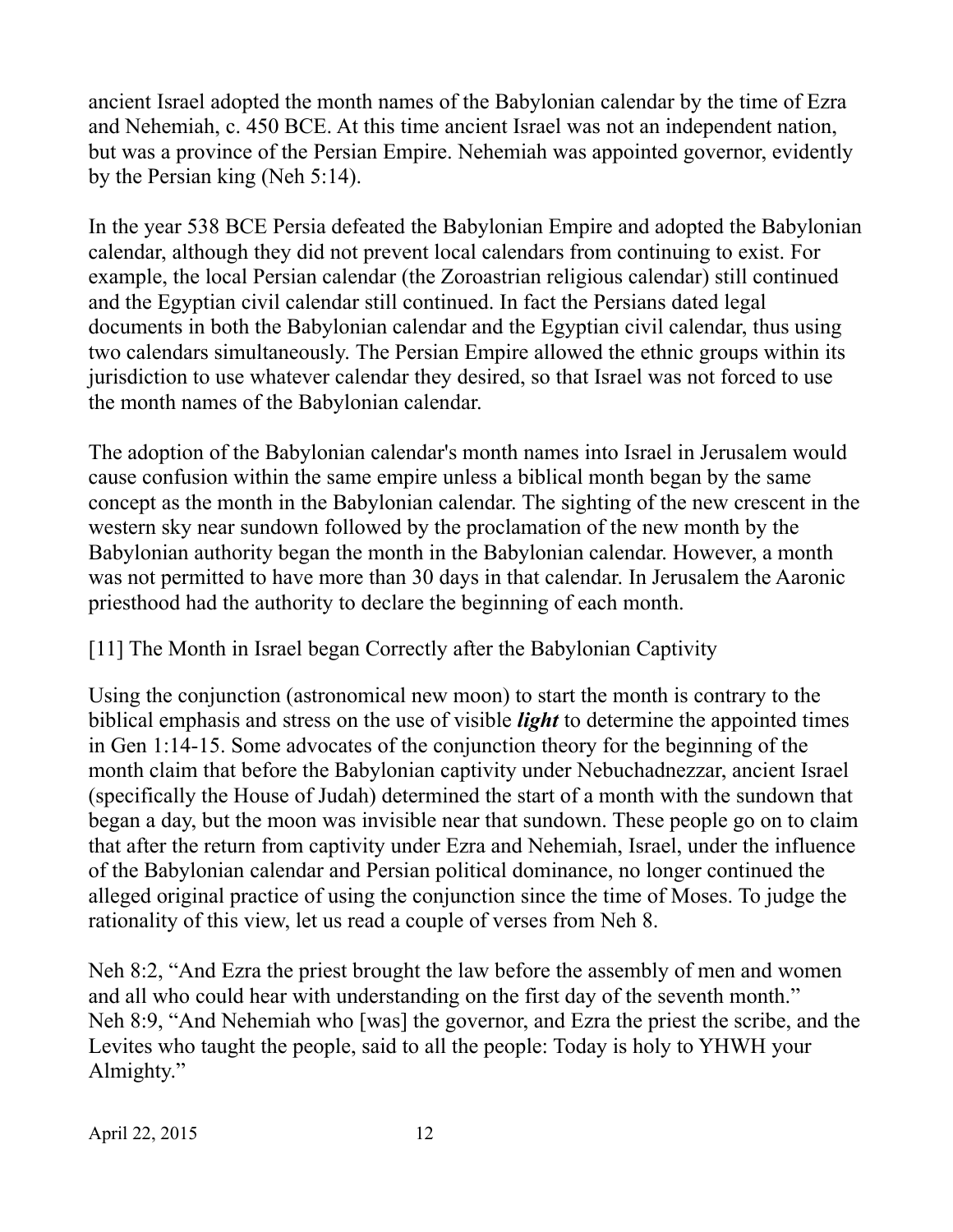Since the day that is stated to be the first day of the seventh month is definitely declared to be holy, it must have been determined correctly, and this was after the return from the captivity under Ezra and Nehemiah. Hence they could not have adopted a pagan practice contrary to what was correct under the law as taught by Moses. The Aaronic priesthood had the proper pattern to determine the start of a month set in motion from this day onward down through the later centuries until the Temple was destroyed in 70 CE, and there is no known time during which the priesthood is thought to have had any significant doctrinal upheaval in its own ranks during this period.

Luke 2:41-42, "And His parents went into Jerusalem year by year at the Feast of the Passover. And when He was 12 years [of age] they went up to Jerusalem according to the custom of the Feast."

### **Our Messiah never sinned. He with His parents kept the Passover using the correct calendar in the early first century at the Temple in Jerusalem. Thus the Aaronic priests in Jerusalem during the early first century still preserved the ancient calendar.**

[12] Philo of Alexandria and the New Crescent in the First Century

As a Jew living in Alexandria, Egypt in the early first century, Philo (c. 20 BCE – c. 50) discusses the new moon from his Jewish perspective. When he mentions the word feast, it will be shown in bold for emphasis because this is significant in early Jewish history.

On page 333 of Philo\_7 (Special Laws 2:41) Philo wrote, "The third [feast recorded in the law] is the new moon which follows the conjunction of the moon with the sun." Since this follows the conjunction, it must refer to the (visible) new crescent.

On pages 391 and 393 of Philo\_7 (Special Laws 2:141-142) Philo wrote, "Following the order stated above, we record the third type of **feast** which we proceed to explain. This is the New Moon, or the beginning of the lunar month, namely the period between one conjunction and the next, the length of which has been accurately calculated in the astronomical schools. The new moon holds its place among the **feasts** for many reasons. First, because it is the beginning of the month, and the beginning, both in number and in time, deserves honour. Secondly, because when it [the new moon] arrives, nothing in heaven is left without light, for while at the conjunction, when the moon is lost to sight under the sun, the side which faces earth is darkened, when the new month begins it resumes its natural brightness. The third reason is, that the stronger or more powerful element [the sun] at that time [of the new moon] supplies the help [light] which is needed to the smaller and weaker [the moon]. For it is just then [at the new moon] that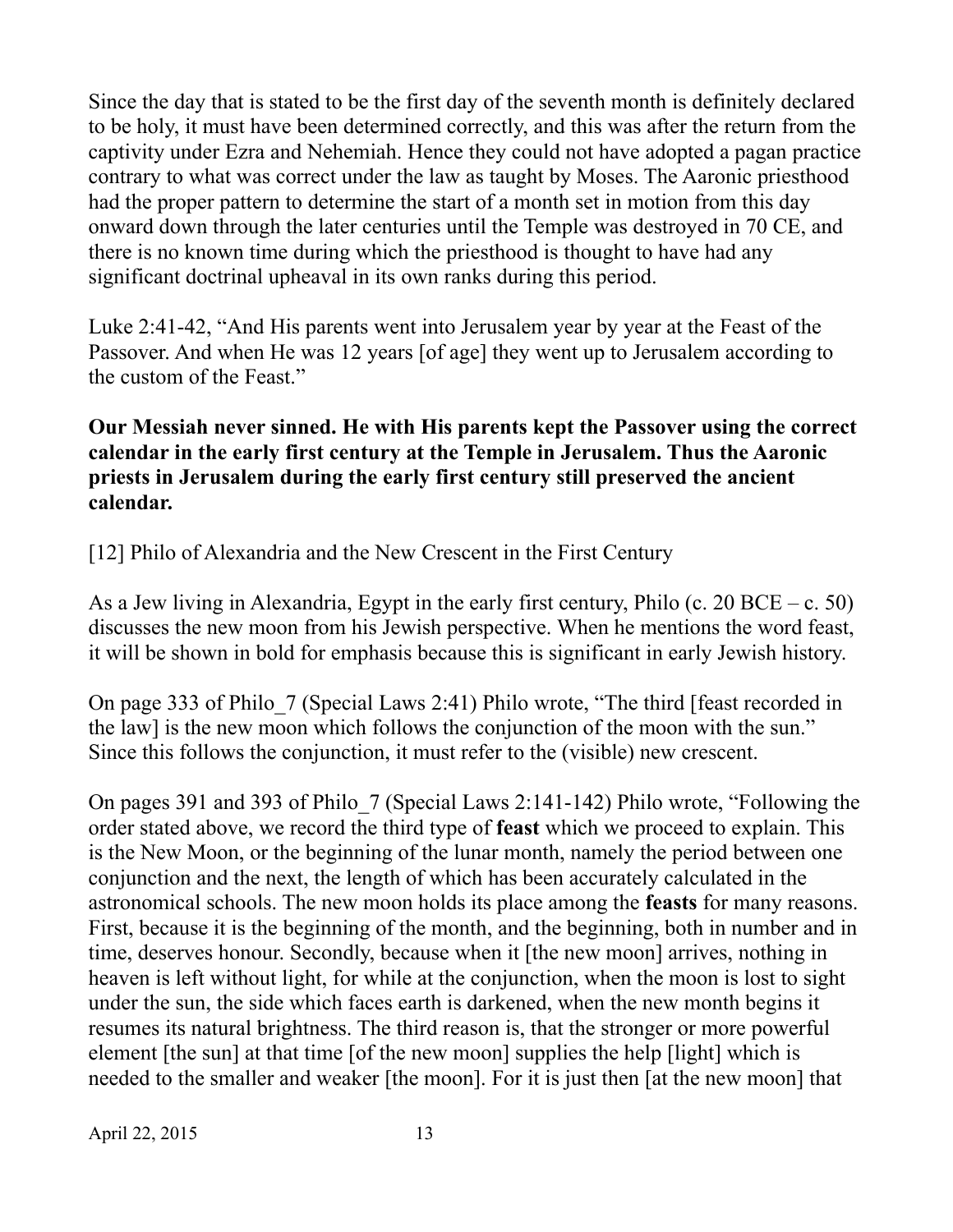the sun begins to illumine the moon with the light which we perceive and the moon reveals its own beauty to the eye."

In Alexandria, the leading center of Greek mathematical astronomy at that time, the conjunction is a well known concept to Philo, and he mentions the conjunction as a contrasting time to the new moon. It is clear that to Philo the Jew in the early first century in Alexandria, the new moon is the new crescent, and this begins the first day of the Jewish month. Evidently the Greek geometrical abstract concept of the conjunction had filtered down to the educated non-astronomer, Philo. He used this concept in writing to his audience without defining it, so he understood that his audience would also understand this term. To Philo, the new moon is the new crescent, and he calls this time a feast for the Jews.

[13] The time of the New Moon as a Feast in Scripture and in Jewish History

II Ki 4:23, "And he said, "Why will you go to him [the prophet] today, [it is] neither new-moon nor Sabbath? She said, "[To have] peace."

Amos 8:4-5, "Hear this, you who oppress the poor and make the humble of the land to cease, saying, 'When will the new-moon be passed so that we may buy grain? Or the Sabbath [be passed] so that we may open the wheat?' To shrink the ephah, to inflate the shekel, and to falsify the deceitful scales;".

These two passages show that in the culture of ancient Israel the new-moon (*chodesh*) was treated as a public holiday or day of feasting. Refraining from work on a new-moon is not stated as a commandment in the law of Moses, except for the first day of the seventh month (Lev 23:24-25; Num 29:1).

When quoting from Philo of Alexandria above, twice it was noted that he called the day of the beginning of the lunar month a feast. Although there is a gap of about eight centuries from Amos (c. 750 BCE) in Scripture to Philo in the history of the first century, this is consistent in cultural behavior.

Horace was a Roman poet and satirist who wrote in Latin and lived from 65 BCE to 8 BCE. Philo was born about the time that Horace completed his satires in Rome. On page 20 of the book by Horace, Satire 1.9.67-70 states: "'Surely you wanted to tell me something, something confidential?' 'Oh, yes, but I'll choose a better time. Today is the thirtieth Sabbath. Why offend the circumcised Jews?' 'I don't care about religion', I moan".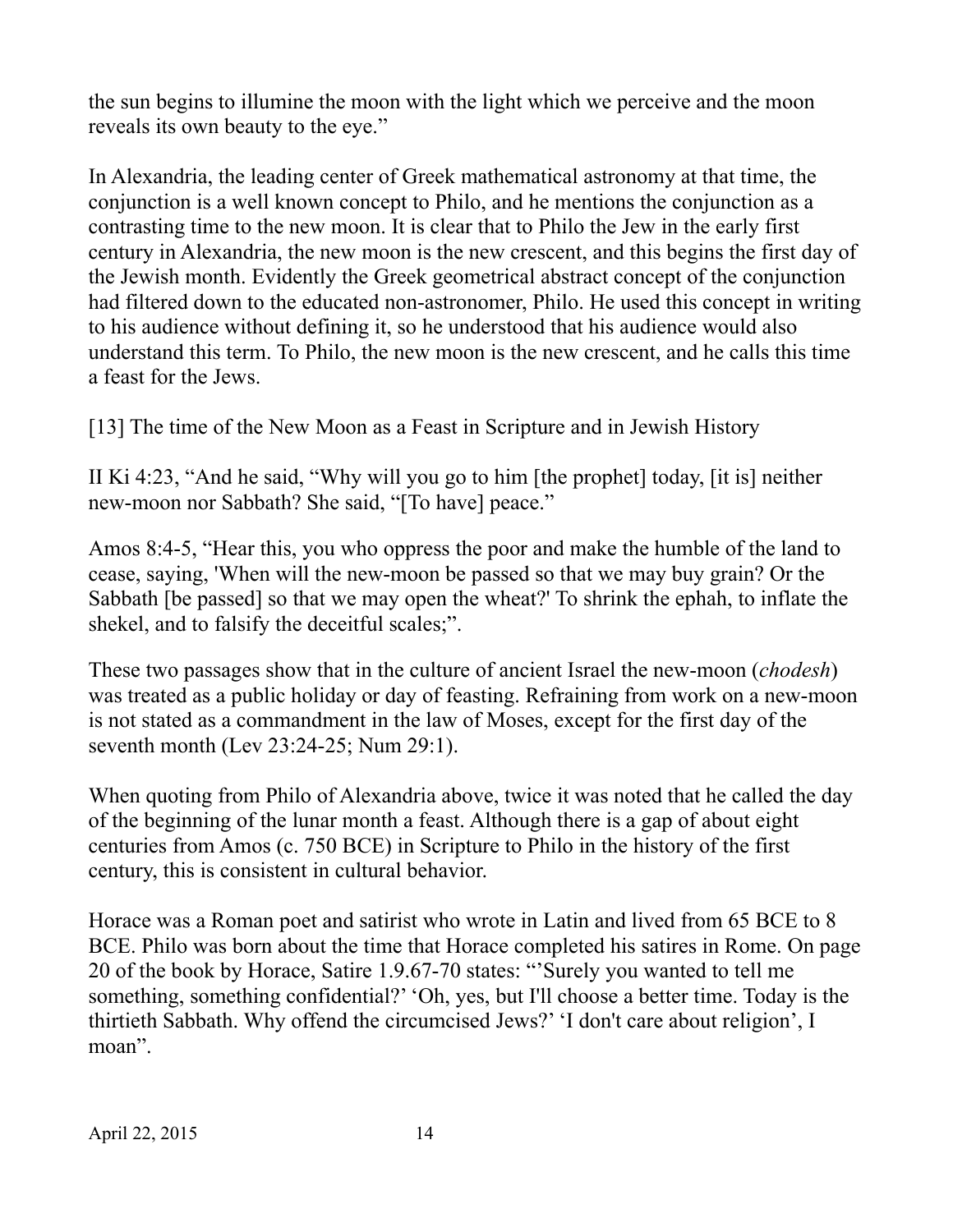Here the expression "thirtieth Sabbath" is a literal translation of Horace's Latin expression *tricesima Sabbata*. On page 375 of the book by Louis Feldman 1996 we find the following comment on this expression as found in the satire, "In summary, Horace's allusion in *tricesima Sabbata* is more effective if it refers not to some meaningless nonsense but rather to the thirtieth, a Sabbath, that is, the New Moon, so prominently celebrated in Horace's time."

Here it must be understood that the Jews in Rome desired to have a holiday (not holy day) to commemorate the start of the new month. The Romans understood that the word Sabbath to a Jew meant a day on which he did not work at his ordinary job. It was easier for the Jews to tell the Romans that the new moon day that was the thirtieth of each lunar month was always a Sabbath (called the thirtieth Sabbath) than to use other more accurate words from the biblical viewpoint. Biblically the new moon was not a Sabbath, but the Jews called it a Sabbath to simplify the implications of not working to the Romans.

The first of the two possible days of sighting the new crescent would place the first day of the month on the 30th day of the old month. Hence in Jewish culture of that time the 30th day would be a vacation day or a feast day, and by loose extension (not technically correct), called a Sabbath. Since Horace expected his Roman readers to understand him, this new moon feast, called the "thirtieth Sabbath" was well known in Rome in the late second century BCE. Rome was about 1500 miles from Jerusalem where the Aaronic priesthood blew the two silver trumpets to announce the beginning of each month. Jews in Rome had no method to know when the new month was officially declared in Jerusalem. They arbitrarily picked the thirtieth day of each lunar month upon which to celebrate the new moon, although they knew this method might be one day in error compared to the authorities in Jerusalem. They did the best they could under their circumstances. They knew that their own sighting of the new crescent could be at most one day in error if the weather was clear so they could make an adjustment toward counting the next 30 days for the next "thirtieth Sabbath".

When Saul was the king of Israel, there was a national headquarters near his dwelling, and the Aaronic priesthood officially announced the start of each month with the blowing of two silver trumpets nearby. When the Second Temple existed in the first century, the Aaronic priesthood also similarly declared the start of each month. In both situations it was necessary to depend on human witnesses for sighting the new crescent. The priesthood had the authority to make the decision after questioning witnesses. In order to avoid the danger of witnesses traveling at night, the waiting for questioning of witnesses would occur during the daytime on the thirtieth day of the ending month. The general population would often not know in advance whether witnesses would appear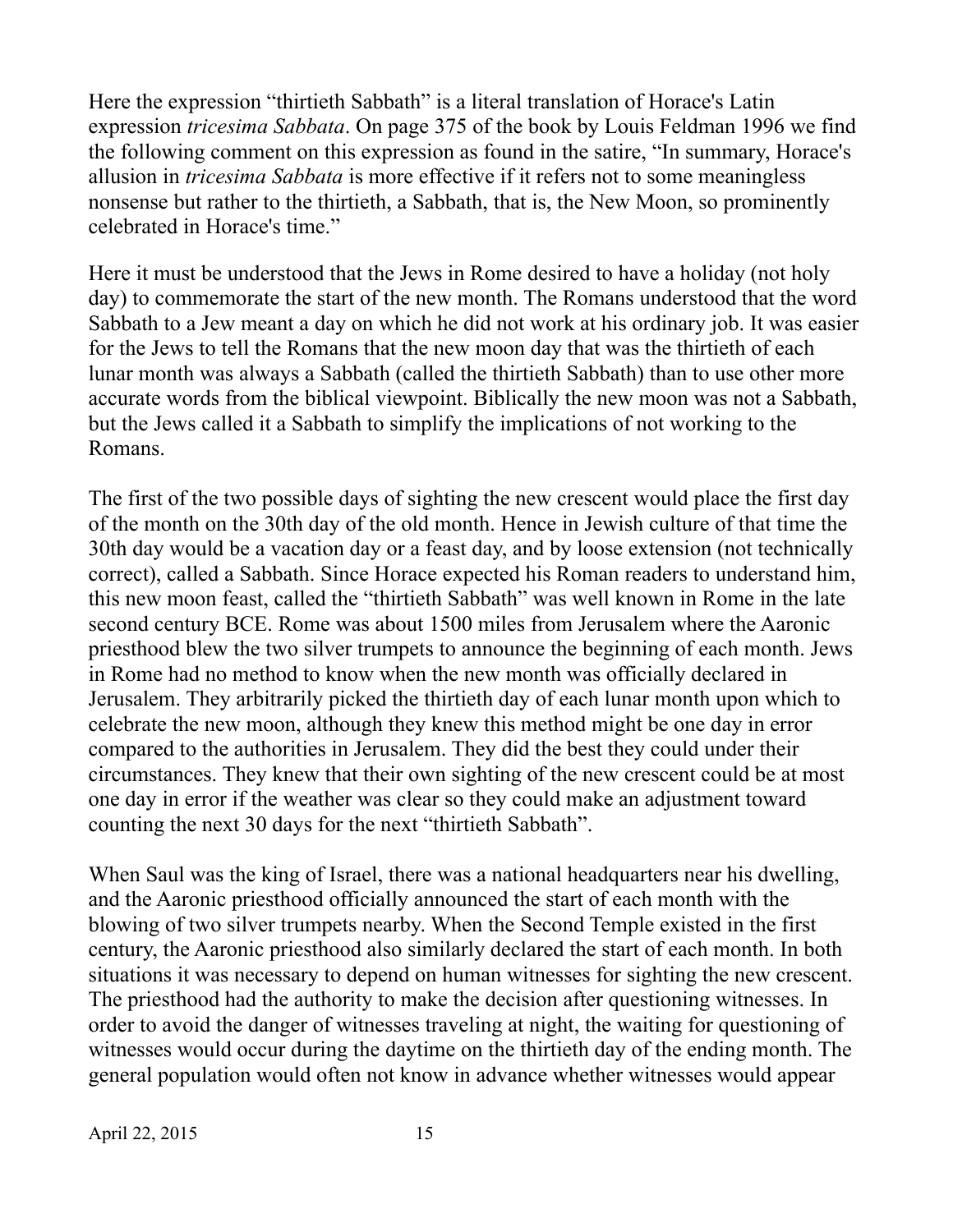and their testimony would be accepted. Jewish society anticipated this event throughout the daytime of the thirtieth day because some witnesses might have to travel for a considerable distance. As soon as the two silver trumpets were blown, the priesthood would be able to perform their specific sacrifices, prayers, and songs related to the beginning of the month. In order for the general population to witness these ceremonies, they would have to be nearby waiting, although people who lived far off, such as in II Ki 4:23, would have a regional feast. It is clear that the whole thirtieth day would be a day of anticipation, not knowing in advance what would happen unless most people had seen the new moon the previous evening.

With this background, it will be easier to understand I Samuel 20, and that chapter will provide further clarification on the feast of the new moon.

[14] The Feast of the New Moon in I Samuel 20

At this time David has already experienced attempts by King Saul to kill him (I Sam 18:10-11; 19:9-10). His friend Jonathan has great difficulty believing that his father wants to kill David. In order to convince Jonathan that Saul wants to kill David, David devises a plan to cause Saul to reveal his attitude toward David in the presence of Jonathan. Notice that this plan involves a day count of three.

I Sam 20:5, 12, 19 all contain the word "third". This is the key that proves that David and Jonathan expected that there would be two successive days of a festive meal at the king's table. In verses 27 and 34 the majority of translations are incorrect.

The Hebrew word for bread is *lechem*, and this word occurs in I Sam 20:24, 27. Yet *lechem* is often translated "meal" in this context. David was expected to appear at the king's table on two successive days to have a festive meal (*lechem*) associated with the beginning of the month. David and Jonathan expected that there would be two successive days of a feast. If the prior month had only 29 days this would be expected the majority of the time because the average length of a month is close to 29.5 days. However, during certain periods of the year there are astronomical reasons why there might be at least two 29-day months in a row or at least two 30-day months in a row.

At the beginning of I Samuel 20 when David and Jonathan were first speaking with one another, it becomes clear from a literal translation of verse 12, that the day of their initial conversation was counted as the first day. Then the daytime of the first festive meal at the king's table was counted as the second day. Then the daytime of the second festive meal is counted as the third day. This is called inclusive time reckoning, and this is surely used based on verse 12. The Hebrew words *machar* (4279 = tomorrow, in verses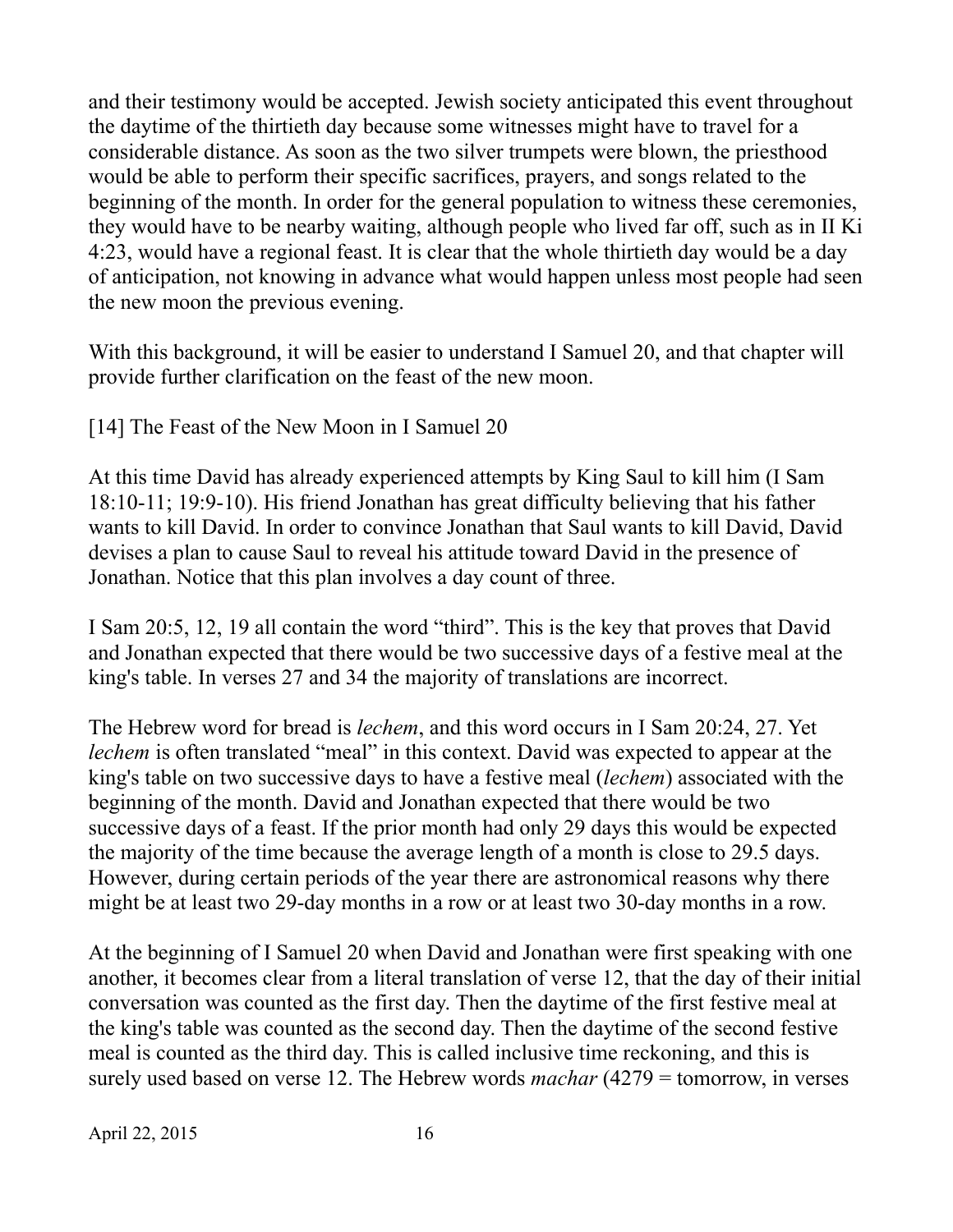5, 12, 18) and *me-macharat* (4283 = on the morrow, in verse 27) refer to the daytime portion of the day; this is normal usage for these words. In fact, most of the time that these words are used, the context shows activity beginning in the morning. I Sam 20:35 shows that the festive meal began in the morning.

I Sam 20:12, "And Jonathan said to David, '[Before] YHWH [the] Almighty of Israel, when I have examined my father about this time tomorrow [and] the third [day], and behold [if his attitude is] good toward David, then shall I not send to you and reveal it to your ear?"

Since David and Jonathan expected that there would be two successive days of a feast relating to the start of the new month, then why would they call "tomorrow" in verses 5 and 18 the new-moon? First of all, it must be understood that until the priests blow the two silver trumpets on the thirtieth day, it is not known that it will be the actual day of the new-moon. The paraphrase of I Sam 20:27 by Josephus given soon implies that the meaning of "new-moon" (*chodesh*) in verses 5, 18, and 24 should be understood from that culture as meaning new-moon-feast, not necessarily the day to be declared the first day of the upcoming month.

I Sam 20:5, "Then David said to Jonathan, "Behold tomorrow [is the] new-moon-feast and I should surely sit with the king to eat. So let me go that I may hide myself in [the] field until the third evening."

I Sam 20:18, "And Jonathan said to him: 'Tomorrow [is the] new-moon-feast and you will be missed because your seat will be empty."

I Sam 20:19, "And [in the] third [evening] you will go down quickly and go to the place that you hid yourself there in [the] day of work, and you shall remain by the stone Ezel."

I Sam 20:24, "Then David hid himself in the field. And the new-moon-feast came, and the king seated himself to the meal to eat."

When reading Josephus, one must be on guard for any reason that Josephus might have for distortion in his account of an event. In his description of I Samuel 20 it is difficult to see any reason why he might deliberately distort any technicalities of the event. I Samuel 20 should not have been a controversy among Jews in the time of Josephus. He was certainly living at a time when Hebrew was still spoken among the upper class in Jerusalem where he was reared in the first century. Josephus was born in the year 37, so he was 32 or 33 years old when the Temple was destroyed in 70.

Josephus corroborates the translation of *second new-moon* in his paraphrase of I Sam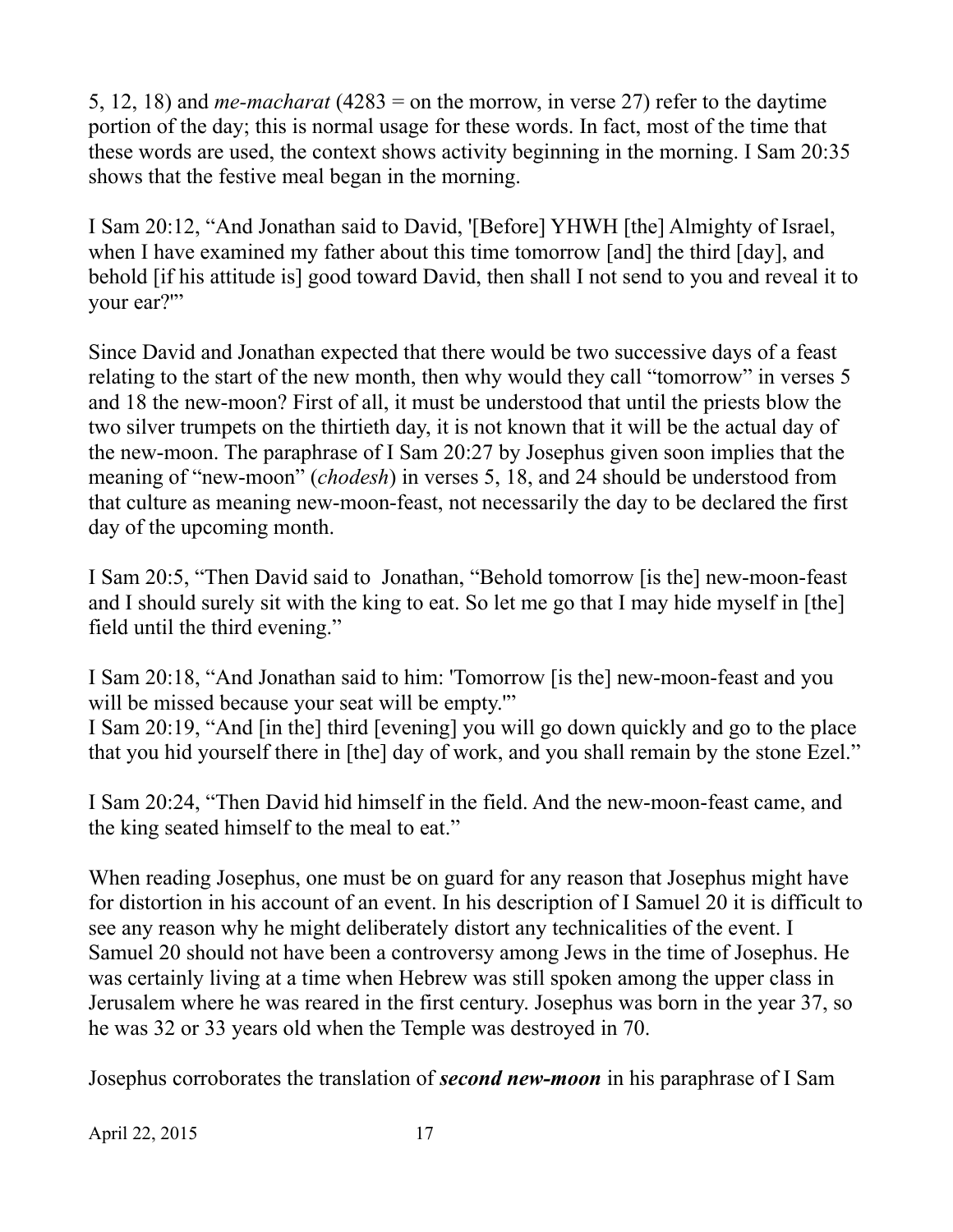20:27. On pages 283 and 285 of Josephus\_5, Ant 6:236, we read, "But when, on the second day of the feast of the new moon, David again did not appear, he asked his son Jonathan why, both on the past day and on this, the son of Jesse had been absent from the festive meal."

The Greek word that Josephus uses for "new moon" in the above translation is *noumeenia* (Strong's number 3561), not the Greek word *meen* (Strong's number 3376), which means "month". Thus the NASB, taking the Hebrew syntax as it is, translates it so as to agree with Josephus who chose the Greek word for "new moon" rather than the Greek word for "month". The William Whiston translation is very poor here because he translates it as though Josephus used the other Greek word (*meen*).

The next discussion involves the typically incorrect translation of verses 27 and 34 which Josephus has already solved.

The Hebrew syntax in verses 27 and 34 is the same for one phrase that is not like any place in the Hebrew Scriptures where a numbered day of the month is mentioned. The Hebrew word order is "the *chodesh* the second", which occurs that way four times in the Hebrew Bible: I Sam 20:27, 34; I Ki 6:1; I Chr 27:4. In the latter two places it means "the second month". This expression "the *chodesh* the second" does not have the Hebrew word *yom* for "day", does not have a preposition attached to the beginning of the number, and has the number after the word *chodesh*. These three factors do not occur in any place where a numbered day of the month is mentioned in the Tanak. A Hebrew expression for a numbered day of the month occurs 98 times in the Bible. In 92 of these cases the Hebrew preposition *bh* (meaning "in" or "on") precedes the number. In two of these cases the Hebrew preposition *ad* (meaning "until") precedes the number. In 39 of these cases the Hebrew word *yom* (meaning "day") occurs at the number. While there are a total of four cases (Ezra 3:6; 10:17; Est 9:19, 21) in the Tanak where a numbered day of the month is mentioned and no preposition is prefixed to the number, all of these cases do have the Hebrew word *yom*, and none of these four cases have the number after the word *chodesh*. There is no example in Scripture with the syntax as in I Sam 20:27, 34 to indicate that is could mean a numbered day of the month.

I Sam 20:27, "And it happened on the morrow of the new-moon-feast the second, [the] place of David was missed. Then Saul said to Jonathan his son, Why didn't [the] son of Jesse come to the meal either yesterday or today?"

I Sam 20:34 "And Jonathan arose from the table in fierce anger, and he did not eat food on [the] day of the new-moon-feast the second because he was grieving for David, for his father had dishonored him."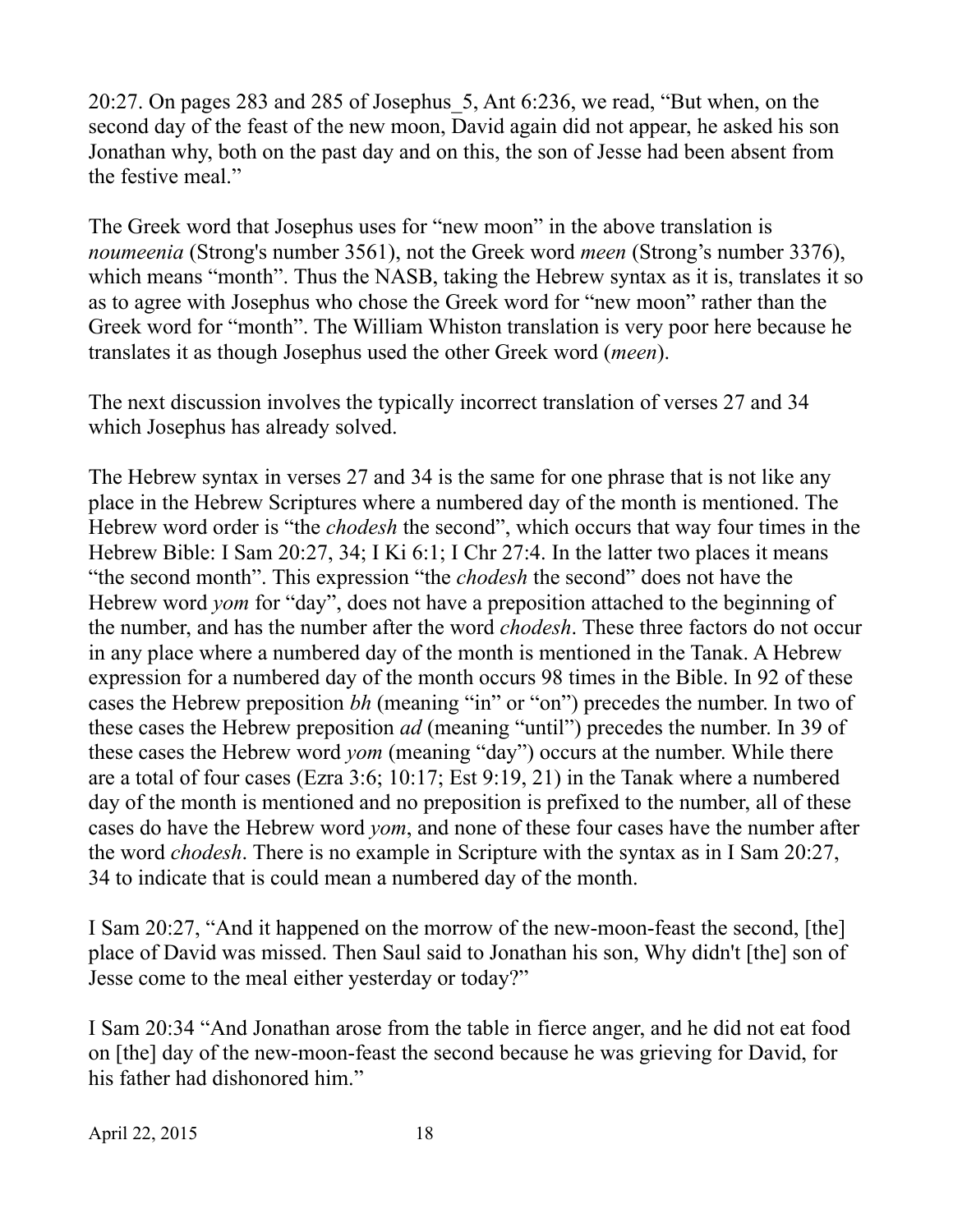I Sam 20:35, "Then in [the] morning it happened that Jonathan went out [into] the field toward [the] time-appointed [*moed*] by David, and a little boy [was] with him.

The morning in verse 35 shows that the festive meal had begun in the morning of the third day and Jonathan departed from that feast while it was still morning. Jonathan was hoping to find David before the planned time in the evening.

This shows an uncertainty of which day among two successive days would start the month. Hence no calculated calendar could have been used at this time of Israel's history. Ancient Israel did not employ predictive astronomy for their calendar.

Here are two translations that give a correct understanding of I Sam 20:27,34.

When the NASB is used, items in square brackets will show where the NASB has italics, indicating that no Hebrew word occurs for the italics. It may sometimes be useful to consider omitting the words in square brackets in the NASB because they are not based on words in the Hebrew text.

I Sam 20:27 [NASB], "And it came about the next day, the second [day of] the new moon that David's place was empty ..."

I Sam 20:27 [NET], "But the next morning, the second day of the new moon, David's place was still vacant ..."

I Sam 20:34 [NASB], "Then Jonathan arose from the table in fierce anger, and did not eat food on the second day of the new moon, for he was grieved over David because his father had dishonored him."

I Sam 20:34 [NET], "Jonathan got up from the table enraged, He did not eat any food on that second day of the new moon, for he was upset that his father had humiliated David."

Notice that the NET replaces the literal pronoun "him" with the noun "David" for clarification to the reader. NET is an original committee translation that sometimes adds clarifying words that are not in the Hebrew. Footnotes often explain the reason for the added words, and sometimes the translation is controversial as with many translations.

[15] Psalm 81:3 and the Hebrew double word *b-keseh*

Ps 81:3, "Blow at [the] new-moon [2320 *chodesh*] [the] shofar, [and blow it] at [the] full-moon [3677 *b-keseh*] on [the] day of our feast."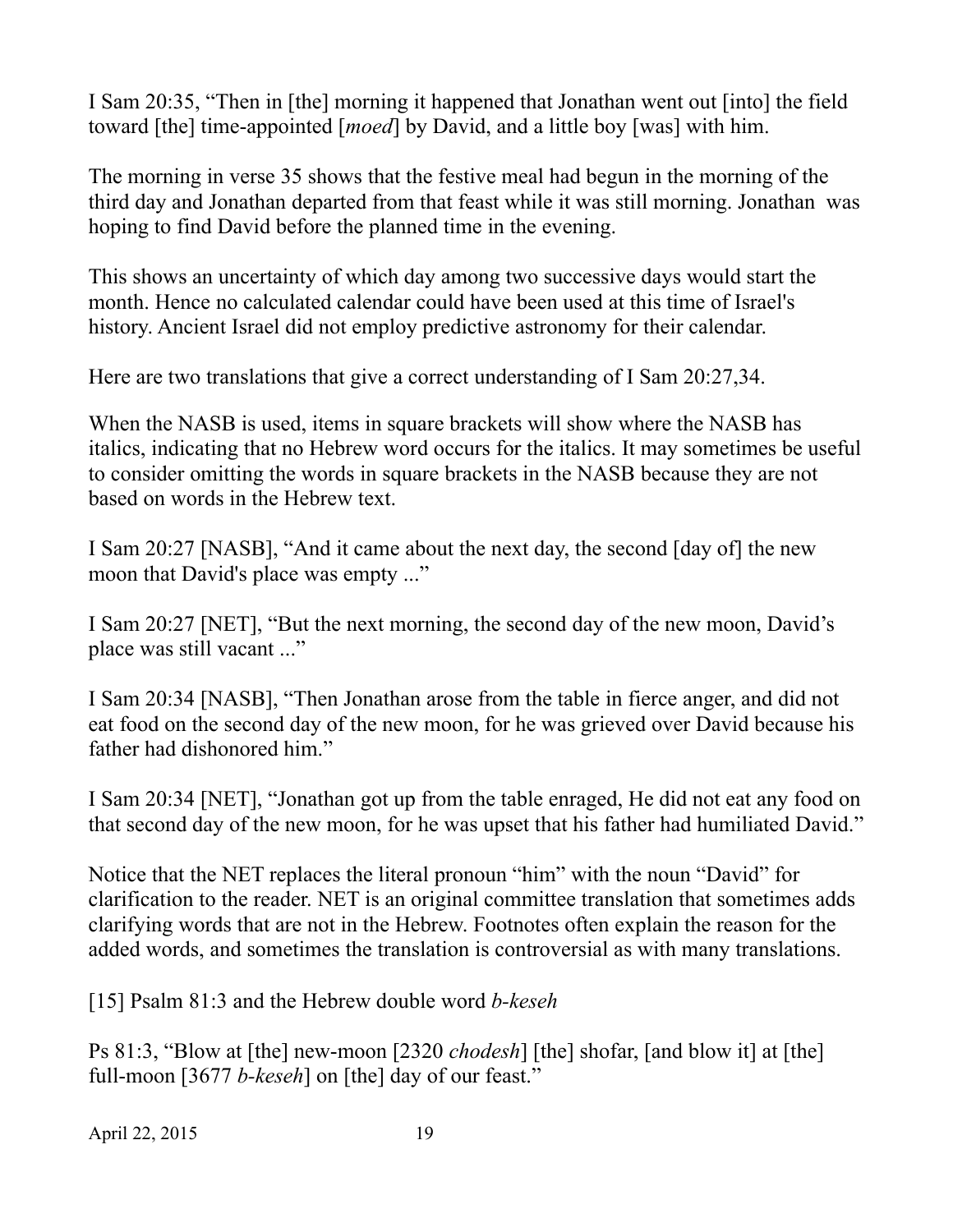There is a prefixed preposition attached to *keseh*, and this should settle any doubt about its meaning when this is discussed in some detail.

Philo wrote in one place that the full moon occurs on the 14th day of the month, and in another place that the full moon occurs on the 15th day of the month. Instead of imagining that he was contradicting himself, it is best to understand that to Philo the full moon was not the exact full moon, but the approximately round moon. This is further corroborated by the translation of the Tanak into the Syriac Peshitta, where the Syriac word in this verse is also *keseh*, and other examples of *keseh* in the Peshitta show that it means near the middle of the month, but not necessarily precisely the middle of the month, so that it is not forced to indicate perfect roundness of the moon. The Syriac language is an offshoot of first century Aramaic, which has much in common with Hebrew. Thus *keseh* is a cognate word in Syriac and Hebrew.

The Hebrew preposition *bh* most typically means "in", "at", or "on". The controversy to some people does not involve the meaning of this preposition, but instead, the meaning of *keseh* along with its attachment to this preposition.

The KJV translates *keseh* in this verse as "the time appointed". This translation is based on Rashi's opinion from the middle ages. Rashi had an aversion for translating it full moon, so he claimed that the text was corrupted in one letter, and thus he promoted the theory that it meant "time appointed". This should be rejected.

Modern translations of *keseh* as "full moon" are correct because (1) ancient Semitic languages have contexts that show cognate words to *keseh* with this meaning; (2) Aquila's literal translation from the early second century has this meaning; (3) the Syriac Peshitta has the cognate word here, which meant the approximate time of the middle of the month; and (4) Jerome's translation from the Tanak to Latin has the meaning "the middle of the month", where this interpretation came from those Jews who taught Jerome Hebrew before 400 CE.

Three verses from the Psalms will be presented that have a sentence structure similar to Ps 81:3 to show that the reader need not insist that the full moon defines the new moon based upon the grammar of this verse. Hence it is permissible to add the words "and blow it" to the translation in order to give the correct sense to the reader. The sentence structure of Ps 81:3 has the following three characteristics:

(1) The Hebrew word for "and" does not exist in the verse.

(2) The Hebrew has two or more prepositional phrases with the same preposition.

(3) Only one verb occurs, and this precedes the prepositional phrases.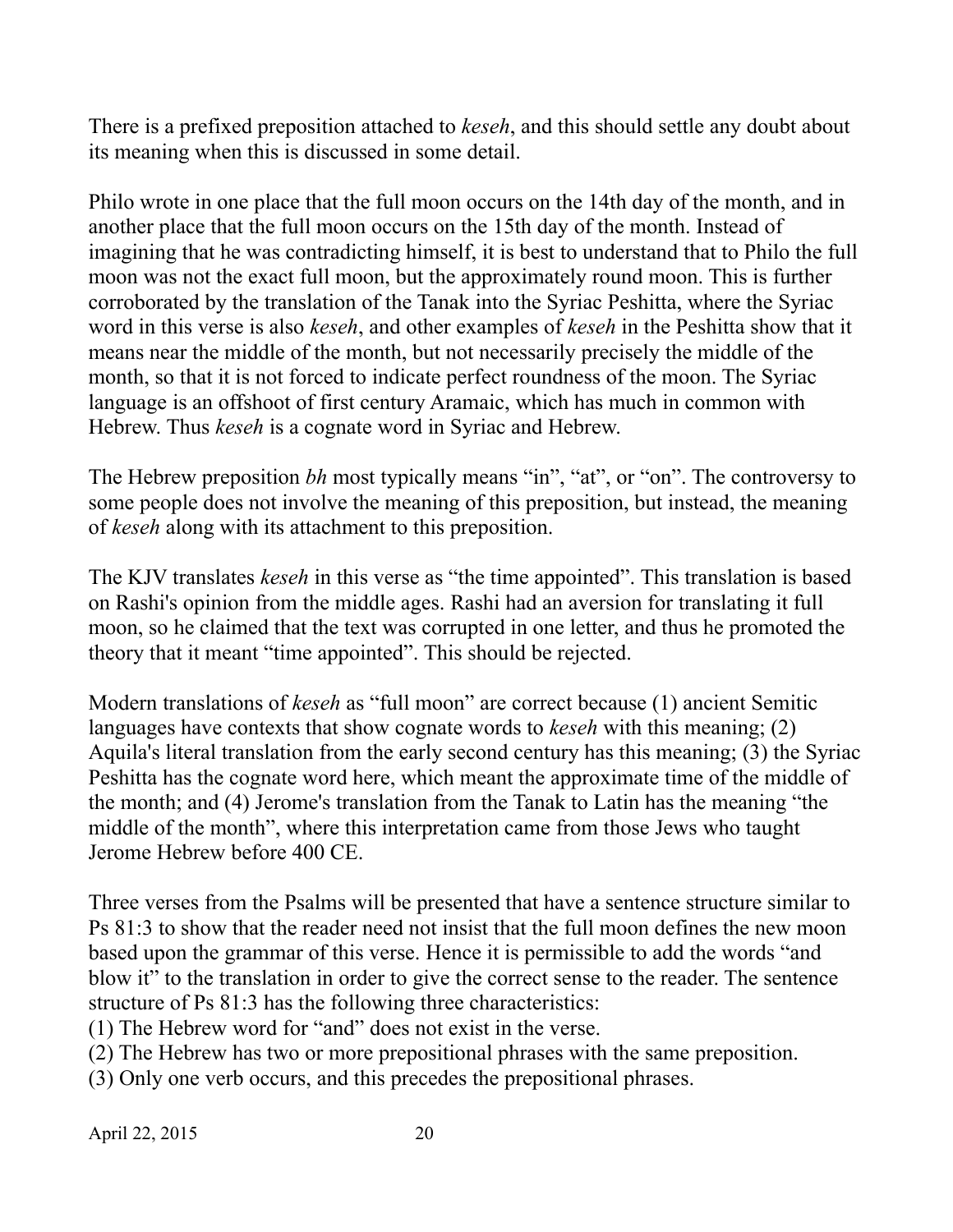These characteristics apply to the following three verses, all translated according to YLT because it preserves the Hebrew sufficiently to note the grammar.

Ps 13:2. "Till when do I set counsels in my soul? Sorrow in my heart daily?" Here "soul" and "heart" are not identical. The phrases are not near synonyms.

Ps 50:9, "I take not from thy house a bullock, From thy folds he goats." Here "thy house" and "thy folds" are not identical. The phrases are not near synonyms.

Ps 116:8, "For Thou hast delivered my soul from death, My eyes from tears, my feet from overthrowing." Here "death", "tears", and "overflowing" are not identical. The phrases are not near synonyms.

These poetic examples show that the two prepositional phrases in Ps 81:3 need not be near synonyms on the basis of the grammar.

I have heard the claim that *b-keseh* means "at its covering", and this is used to help support the claim that the new-moon is the conjunction. Note the following.

(1) Gen 1:14-15 refutes the use of the conjunction to determine the beginning of a biblical month because the conjunction is based on a calculation, and this is not a light.

(2) The time between the old crescent and the new crescent can allow from one to three nights during which the moon cannot be seen under clear weather conditions. In practice, this means that the approximate time of the conjunction could not have been known without a very complex computation.

(3) According to the known history of astronomy at the time of Moses, neither the Israelites, nor the Egyptians, nor the Babylonians had the ability to calculate the time of the conjunction.

(4) From Isaiah 47:13 the use of *chodesh* shows that the Babylonian new moon and the Israelite new moon were the same, and the Babylonian new moon began with the sighting of the new crescent. This is contrary to the use of the conjunction.

(5) Ezra 6:15 and Neh 6:15 use the Babylonian month names from Jerusalem, and this use of month names that avoid the conjunction is also contrary to the use of the conjunction.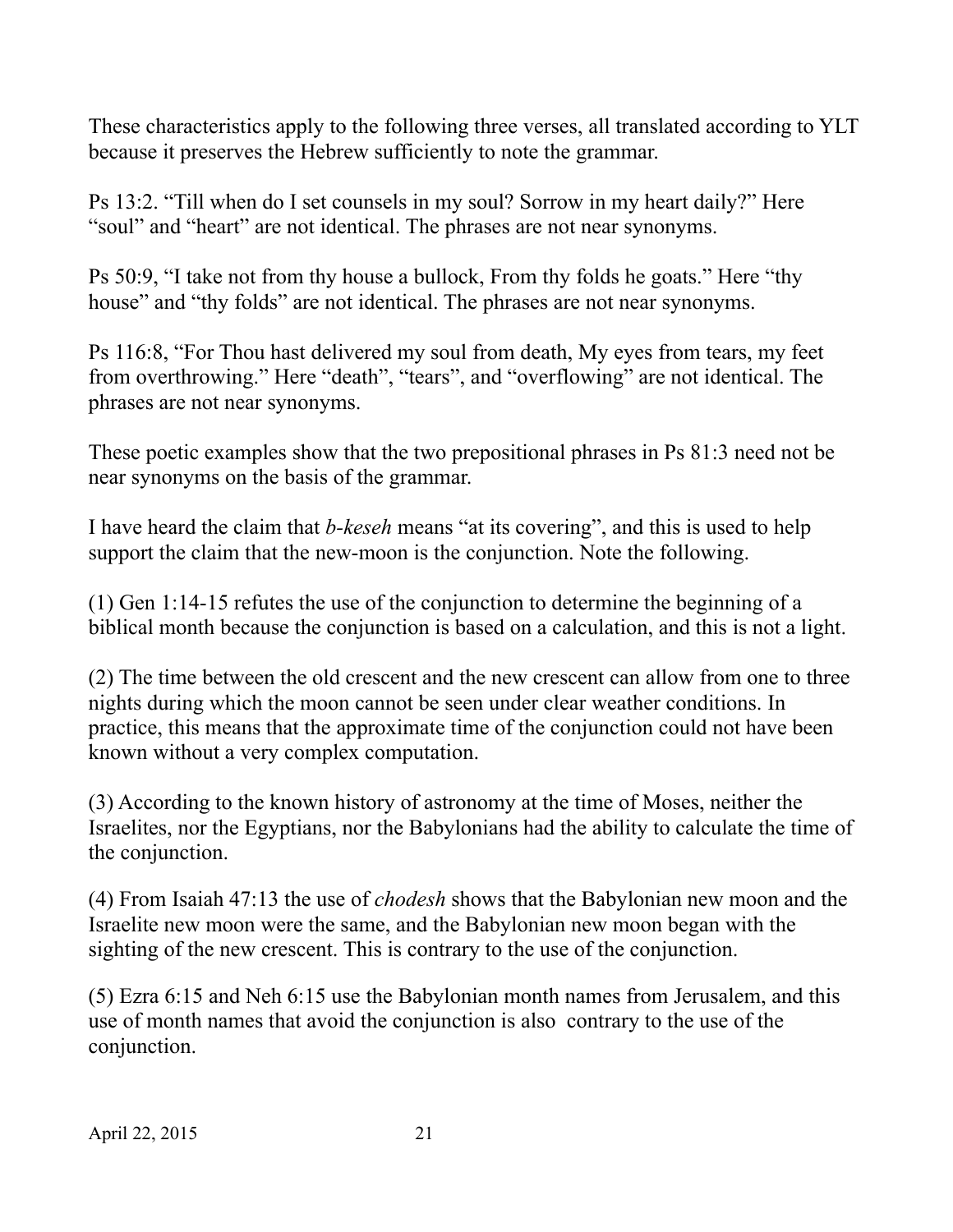(6) A careful study of I Samuel 20 shows that they did not know in advance how many days there would be in the month that was ending. Thus the conjunction was not used to determine the start of a month.

(7) According to Philo of Alexandria the Jewish month began with the sighting of the new crescent after the conjunction.

(8) The word *keseh* in Ps 81:3 cannot be the verb *kasah* (3680, having the meaning "to cover") for grammatical reasons to be explained next.

The only way that the verb *kasah* (3680), meaning "to cover" or "to conceal", can have the preposition *bh* prefixed to it (as it is in Ps 81:3) is if the verb has the infinitive construct form. The infinitive construct form of this verb is *ksoht*, not *keseh*. The form *ksoht* does not occur in Ps 81:3. Hence the verb *kasah* [3680] cannot be the Hebrew word in Ps 81:3. It so happens that a different grammatical form of this verb does look like *keseh*, but this is invalid grammar, so it simply cannot be the word here. Two references showing that when the preposition *bh* is prefixed to a verb, that verb must have the infinitive construct form are now provided to the reader.

(1) Note 2 on page 85 of the biblical Hebrew grammar book by William Harper states, "Only to the Infinitive Construct may prepositions be prefixed or suffixes added."

(2) Pages 88-91 of BDB discusses the preposition *bh* in its various uses. Beginning at the bottom of page 90 under category V, it states, "Followed by an inf. c." This is an abbreviation for "infinitive construct", and hence this category of meaning includes a verb that follows bh. Some other meanings of *bh* relate to the opposite order when a verb comes first and bh comes second (beyond the verb and not attached to the verb). Only category V pertains to *bh* and a verb following it.

[16] From Where should the New Crescent be Sighted?

All biblical contexts that mention the festivals seem to take it for granted that there are no conflicts and that there is just one day that is holy for each specific commanded assembly. The only exception might be the start of the seventh month where ancient Israel would occasionally keep two successive days unless the first day of the two was confirmed to be the first day of the month (I Sam 20). The Aaronic priesthood was the authority that provided unity (Ps 133). They were only supposed to dwell within Israel (Num 35:2-8).

The borderline for visibility is wide and fuzzy. Humidity and a great height above sea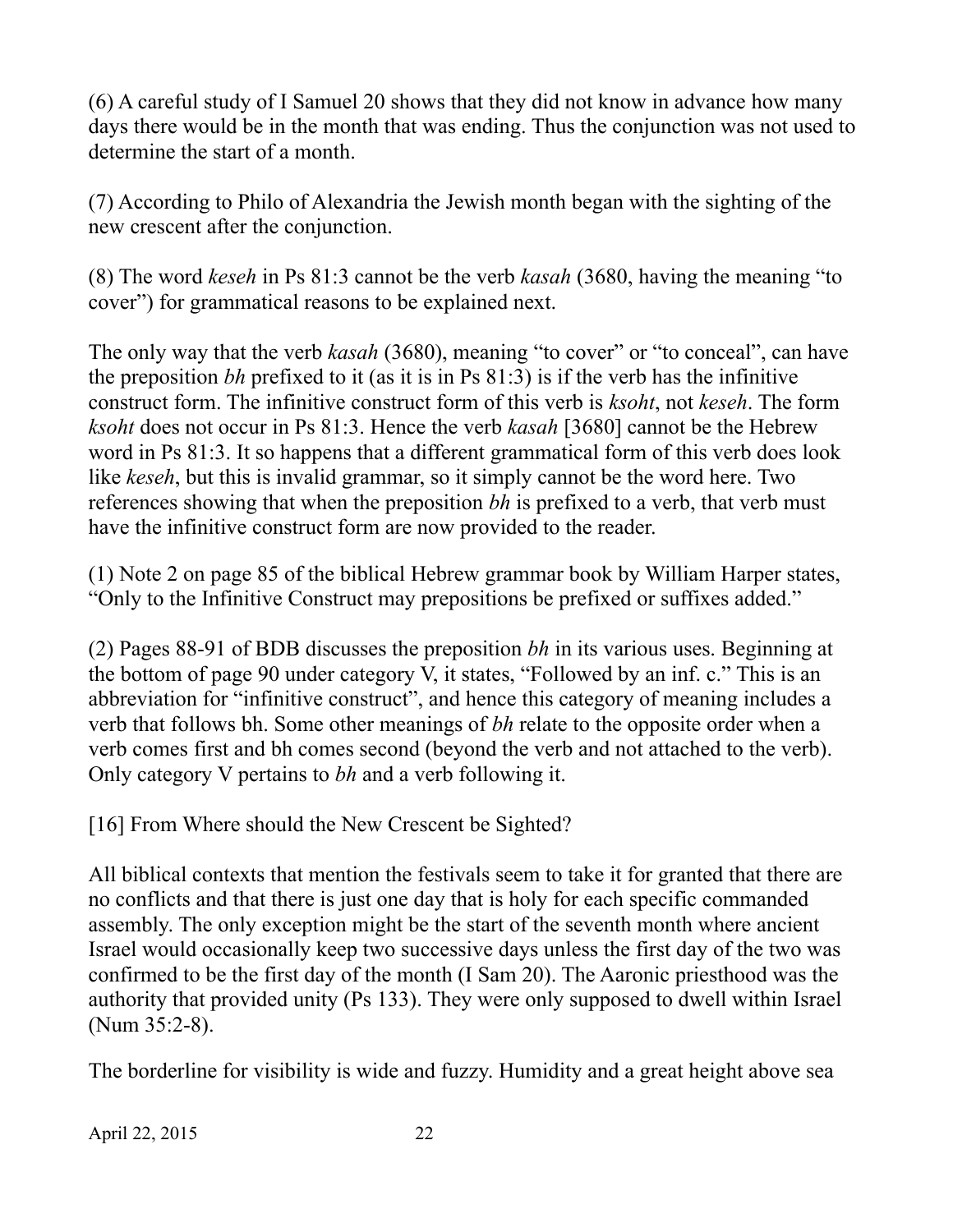level can even cause gaps in visibility. The wide fuzzy path of first visibility of the new crescent not only has gaps, but its path on the surface of the earth is curved and the curve varies from month to month for any one place. Any rule to reconcile this is arbitrary and subject to debate.

We do not have any Aaronic priesthood functioning today, but if we are given the same information that they could have through postings on web sites, then we could presumably arrive at the same decision they would, thus simulating the priesthood..

The way to attain peace and unity is to use the implication of Paul in Acts 18:21 in which he showed respect for the determination of the calendar by the Levitical priesthood by wanting to be there for the feast.

The problems with using local visibility are:

(1) How is it defined in today's world?

(2) How is it consistent with Num 10:10; Isa 2:3; Micah 4:2 where the priests determine the new month from Israel?

(3) How can it avoid confusion and disunity (Ps 133)?

(4) Does it avoid arbitrary decisions of distance for accepting witnesses?

(5) It will sometimes cause part of the world to keep the festivals one month later than other parts as in 2007.

The advantages of using visibility of the new crescent within Israel are:

(1) The definition is simple.

(2) It is consistent with Num 10:10; Isa 2:3; Micah 4:2.

(3) It is unifying and avoids confusion – Ps 133, thus respecting the Aaronic priesthood.

(4) Over 90 percent of the time it is not a borderline situation and it is predictable.

The use of the international date line (IDL) for the 24-hour day, starting with sundown as it gradually sweeps across the globe, has attained worldwide acceptance by keepers of the Sabbath. The sighting of the new crescent from within the boundaries of Israel should determine the day, and this day should be accepted around the world based upon the IDL with sundown as it sweeps across the globe. Places to the east of Israel may sometimes have to observe two days for the first day of the seventh month as was done according to I Sam 20.

[17] Summary of Reasons why the Conjunction did not begin the Biblical Month

(1) Gen 1:14 speaks of lights in the heavens to determine the appointed times (*moedim*), and lights are not the computation of a point in the darkness. With clear weather there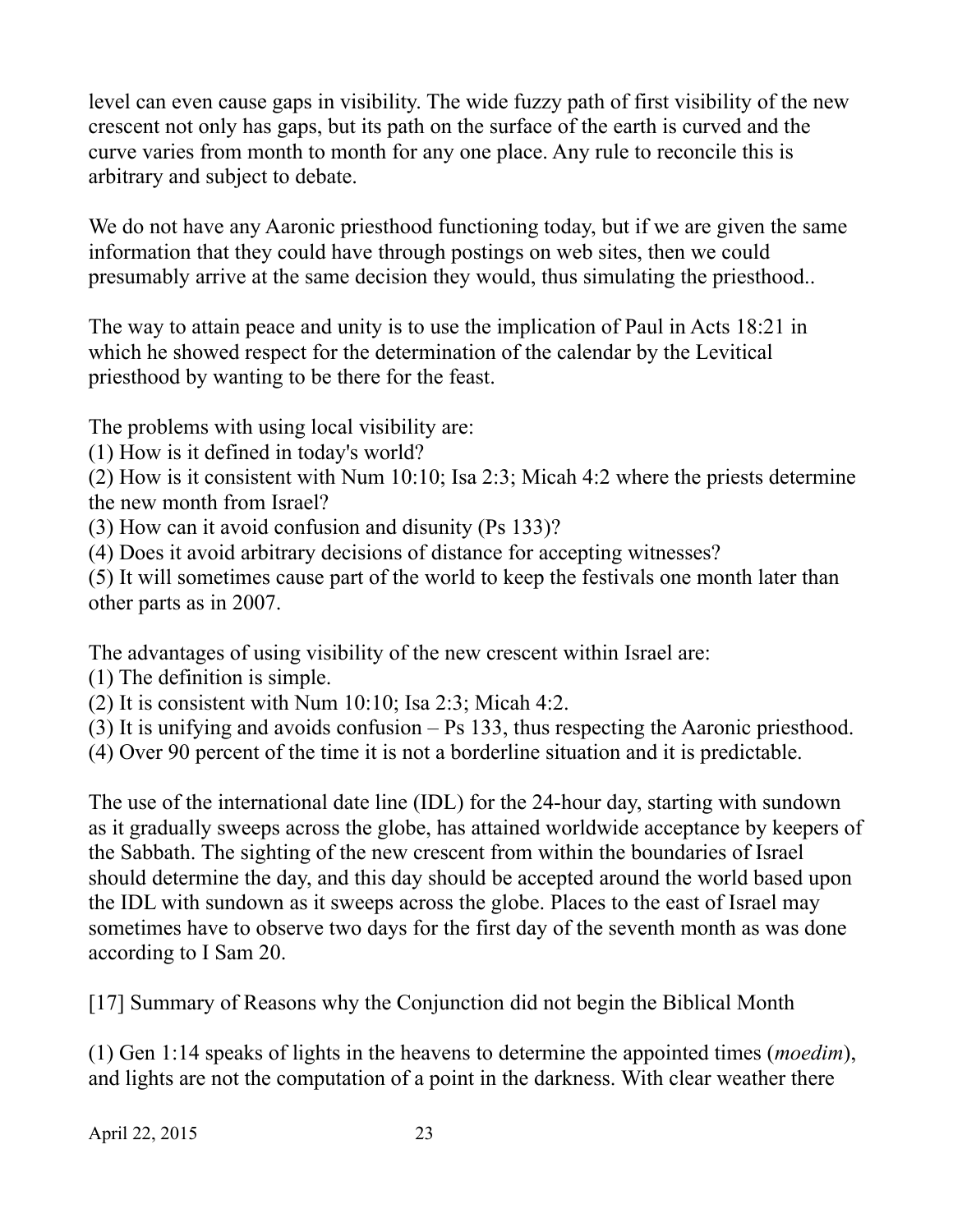can be from one to three nights of not seeing the moon surrounding the time of the conjunction.

(2) Excavations from ancient Israel show that they copied the numbering system from ancient Egypt which is not a positional numbering system. It had no positional values with a base and a zero, thus making general long division of fractions very cumbersome, and this is required for computing the conjunction. Ancient Egypt did not have mathematical astronomy, and did not compute the conjunction. The Babylonians did not develop methods to compute the conjunction until about 1000 years after Moses. Conjectures that Moses could compute the conjunction are a fantasy. The day of the conjunction cannot be known from the day of the full moon because of the elliptical orbit of the moon and the fact that the moon does not move at a uniform angular speed. (3) I Samuel 20 shows that David and Jonathan did not know which of the next two days would start the new month. If a computation of the conjunction had been used, they would have known the day.

(4) The future Day of YHWH will be a period of time when the visibility of the heavenly lights will be greatly diminished. Hence the moon will not be visible near the days when it is thin. At this time Scripture reveals that 1260 days will be 42 months, thus making each month 30 days. This contradicts a prediction of the conjunction, which averages a little more than 29.5 days per month.

(5) Isa 47:13 uses the Hebrew word *chodesh* for the start of the month where it is applied to the Babylonian calendar, which began each month with the sighting of the new crescent, but not permitting a month to have more than 30 days when the weather is poor for sighting. Ezra 6:15 and Neh 6:15 uses the Babylonian month names in the context of Jerusalem. Israel adopted the Babylonian month names for their months. All this indicates that the month in Israel began with the new crescent, not the conjunction. Nehemiah 8:2, 9 shows that after the return from the Babylonian exile, the people in Jerusalem under the leadership of the priest Ezra and the governor Nehemiah correctly kept the holy day of the first day of the seventh month. Hence they did not adopt a pagn beginning of the month in Babylon.

(6) Philo of Alexandria from the first century is a witness that the Jews according to his understanding began each month with the sighting of the new crescent.

[18] The Sun is Required in Gen 1:14 for Years

Probing into Gen 1:14 with regard to its last word *years*, what could the lights in the heavens involve for years? Candidates include the sun, moon, stars, planets, and comets. The fact that the Feast of Tabernacles relates to a time literally described as "*in your gathering of the produce"* (the Hebrew does not actually have a past tense for this in Ex 23:16; Lev 23:39; Deut 16:13), implies that the biblical year closely approximates the agricultural year, so that the long-term average length of the biblical year is the same as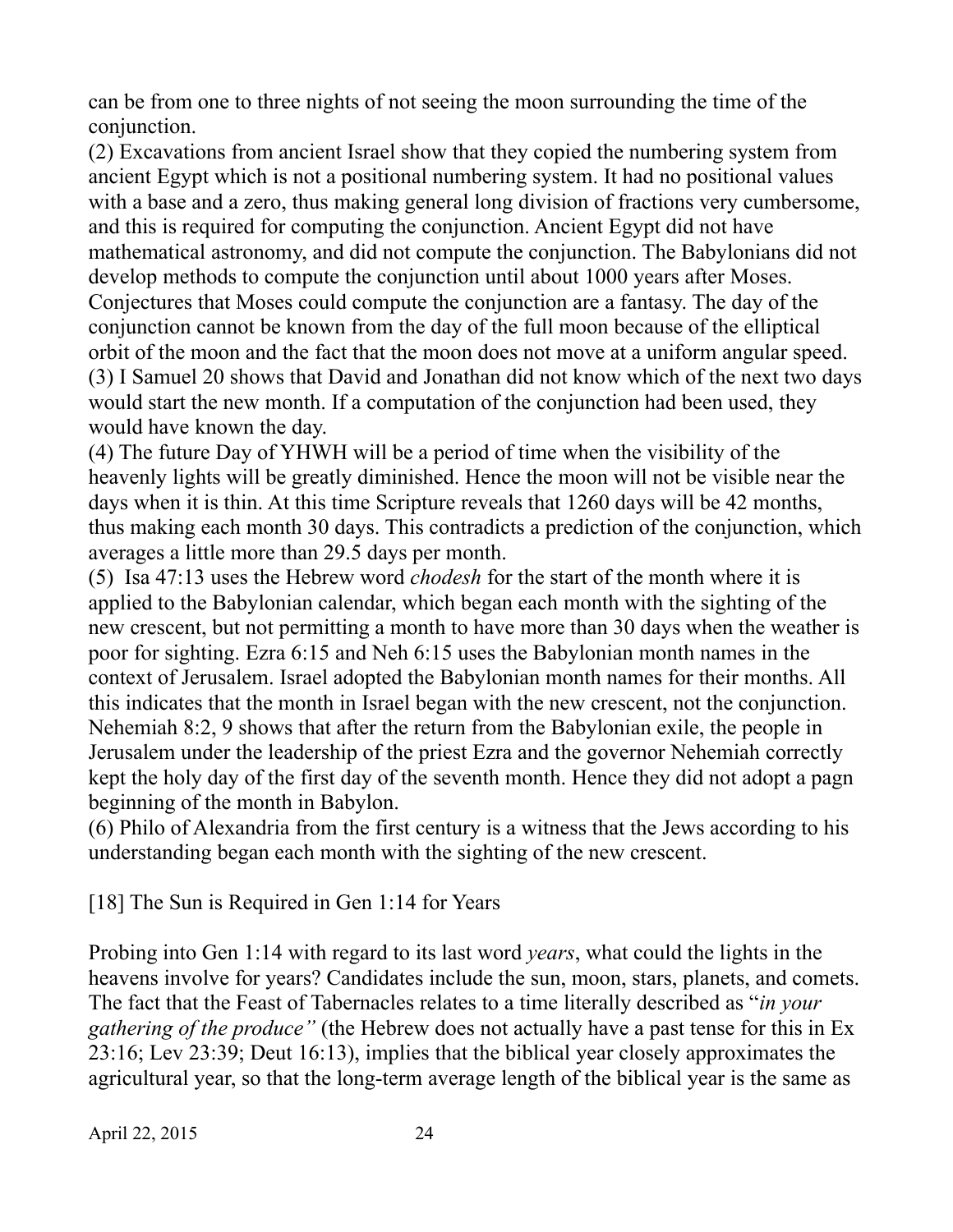the ordinary tropical year, which is about 365.2422 days. This eliminates the planets and comets from consideration for *years*, because their pattern of visibility has no relation to the period of the tropical year. In fact this also rules out the stars because the phenomenon described in astronomy books under the name "*precession of the equinoxes"* causes the time of the visibility of the constellations (certain star clusters that were given names) to advance 14.1 days for each 1000 tropical years. With the elimination of the stars, planets, and comets, only the sun and moon are left to consider. The moon determines the start of the months, but it does not determine which month is the first month. By process of natural elimination, the sun must be involved for the determination of years from the literal and direct viewpoint of Gen 1:14.

[19] Light Triggers and the Vernal Equinox

In order to understand what is intended from Gen 1:14 for *years*, we should look for a consistent pattern in what we already know about the beginning of *days* and *months*. Light from the heavenly bodies is a trigger for the events described. The light trigger for distinguishing a new day is the transition from light to dark of the sun. The light trigger for beginning a new month is the new crescent in the western sky. Gen 1:14 declares that the lights themselves determine these matters, not a prediction of these lights, and not an approximate calculation of these lights.

For these two events (start of a day and start of a month):

(1) The light trigger occurs at the beginning of the event; and

(2) Only the lights themselves, no advance prediction or calculation is present. We should expect these two characteristics of a light trigger to apply to the determination of *years*. This continues the pattern.

To continue this biblical pattern we should expect these two characteristics of a light trigger to apply to the determination of each new year. Deut 11:12 has the expression "*from the beginning of the year",* showing that a biblical year has a definite beginning. Num 28:14 has the expression "*each month throughout the months of the year"*. Hence a year consists of whole months, and the months are numbered as seen in Lev 23. We need to consider a light trigger that determines the first month. To be consistent with the pattern having the two characteristics described, we should seek a light trigger that identifies which new crescent is the first in the year, it should occur at or shortly before that event, and the trigger should not require advance prediction.

As already mentioned, the sun must be involved. There are only four repeatable signs of the sun that recur in an annual pattern: the two equinoxes and the two solstices. Among these four, only the vernal equinox fits the time of the year that the Israelites left Egypt for the following reason.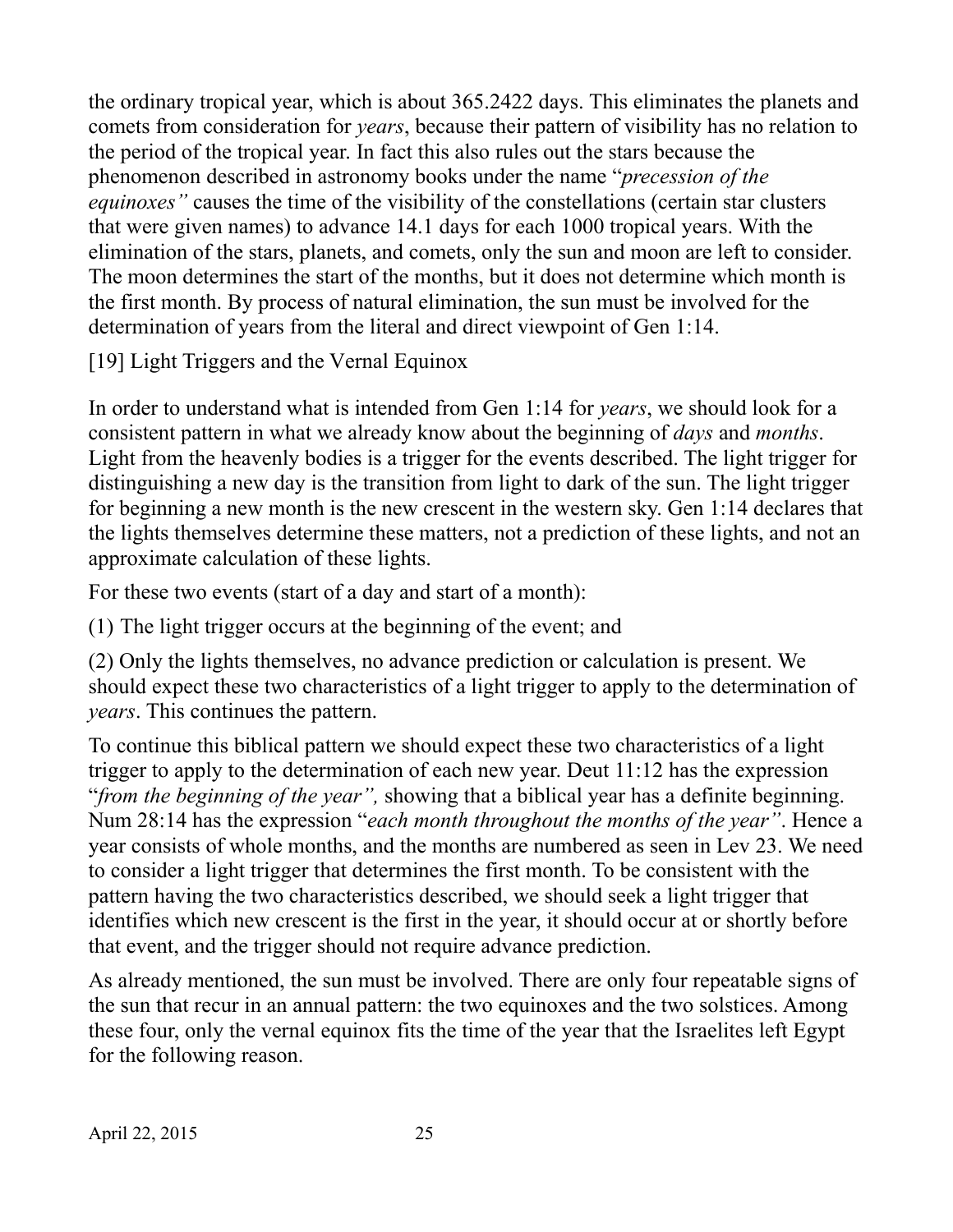Jer 36:22, "Now the king was sitting in the winter house in the ninth month, with [a fire] burning in the hearth before him."

This shows that the ninth month occurs in the winter. Since there are roughly three months per season, this would imply that the sixth month occurs in the autumn, the third month occurs in the summer, and the first month occurs in the spring. Of course the spring begins with the vernal equinox. Another Scripture that corroborates the involvement of the vernal equinox is Ex 34:22, which calls the Feast of Weeks the "*firstfruits of the harvest of wheat".* This occurs in Israel from about mid-May through early July. If you back up from this 50 days plus about another 20 with consideration for the count to the Feast of Weeks, that is about two months and 10 days. This also approximates the time of the vernal equinox. Hence two separate biblical identifiers lead to the vernal equinox. The other three signs of the sun are too far away in time to be candidates. Thus Scriptural descriptive approximations are used to point to the vernal equinox as the only candidate for Gen 1:14.

Therefore, from Gen 1:14 (along with some helping Scriptures) we note that the vernal equinox is the trigger of light from the sun that points to the new crescent that begins the first month.

[20] What is the Biblical Vernal Equinox?

In this modern age astronomers define some astronomical terms in a way that would have been impossible for ancient people. This is primarily due to the fact that modern science has a three dimensional view of the solar system that ancient people did not have, and modern science recognizes that the sun is the body around which the other heavenly bodies of the solar system revolve compared to the ancient view that the sun and stars circled the earth (except for two known ancient astronomers whose views were not accepted). Another reason for differences in ancient definitions is that ancient people sometimes made incorrect assumptions besides the assumption that the sun and planets encircled the earth. Comparatively few people among today's laymen have examined the ancient meaning of the vernal equinox, and hence there is much confusion over the meaning of the vernal equinox.

What is the meaning of the vernal equinox from the biblical viewpoint? From page 353 of Ruggles 2005 we note the following about the three greatest pyramids in Egypt, all from Giza, "The sides of each of the Giza pyramids were carefully aligned upon the cardinal directions (north-south or east-west). This alignment followed established practice, but the accuracy with which it was achieved at Giza is truly impressive, particularly in the case of Khufu's pyramid [the greatest one]. Each of its sides is cardinally aligned to within six arc minutes, or one-tenth of a degree. This is equivalent to no more than one-fifth of the apparent diameter of the sun or moon. The other pryamids are only slightly less well aligned. Khafre's to within about eight arc minutes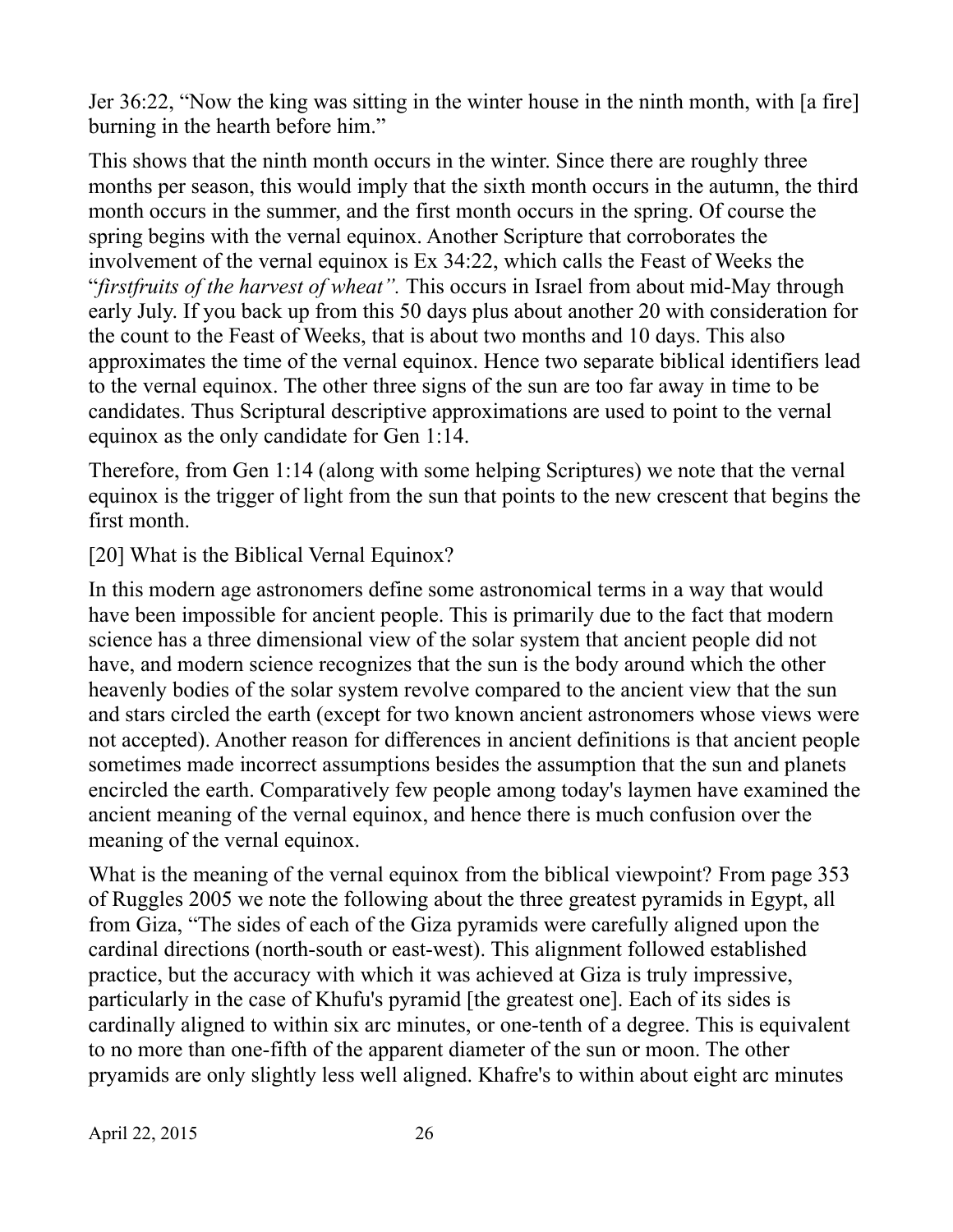and Menkaure's to within sixteen."

Estimates are that these pyramids were built before the time of Moses. In fact, radiocarbon dating, which makes some assumptions for its accuracy, dates these three pyramids to about 4500 BCE, near the time of the flood. The earth's axis and tilt has remained virtually constant for those years despite all the earthquakes and other upheavals this planet experienced because those pyramids have kept their east-west line in agreement with the equinoxes. When Ruggles used the term *equinox* in the above quote without any qualification, as a modern scientist he used it in a sense that agrees *in time* with the modern definition of equinox.

Ancient peoples could determine the true east-west line based upon the the fact that on the days of the equinoxes (and only on those days), the sun's path (and the sun's shadow of a vertically hanging rope) falls along the same straight line all day from sunrise to sunset. This is the straight line definition of the equinoxes. The vernal equinox is the day of the equinox when the weather is changing from cold toward hot in the northern hemisphere where Israel lies. This definition holds true for all areas except near the poles of the earth.

There is a spiritual significance to this straight line meaning of the vernal equinox. The straight line all day long of the sun's shadow relates to the straight path of your behavior that does not go to the right or the left.

Deut 5:32, "And you shall be careful to do as YHWH your Almighty commanded you. You shall not turn aside to the right or the left."

The equinox represents a path of righteousness because it shows a straight line path all day. These are the only days on which it symbolizes being straight.

Mal 4:2, "But for you who fear My name the *sun* of righteousness will rise with healing in its wings, and you will go forth and skip about like calves from the stall."

This indicates sinlessness and perfection, and the authority to make a person righteous and healthy. Specifically the vernal equinox shows the perfect time to await the first month. Any other clock for this purpose is a counterfeit.

The modern definition of the equinox is equivalent to the ancient method of seeking the day on which the sun's shadow makes a straight line all day.

Concerning the extremely high accuracy of aligning the largest ancient Egyptian pyramids with the east-west direction, and hence a precise knowledge of the time of the equinoxes by the ancient Egyptians, Neugebauer 1980 wrote on pages 1-2, "It is therefore perhaps permissible to suggest as a possible method a procedure which combines greatest simplicity with high accuracy, without astronomical theory whatsoever beyond the primitive experience of symmetry of shadows in the course of one day." A diagram and further discussion by Neugebauer explain how the Egyptians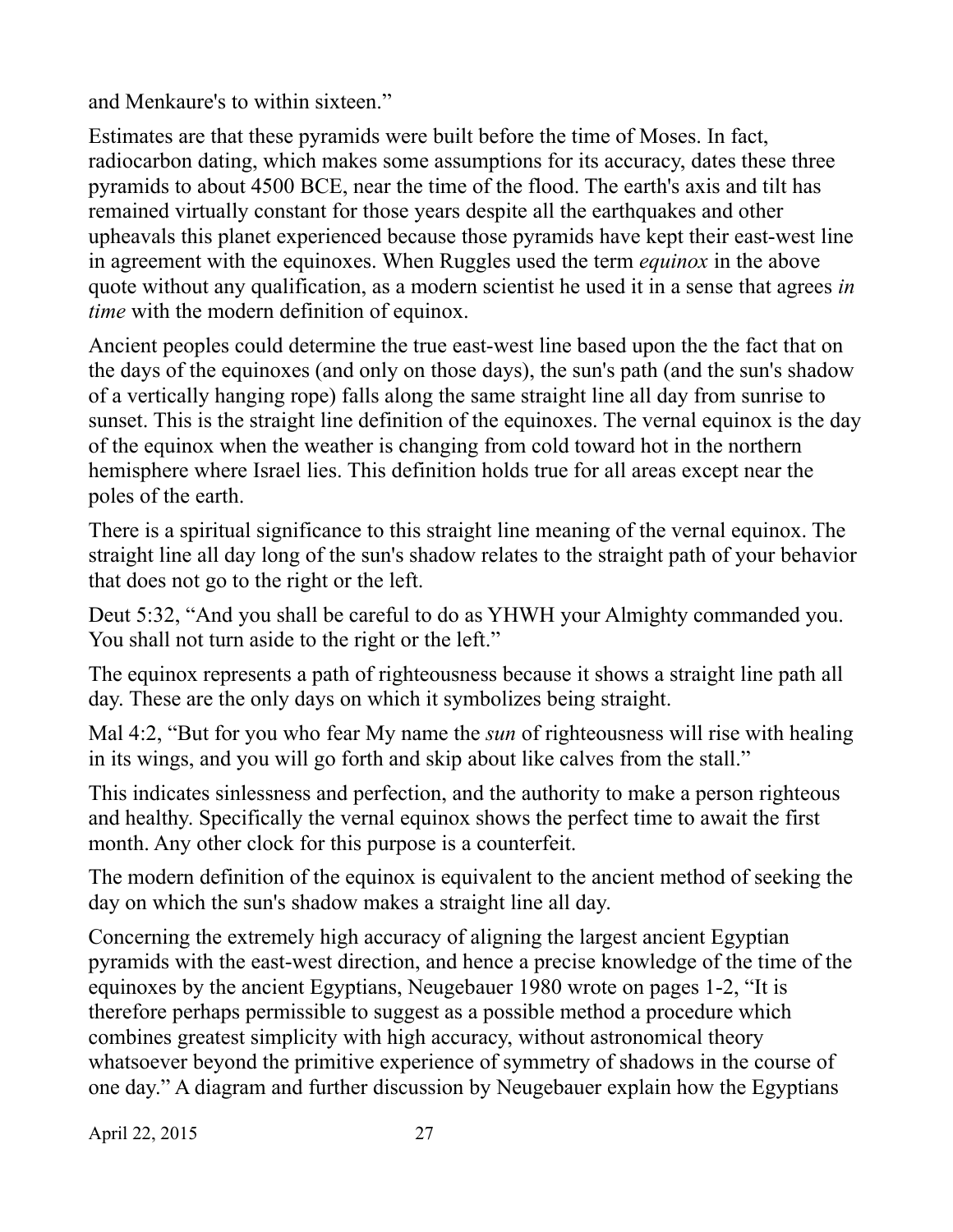could have achieved the accurate alignments without any mathematically sophisticated theory. The reason he sought and proposed this method is simply that his studies into ancient Egyptian mathematics and astronomy did not hint at any Egyptian ability to accurately predict the time of the equinoxes.

The concept of equal daytime and nighttime is really not part of what is implied in Gen 1:14 for lights in the heavens for ancient peoples. Equal daytime and nighttime is not a light marker when you stop to think about it!! Instead, this concept of equal daytime and nighttime is an accurate *measure of time*, which is not a light marker. Night is not a light. The abstract concept of equal daytime and nighttime requires a measure of nighttime compared with a measure of daytime. This requires the existence of some instrument that can accurately measure time to almost one minute of accuracy in a day. During the days near the equinoxes, the length of daylight changes by two minutes per day, so that some instrument that can accurately measure time to a resolution less than this would be required to make a true judgment of equal daytime and nighttime. A measure of time for a night is not a light. The concept of equal daytime and nighttime is really foreign to Gen 1:14.

Until the year 1656 when Christiaan Huygens invented the pendulum clock, there were no clocks accurate enough to determine when daytime and nighttime were equal. The biblical equinox is the straight line path all day, not equal daytime with nighttime. Many ancient peoples made the assumption that daytime and nighttime were equal on the days of the equinoxes, but this assumption was not capable of being verified in practice in ancient times. This incorrect ancient assumption should be rejected as the biblical meaning of the equinox. Only the practical meaning that could be physically determined should be accepted, and this is the straight line path of the sun all day. The straight line path would determine the same day all over the earth except near the poles. In contrast to this, the day of equal daytime and nighttime varies by as much as several days depending on the latitude of the observer on the earth because the refraction of the sun's light rays differs according to the latitude, and refraction will alter the length of daytime. Even Talmudic literature refers to the time of the equinoxes as the time of equal daytime and nighttime, showing a false assumption that is contrary to the naturally intended meaning of Gen 1:14.

[21] Central Passover Observance Requires Knowledge of the first Month at its Start

Consider why the vernal equinox must occur at or shortly before the first new crescent to fulfill the trigger pattern and avoid advance prediction. For example, let us suppose that someone proposes that the first new crescent is the one for which the 15th day of that month is on or after the vernal equinox. That would mean when the new crescent for that month is seen, one would have to know in advance that when the 15th day arrives, it will be on or after the vernal equinox. Someone may argue why it should matter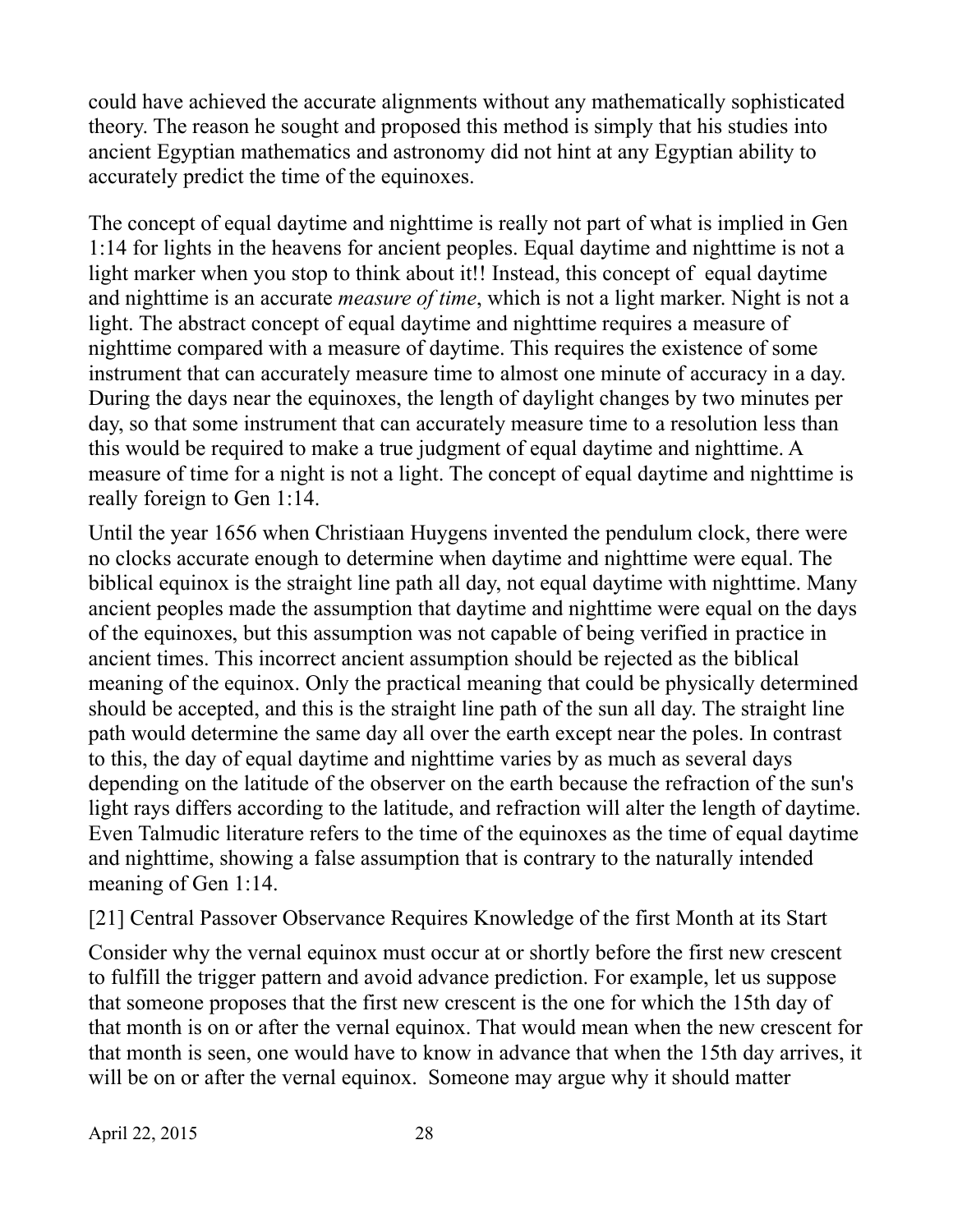whether we know in advance. Why can't people merely wait until the 15th day arrives and compare that with the vernal equinox? In other words, why is it necessary to know at the beginning of the month whether it is the first month or the 13th? Consider the people in ancient Israel and what they were expected to do for the first month.

When people are expected to leave their homes to attend the Passover festival in one central location (Deut 12:5-7) throughout all Israel, they need to know at the beginning of the month whether it is the first month or the 13th month so they can make preparations of clothing, food, exchange of goods for silver, wagon repair, long distance travel over hilly land (Deut 11:11, and Jerusalem is about 2500 feet above sea level), etc. The whole family was ideally expected to go (Ex 12:25-27), so that travel was not rapid. They must prepare and leave in advance in order to arrive for the Passover. Gen 1:14 literally speaks of the lights in the heavens, not predicted lights in the heaven.

The conclusion is that the new crescent that occurs on or after the vernal equinox begins the first month. This definition for the first month is a natural result from Gen 1:14 and a few other Scriptures that relate to the year, such as Deut 12:5-7.

[22] Adoption of the Babylonian Month Names in Jerusalem, and the Vernal Equinox

The conclusion from Gen 1:14 that the first month is the one whose first day occurs on or after the vernal equinox will now be corroborated with a historical event that has a basis from Scripture. The biblical books of Ezra and Nehemiah show the adoption of the Babylonian calendar's month names in the context of Jerusalem as previously discussed concerning the beginning of each month. In the fifth century when the Babylonian calendar became patterned (from 499 BCE onward), it began its first month on or after the vernal equinox. This agrees with the understanding described in the last chapter based upon central observance of the Passover. Biblical books written before 499 BCE, such as Daniel, did not use month names from the Babylonian calendar.

[23] Book of Esther shows Basic Agreement of the Babylonian and Jewish Calendar

During the time that Esther was queen, scholars are uncertain who the Persian king was that is known in secular history. The viewpoints that are most in harmony with the Scripture are all in the fifth century BCE (Est 2:5-6). Beginning in 499 BCE, the Babylonian calendar first became synchronized with the vernal equinox.

Est 9:20-21 [NASB], "Then Mordecai recorded these events, and he sent letters to all the Jews who were in all the provinces of King Ahasuerus, both near and far [this would include Judah], obliging them to celebrate the 14th day of the month Adar, and the 15th day of the same month annually..." Est 9:1 states that the 12th month is Adar. The context is the region called Susa (Est 9:6), and Est 9:26-32 shows this to be the origin of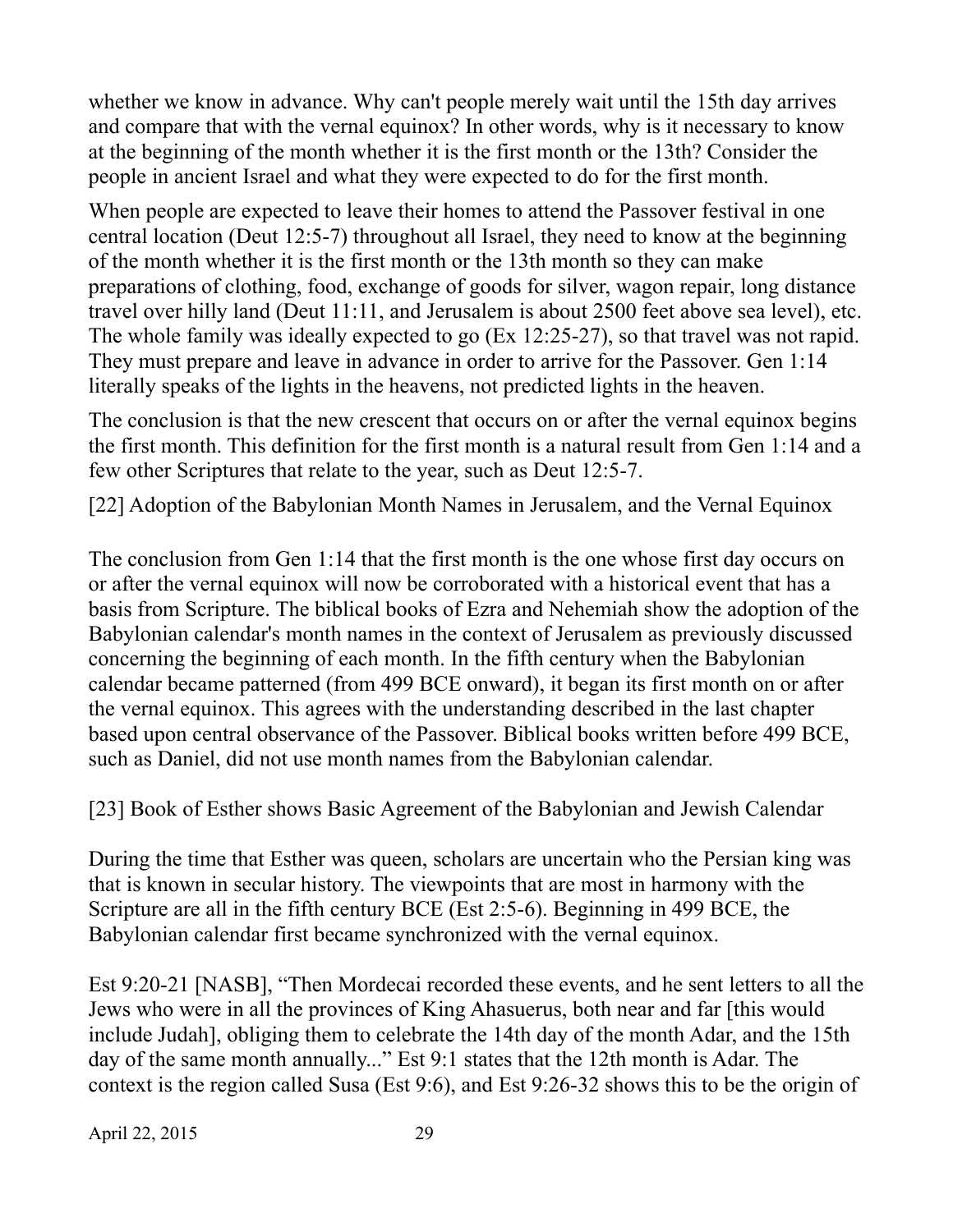the Jewish festival of Purim. Ezra 6:15 mentions the same month name Adar in Jerusalem taken from the Babylonian calendar's 12th month. Since the above refers to Adar in all the provinces and this name Adar was also used in Jerusalem (one of the provinces), this name should almost always refer to the same lunar month, whether in Persia (the Babylonian calendar) or in the province of Judea.

#### [24] The Passover Letter shows the Jerusalem Nisan was the Babylonian Nisanu

In southern Egypt, the Persian Empire controlled the city of Scyene and the military base on the island of Elephantine where ancient documents have been discovered with events dated in both the Egyptian civil calendar and the Babylonian calendar. Before 1990 there was a debate within the scholarly community concerning whether these documents were dated using the Jewish calendar or the Babylonian calendar, but since the 1990 paper by Bezalel Porten was published, we have solid grounds for the scholarly acceptance that the Babylonian calendar was used in Scyene and Elephantine.

In Neh 13:30 the words of Nehemiah are, "Thus I purified them [the people in Judah] from everything foreign..." Nehemiah had the authority to keep the religion pure even though Judah was part of the Persian Empire. Persia allowed the different peoples within its empire to keep their own religion.

We understand how the ancient Babylonian calendar works because their eclipse records agree with modern computer simulation data for those eclipses. There are hundreds of eclipse records from ancient Babylon between 747 BCE and the first century. About 200 of them also have the time of day based on their water clocks whose smallest unit of time was four minutes  $(= 1/360)$  of one day). Using computers and the formulas of astronomy to compute the time of those eclipses that were time-stamped by the ancient astronomers, John M. Steele has published papers showing that the accuracy of their water clocks averaged eight minutes for the time of those eclipses!! The only way that all that data could work out so precisely is that modern scholars have certainly proved that we know the dates of the ancient Babylonian calendar except for some one day possibilities based on rain or clouds hindering the sighting of the new crescent.

One of the Aramaic letters found at Elephantine is known in scholarly circles today as the Passover Papyrus. The Hebrew-Aramaic alphabetic characters in this letter along with an English translation are found on pages 56-57 of Lindenberger. In the following quotations from the letter, the square brackets and the contents within them appear on page 57 of Lindenberger. The letter contains "This year, year five of King Darius", which dates the letter in 419/418 BCE. There are gaps in the letter because it is poorly preserved. The addressing of the letter says "[To] my brothers Yedanyah and his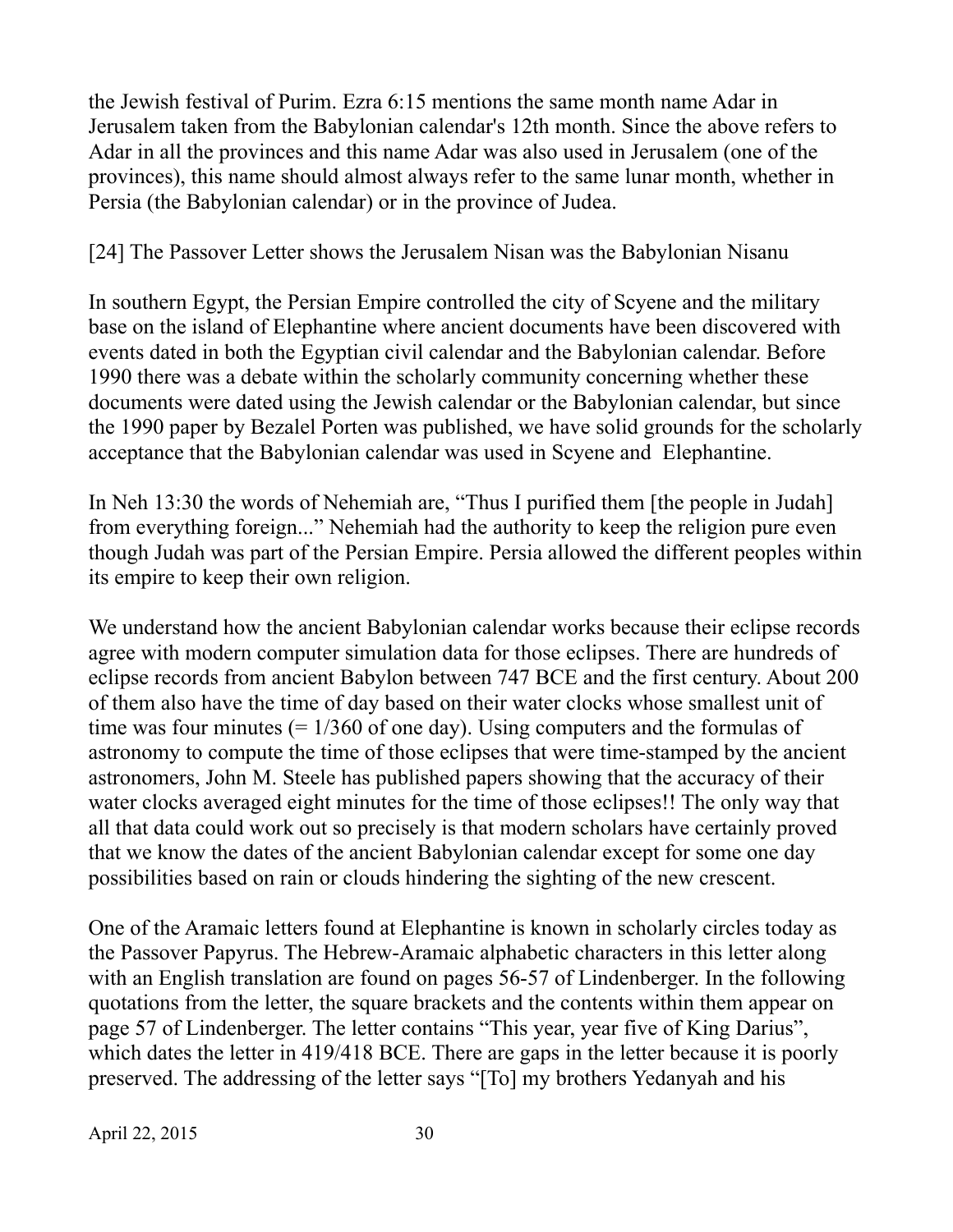colleagues, the Jewish garrison, from your brother Hananyah". It was written from one Jew in friendship to the Jews on the island with whom the author had familiarity. Part of the preserved text of the letter says, "Be scrupulously pure. Do not [do] any work [...]. Do not drink any [...] nor [eat] anything leavened [... at] sunset until the twenty-first day of Nisan [...]". Another translation of this same segment of this letter is on page 283 of Whitters where he adds in square brackets some guesses in gaps in the text as follows, "be pure and take heed. [Do n]o work [on the 15th and the 21st day, no]r drink [fermented drink, nor eat] anything [in] which the[re] is leaven [from the 14th at] sundown until the 21st of Nis". Note that the final letter of Nisan is missing in the poorly preserved papyrus so only "Nis" is shown. This provides historical evidence that after the return from exile under Ezra and Nehemiah, Jews named the first month Nisan as a substitute for the word *aviv*. On page 283 Whitters comments, "The letter came from one Hananiah, who apparently wanted the Jews in Egypt to celebrate Passover and Unleavened Bread appropriately. The address and greeting rule out a local Egyptian official or Persian overlord." If the name Nisan was not significant for the first month to Jews, the letter could simply have said the first month or used an expression with Abib (Hebrew *aviv*) to signify the first month. This should be accepted as ancient historical evidence outside the Tanak that Jews of the fifth century BCE considered the Babylonian month name Nisanu as equivalent to the first month of their year. Since the Babylonian calendar at that time in history began its first month on or after the equinox, the same should apply to the Jewish calendar at that time.

# [25] Philo explains when the First Month of the Biblical Year begins

Philo wrote on page 151 of Philo 7 (Special Laws I.90), "Who else could have shewn us nights and days and months and years and time in general except the revolutions, harmonious and grand beyond all description, of the sun and the moon and the other stars?" *Notice that the way Philo asks this question emphatically shows that agriculture is not the way to determine years and the first month in his mind from the early first century.* We should not treat Philo as if he is equivalent to the authority of the Tanak, but he is a witness from Alexandria in the early first century.

Philo would accept the Greek use of the first day of the sign of the zodiac "Aries" (not the visible constellation) as the day of the vernal equinox. This is different from most of the Roman Empire in the first century where the eighth day of Aries (Latin word meaning ram) was taken as the vernal equinox.

Philo discusses Ex 12:2 on pages 2-5 of Philo\_QE (Exodus, Book 1.1). On page 2 he wrote, "'This month (shall be) for you the beginning of months; it is the first in the months of the year.' (Scripture) thinks it proper to reckon the cycle of months from the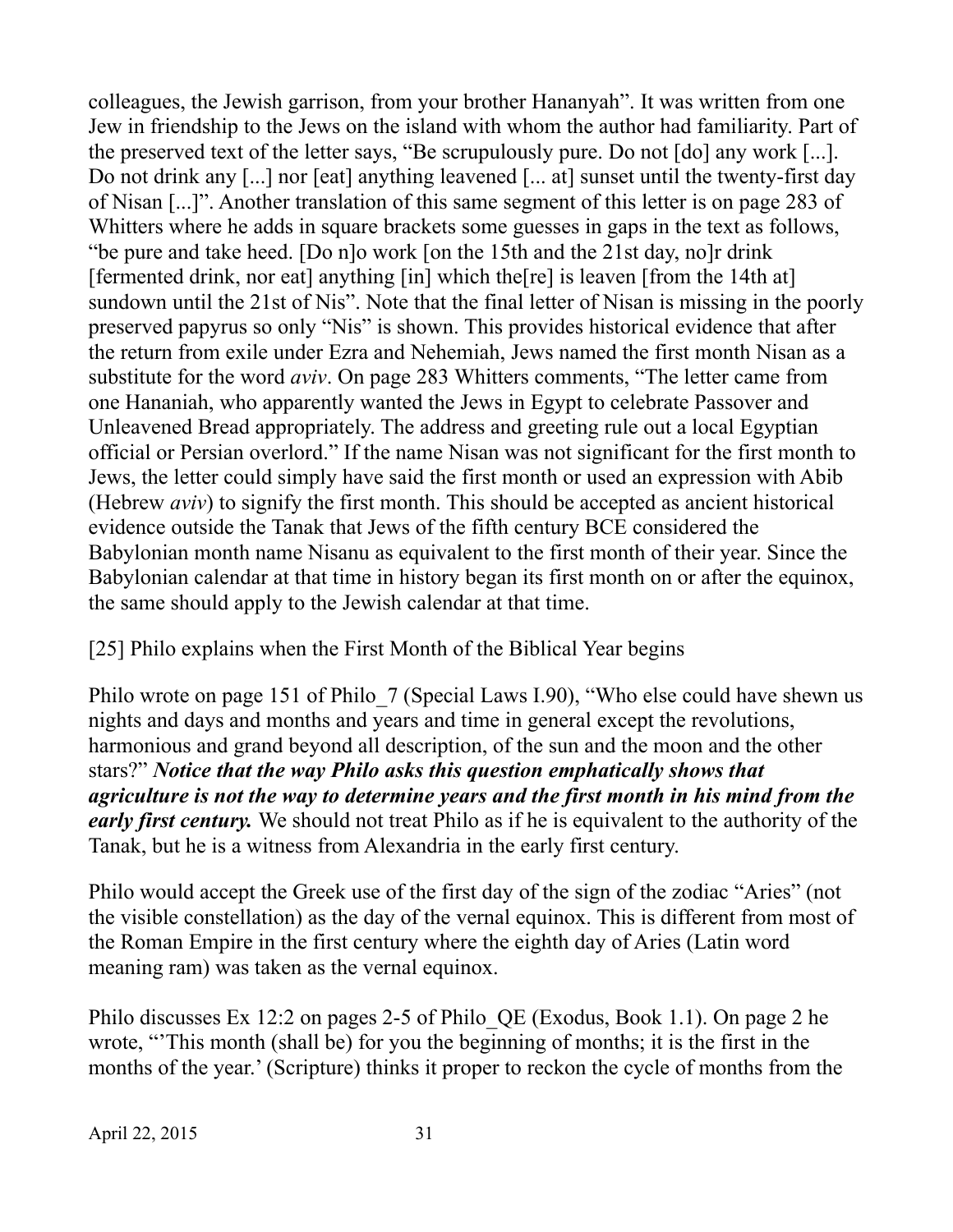vernal equinox. Moreover, (this month) is said to be the 'first' and the 'beginning' by synonymy, since these (terms) are explained by each other, for it is said to be the first in order and in power; similarly that time which proceeds from the vernal equinox also appears (as) the beginning both in order and in power, in the same way as the head (is the beginning) of a living creature. And thus those who are learned in astronomy have given this name [the Ram] to the before-mentioned time [the vernal equinox]. For they [astronomers] call the Ram the head of the zodiac since in it the sun appears to produce the vernal equinox." Then on page 3 he writes, "And that (Scripture) presupposes the vernal equinox to be the beginning of the cycle of months is clear from the notions of time held in the ordinances and traditions of various nations."

Concerning this last sentence, page 391 of Samuel 1988 states, "In the areas of Syria and the East controlled by the Seleucid kings, the Macedonian calendar was adjusted to make its months coincide with the months of the Babylonian calendar, which was in turn regulated locally by a nineteen-year cycle. The system was in general use in the East, and persisted in an adjusted form in cities all over the eastern regions well into the period of Roman domination." The first day of Nisan in the Babylonian calendar since 499 BCE never fell before the vernal equinox.

When Philo speaks of the "traditions of various nations", from Samuel's statement he is referring to the continuation of the Babylonian calendar whose first month did not begin before the day of the vernal equinox. This is the only place where Philo makes a statement about the first month that is capable of some explicit comparison with the vernal equinox.

[26] Summary of Evidence that favors the First Month on or after the Vernal Equinox

(1) Gen 1:14-18; Ex 34:22; Jer 36:22 were explained to show that a light trigger from a heavenly light determines the beginning of the year, and specifically the light trigger is the vernal equinox. The new crescent on or after the day of the vernal equinox begins the first month of the year, using Deut 12:5-7 ("one place" and the needed time to arrive). (2) The Babylonian calendar's first month was named Nisanu, which the Jews transliterated into Hebrew as Nisan. From 499 BCE onward the Babylonian calendar did not permit Nisan to begin before the vernal equinox. Ezra 6:15; Neh 6:15 show the use of Babylonian month names in Jerusalem, yet with Jews using these names throughout the Persian Empire.

(3) Est 9:1, 20-21 shows the twelfth month to be Adar in the whole Persian Empire. (4) The Passover Letter in 419/418 BCE, written from a Jew in Judea to Jews on the island of Elephantine near the southern border of Egypt where Persians administered the Babylonian calendar, explained that Nisan was the month of Passover. This shows that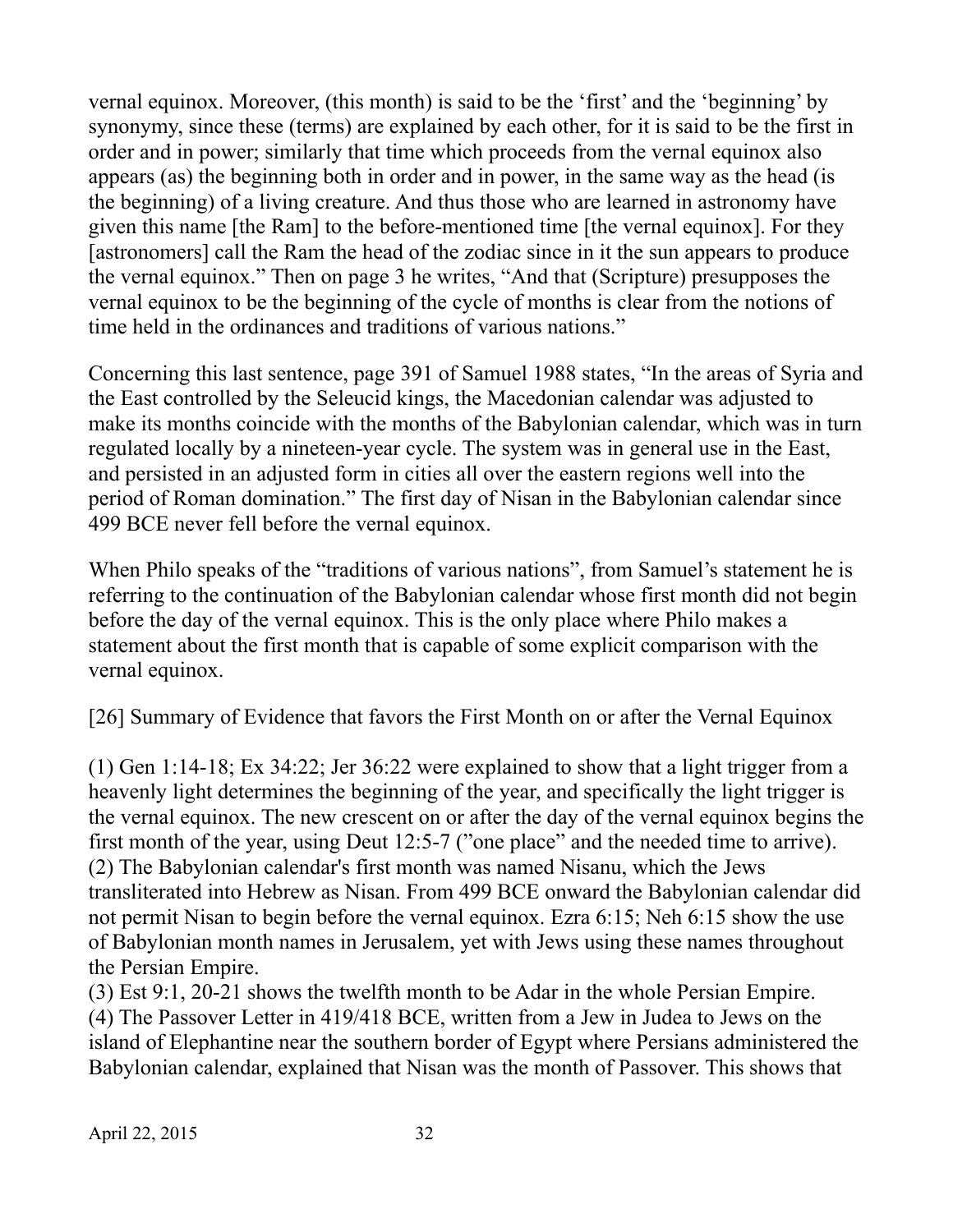the Jew who wrote the letter from Judea expected that Nisan in the Babylonian calendar would be the same as Nisan in Judea, since that was the month of Passover. Thus the month names in Jerusalem were expected to agree with the same month names in Persia. (5) Philo of Alexandria in the first century states that the vernal equinox begins the first month as in other nations (those toward the east still used the Babylonian calendar, but often with Macedonian month names due to Greek influence).

[27] Claims that the Barley in Israel determines the First Month

A. Explanation of the Meaning of Abib (= *aviv*)

Ex 9:31, "And the flax and the barley were ruined because the barley [was in the] ear  $[=$ *aviv*] and the flax [was in] bud."

Ex 9:32, "But the wheat and the spelt were not ruined, for they [ripen] late."

The full context of the hail plague in Egypt in Exodus 9 shows that all the barley was ruined throughout all the land of Egypt. Barley was grown near the banks of the Nile River for a distance of 500 miles from the Mediterranean Sea southward. It was warmer in the south of Egypt than in the north, so that the period of variation in the ripening of barley in Egypt before the Aswan Dam was built was five weeks. For all of the five weeks variation in ripening, the word *aviv* is used in Ex 9:31 to describe the state of the barley. This length of variation in the growth of barley shows that *aviv* in Scripture applies to a wide range of stages of growth of barley rather than only one stage of ripening. Five weeks is longer than one month. Therefore, *aviv* is much too loose a word to pin down only one month to which it may refer. The variation of climate in Israel causes the ripening of barley to vary over a seven week period depending on the location in Israel, and the meaning of *aviv* is very loose, covering several stages of growth of barley. This is too wide a range to pin down only one month from such a vague description. In order to use **barley as a trigger** to determine the first month, it would have to signify a clearly discernible objective test in Israel that would provide a "yes or no" decision by the end of a month that would be the last of the months of the year that was ending. Since the meaning of *aviv* is wide rather than narrow, such a *trigger* is impossible with the use of barley. The word *aviv* means "ear or ears [of grain]". Examples of texts in ancient Semitic languages show that the last word in verse 32 should **not** be translated "dark".

B. In the context of the hail plague, if the barley had been ripe in far northern Egypt, it would have been harvested already in far southern Egypt where it was five weeks further advanced in growth. This shows that some of the barley was unripe yet called *aviv*.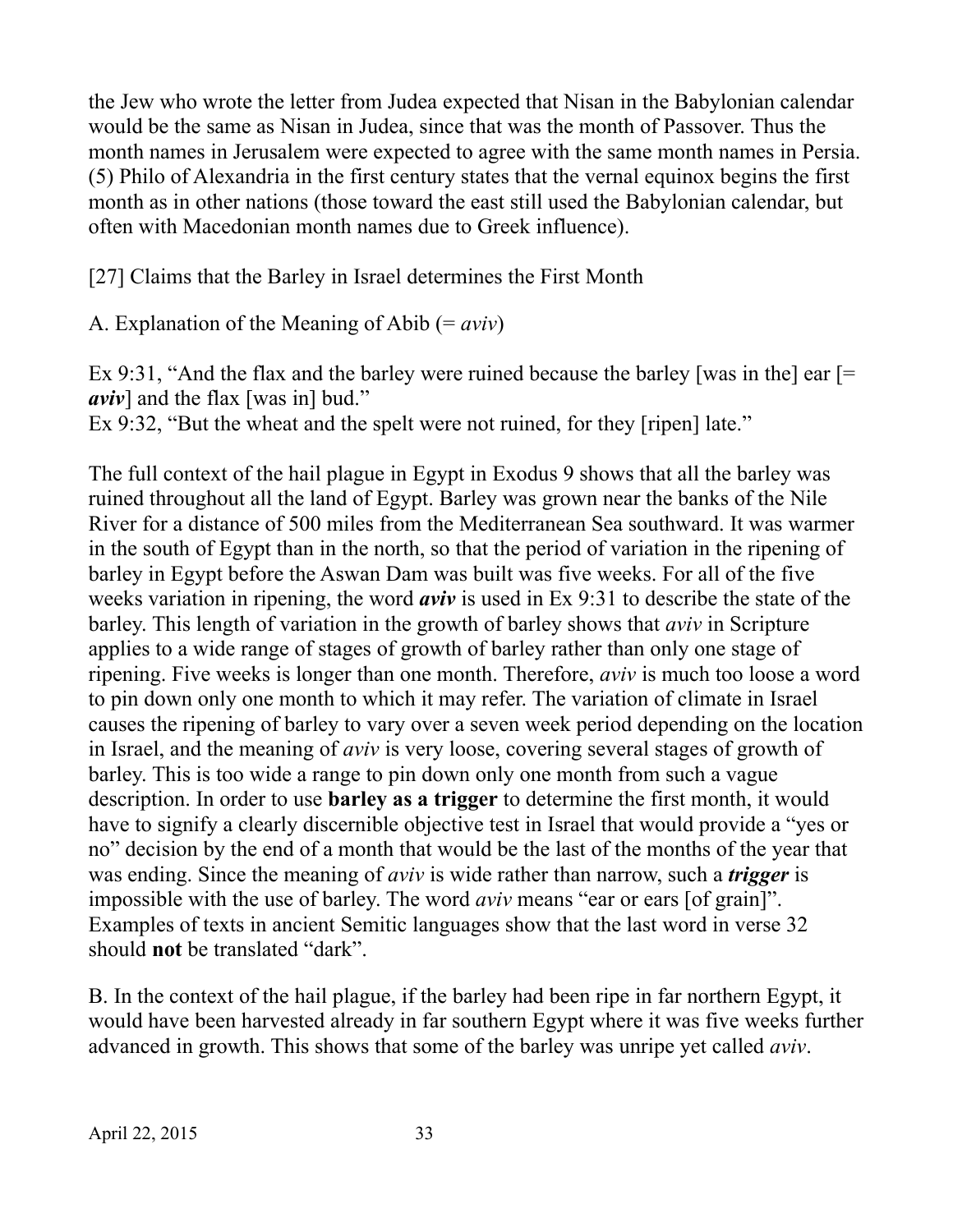#### C. Heat, the Atmosphere, the Sun, and the Ripening of Barley

On the sunlit side of the moon, the temperature on the surface of the moon is a little above that of boiling water because of the energy from the sun. This heat is caused by the lack of an atmosphere on the moon. It is the presence of an atmosphere on the earth that reduces the heat energy from the sun differently at different times of the year in different places on the earth. It is actually the atmospheric conditions on earth that are especially influenced by the tilt of the earth's axis that enables the temperature to warm as the winter is ending in Israel. Thus the atmospheric conditions on earth allow an increase in heat and thereby enables the winter barley to grow and ripen. In ancient Israel as shown by usage in the Scripture, it was understood that the sun was responsible for heat in the summer, but the word for light was not recognized as being responsible for heat. The word that was repeatedly stressed in Gen 1:14-18 is *light*, not heat. The biblical trigger is light, not heat. The word "**sun**" (indicative of heat) is not used in Gen 1:14-18. Thus Gen 1:14-18 is genuinely an astronomical context, not an agricultural context because of its use of light and its avoidance of heat. Heat would indicate an influence on crops such as barley. Light does not do this as it is used in Scripture. A primary point is also that the sun is **not** responsible for the ripening of barley, but instead it is the increase in heat that is caused by the **atmosphere** on the earth. Without the atmosphere, the surface on the earth would exceed the temperature of boiling water. Of course ancient people would not know this, and of course without the sun there would be no heat at all. The point here is that the subject in the sentence of Gen 1:14-15 is heavenly bodies and light from them. The context is astronomy with appointed-times, not agriculture. A clear light trigger is needed from this context. The claim that Gen 1:14-15 is to be interpreted in a manner that makes the light from the sun merely an indirect source for the ripening of barley, transforms this from a literal context to a figurative context.

#### D. The Context of the first Passover in the Promised Land

When the Israelites celebrated the Passover (Josh 5:10-12) very soon after they first crossed over the Jordan River, they did not go looking for the state of the barley in various regions of Israel. They were in the lower Jordan River valley where barley regularly ripens the soonest in the seven weeks variation within Israel. Barley is in the ear (*aviv*) in February in the lower Jordan River valley. While no one who wants to use barley to begin the first month seems to want to begin the first month in February, that is what such a viewpoint would favor based on the wide use in the meaning of *aviv* indicated by the hail plague. Those who favor the use of barley to determine the first month claim that *aviv* refers to **only one stage** of the ripening of barley, which contradicts its use in the hail plague throughout all of Egypt.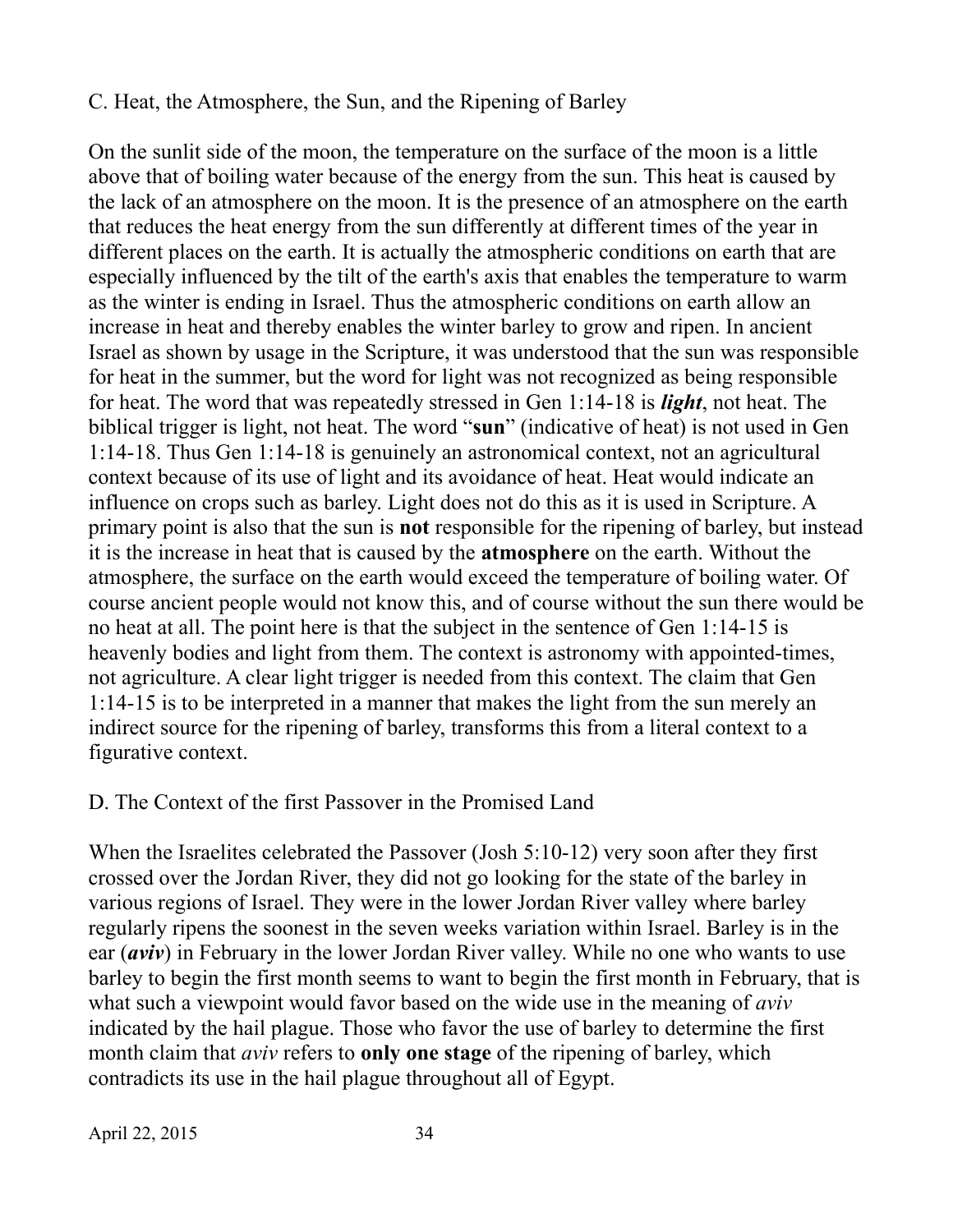### E. The Context of the firstfruits offering in Lev 2:14

Lev 2:14, "And if you-offer a cereal-offering of firstfruits [= *bikurim*] to YHWH, youshall-offer ears  $[=$  *aviv*] roasted/parched-grain  $[=$  *kali*] with fire, [that is] fresh-grain [*karmel*] crushed-grain [for a] cereal-offering of your-firstfruits [= *bikurim*]; Lev 2:15, and you-shall-put oil upon-it and lay frankincense upon-it; it [is] an offering. Lev 2:16, And the priest shall burn its-memorial-portion from its-crushed grain and from its-oil with all its-frankincense, an [offering by] fire to YHWH."

Nothing in the description of the firstfruits offering in Lev 2:14 restricts *aviv* to only one stage of the ripening of barley. This is further evidence of the inability to use the concept of *aviv* as a narrowly defined trigger for a "yes or no" objective decision. Since Scripture does give the clear meaning from the hail plague that *aviv* is broad in the scope of the stages of ripening of the ears or heads, it is not suitable as a trigger for Gen 1:14 where years is concerned.

#### F. The Definite Article before *aviv* in the "month of *aviv*"

In the Hebrew text where all six places in which the "month of *aviv*" occurs, the Hebrew definite article exists before the word *aviv*. This is also true of the month name Ethanim (the seventh month) in I Ki 8:2. What distinguishes the first month and the seventh month from all other months is that the greatest number of festivals fall in those months. In fact, the only festival that occurs outside of those two months is the Feast of Weeks. We have no historical record that explains the reason that these two month names have the definite article before them, so people are free to speculate upon the reason. One reasonable speculation is that these months are special in the sense that they contain most of the festivals. Reasons for having a definite article before Hebrew nouns vary, unlike typical use of the English language. Some proponents in favor of using the barley to determine the first month claim that the definite article before *aviv* proves that the description implied by the word *aviv* is so specific that it cannot apply to any other month. This is a false speculation because the use of *aviv* in the context of the hail plague shows that it applies to multiple stages of the growth of barley, which spans five weeks in Egypt. The claim that the use of the definite article before Ethanim makes its descriptive meaning unique to defining the seventh month (along with the corresponding claim about the first month), is shown to be false because there are always five months between the first month and the seventh month, and how could a description always guarantee exactly five months? The evidence is that the use of *aviv* in "month of *aviv*" is intended to be a characteristic of that month, but not so unique that it specifically defines the month in a unique way.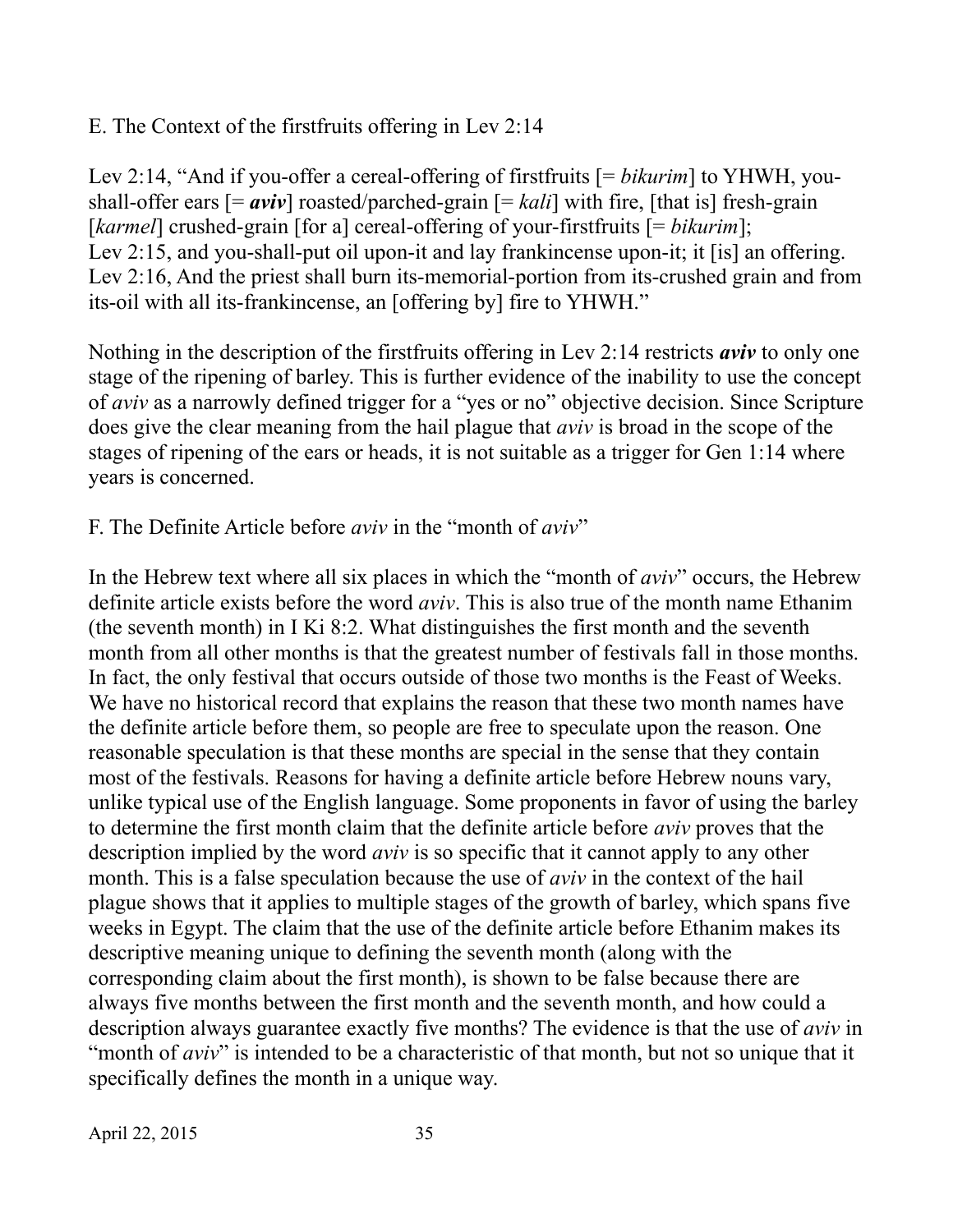G. Implications of the Vague Context of Ex 12:2

Ex 12:2, "This month [shall be] to you [the] beginning of [the] months. It [shall be the] first of [the] months of the year."

Ex 13:4, "This day you are going out in the month of *aviv."*

Ex 34:18, "You shall keep [the] feast of the *matsot*. Seven days you shall eat *matsot*, which I commanded you at [the] appointed-time of the month of *aviv* because in the month of *aviv* you went out from Egypt."

Some proponents of the use of barley to determine the first month claim that the context (placement) of Ex 12:2 in Scripture proves that the first month is determined by the description embodied in the word *aviv*. The problem with this claim is simply that the use of the word *aviv* that precedes this (Ex 9:31 on the hail plague) and that follows this (Ex 13:4 "month of *aviv*") are not in the same context with Ex 12:2. Based upon the reports of ripe barley and early ears of barley from Egypt, the hail plague occurred between mid-January and mid-February when translated into our modern calendar. This is well before the time context of Ex 12:2. In Ex 12:2 there is advance instruction of what will soon happen in the first month. Then there is a discussion of what did happen. Then there is a discussion of what to do in future years. After this, Ex 13:4 occurs. Thus Ex 13:4 is outside the context of Ex 12:2. It is merely wishful thinking to claim that *aviv* is in the context of Ex 12:2. Moses should not be expected to be thinking of barley in Israel at the words of Ex 12:2 because he had never before been in the land of Israel to see barley there. It requires speculation to explain the placement of the first month on the basis of Ex 12:2 and Ex 34:18.

#### H. Wide Variation in the use of *aviv* applied to Israel

With the seven week variation in the time for the general harvest of barley in Israel based upon the different temperature ranges in that land, the word *aviv* applies to barley in Israel from sometime in February to sometime in June. Hence the word *aviv* in the phrase "month of *aviv*" does not uniquely apply to the first month as a description.

I. Does the word "harvest" in Lev 23:10 mean "harvest-ready"?

Lev 23:10, "Speak to [the] children of Israel and say to them, 'When you come into the land which I am going to give to you and reap its harvest, then you shall bring [the] first [= *raysheet*] sheaf [= *omer*] of your harvest to the priest.

Lev 23:11, "And he shall wave the sheaf before YHWH for your acceptance on the morrow of the Sabbath the priest shall wave it,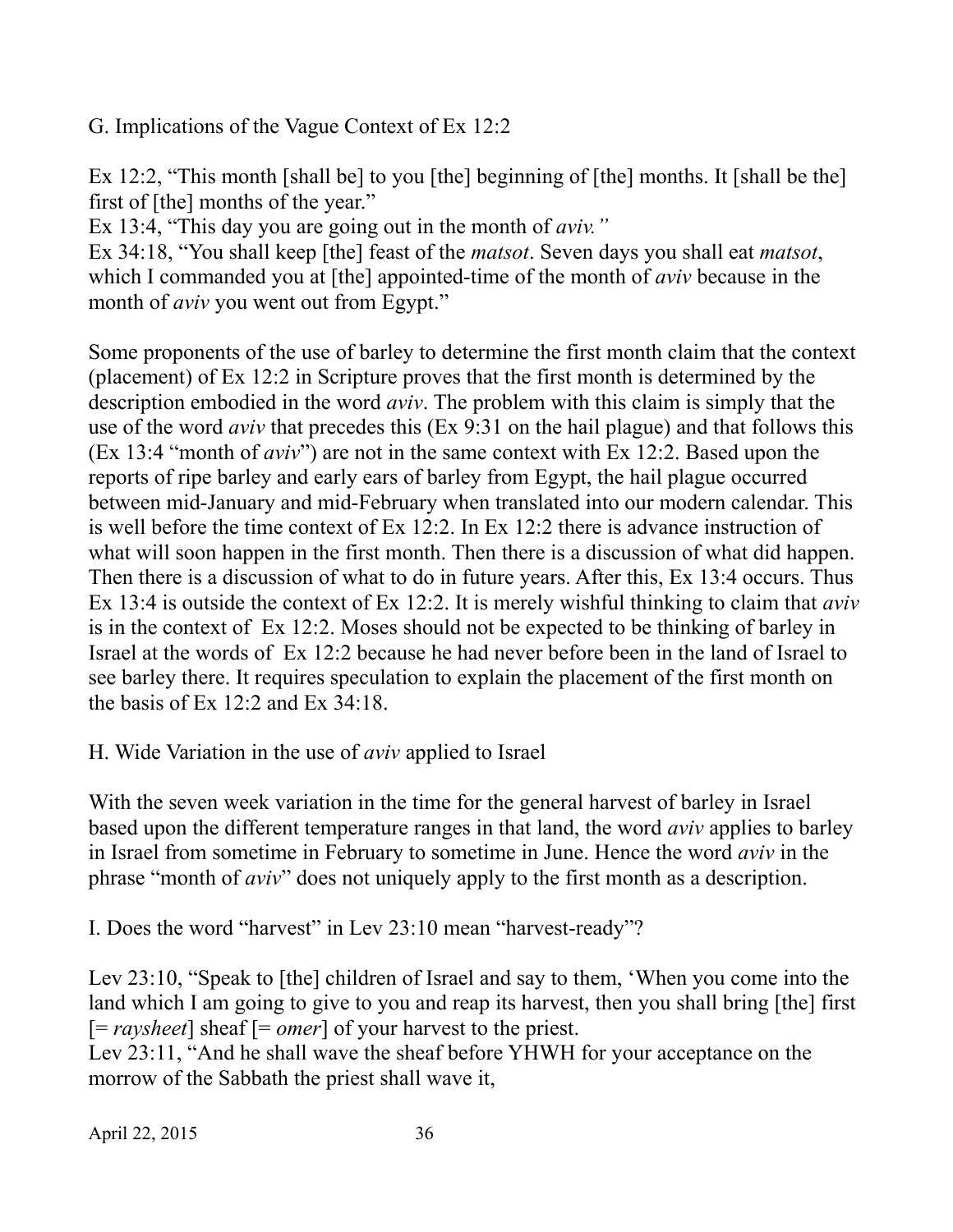Lev 23:12, "on [the] day that you wave the sheaf you shall offer a year old male lamb without blemish for a burnt offering to YHWH

Lev 23:13, "and a cereal offering with it, two-tenths [of an ephah] of fine flour mixed with oil, an offering by fire to YHWH, a pleasing odor and its drink offering of a fourth of a hin of wine.

Lev 23:14, "You shall not eat bread, nor roasted/parched-grain, nor fresh grain until this same day, until you have brought [the] offering of your Almighty. It is a statute forever throughout your generations in all your dwellings.'"

The wave sheaf offering is discussed in Lev 23: 9-16; Deut 16:9-10 where the word "harvest" occurs in Lev 23:10. BDB provides three meanings for this Hebrew word translated "harvest". It does not have to mean "harvest-ready" as relating to the time for the general harvest in one location or many locations in Israel. Concerning the phrase "When you come into the land which I am going to give to you", it means "in the years that begin with your entrance into the land promised to Abraham, Isaac, and Jacob". One of the meanings of the word "harvest" is the crop itself, without regard to its state of ripeness. Whatever you cut is part of the harvest regardless of its stage of ripeness.

Giving the sheaf to the priest is a ceremonial act. The word "sheaf" is explained by its translation in the Septuagint as *dragma.* The Septuagint was made at a time when this ceremony was actively being performed each year, so that it should not have been a difficult or mysterious word to the translators. This Greek word refers to a small bundle of cut stalks bearing ears of barley.

The specific Hebrew word in Lev 23:10 for "first" is not the word *bikurim* as in Lev 2:14 for firstfruits. The description in Lev 23:10-14 does not follow the instruction in Lev 2:14-16. Attempts to associate these passages with one another is mere speculation. There is no discussion concerning the state of the ripening of the barley in the context of the wave sheaf offering, nor is there any discussion about what happens to the wave sheaf offering after it is held up by the priest. Presumably it could be burned or used by the priesthood, but nothing is said. It is best not to make assumptions when there is a lack of evidence.

In Lev 23:10 the Hebrew words for "reap" and "bring" are in the plural form, showing that people as a mass were expected to bring their wave sheaf offering to the priest. It does not use the word for "all", so that many would bring a sheaf to the priesthood, but not all people. There is no statement that the priest goes out looking for it.

J. What does Deut 16:1 mean?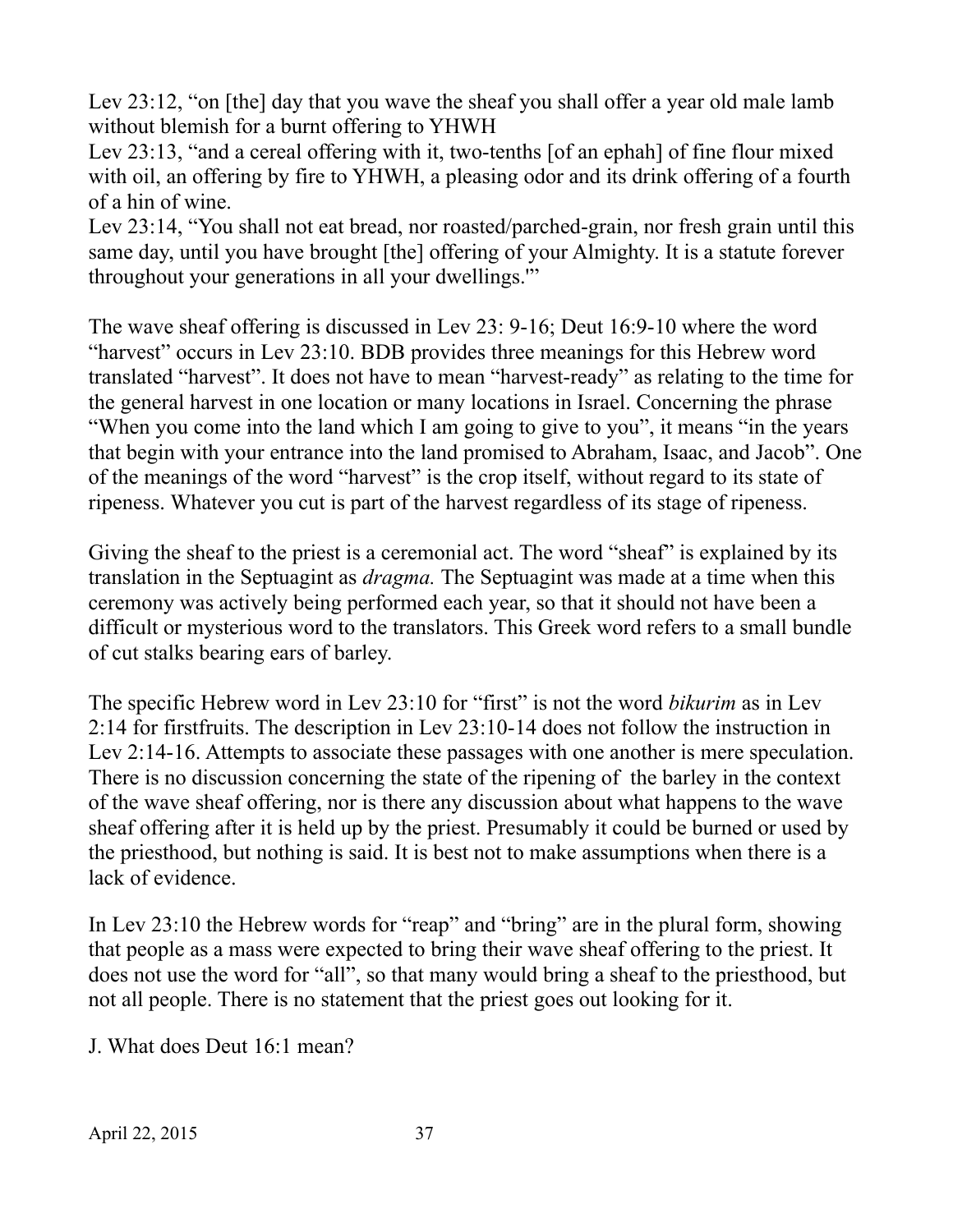Deut 16:1, "Keep [the laws of] the month of *aviv* and perform the Passover to YHWH your Almighty because in the month of *aviv* YHWH your Almighty redeemed you from Egypt [by] night."

The first Hebrew word of Deut 16:1, *shamar*, translated "keep" is ambiguous. It is also the first Hebrew word in Deut 5:12 with a similar meaning. An ambiguous verse should not be used as significant evidence to establish a controversial viewpoint.

K. Does Deut 16:9 prohibit harvesting grain until the day of the wave sheaf?

Deut 16:9, "Seven weeks you shall count for yourself from [about the time] you begin [to put the] sickle to standing-grain, you shall begin to count seven weeks."

Some proponents of the use of barley to determine the first month claim that Deut 16:9 prohibits the harvest of grain until the day of the wave sheaf offering. Such thinking only comes from adding words that are not in the Hebrew as shown by words in brackets in the above translation. The only prohibition is in eating of the new grain until the wave sheaf offering, as seen in Lev 23:14. Deut 16:9-10 is a loose summary because it mentions seven weeks rather than the more precise 50 days and omits other details.

Conclusion: The barley harvest in Israel does have some loose time association with the first month, but there is no legal precise relationship. The word *aviv* is too broad in meaning to be used as a precise trigger to determine the first month. **The word** *aviv* **means "ear or ears [of grain]".** The word *aviv* can refer to unripe ears as in far northern Egypt during the hail plague.

In recent years three different groups of people have examined barley in Israel for the purpose of attempting to determine the first month on that basis. One group is associated with Nehemia Gordon, another with Brian Convery, and another with the Assemblies of Yahweh from Bethel, Pennsylvania. In several recent years these groups have disagreed on the first month. This is just as it was during the middle ages when similar groups disagreed. A single field of barley does not have all its ears in the same stage of growth. That makes it difficult to to decide whether a field fulfills whatever condition the observer desires it to fulfill for the alleged definition. Scripture does not say "month of the **first** *aviv*", but people who desire to define the month through searching for it, treat the expression as if the word "**first**" was there. This is an assumption. Barley is not a light in the heavens (Gen 1:14).

[28] Bibliography

BDB. *The New Brown–Driver–Briggs–Gesenius Hebrew and English Lexicon*. Revised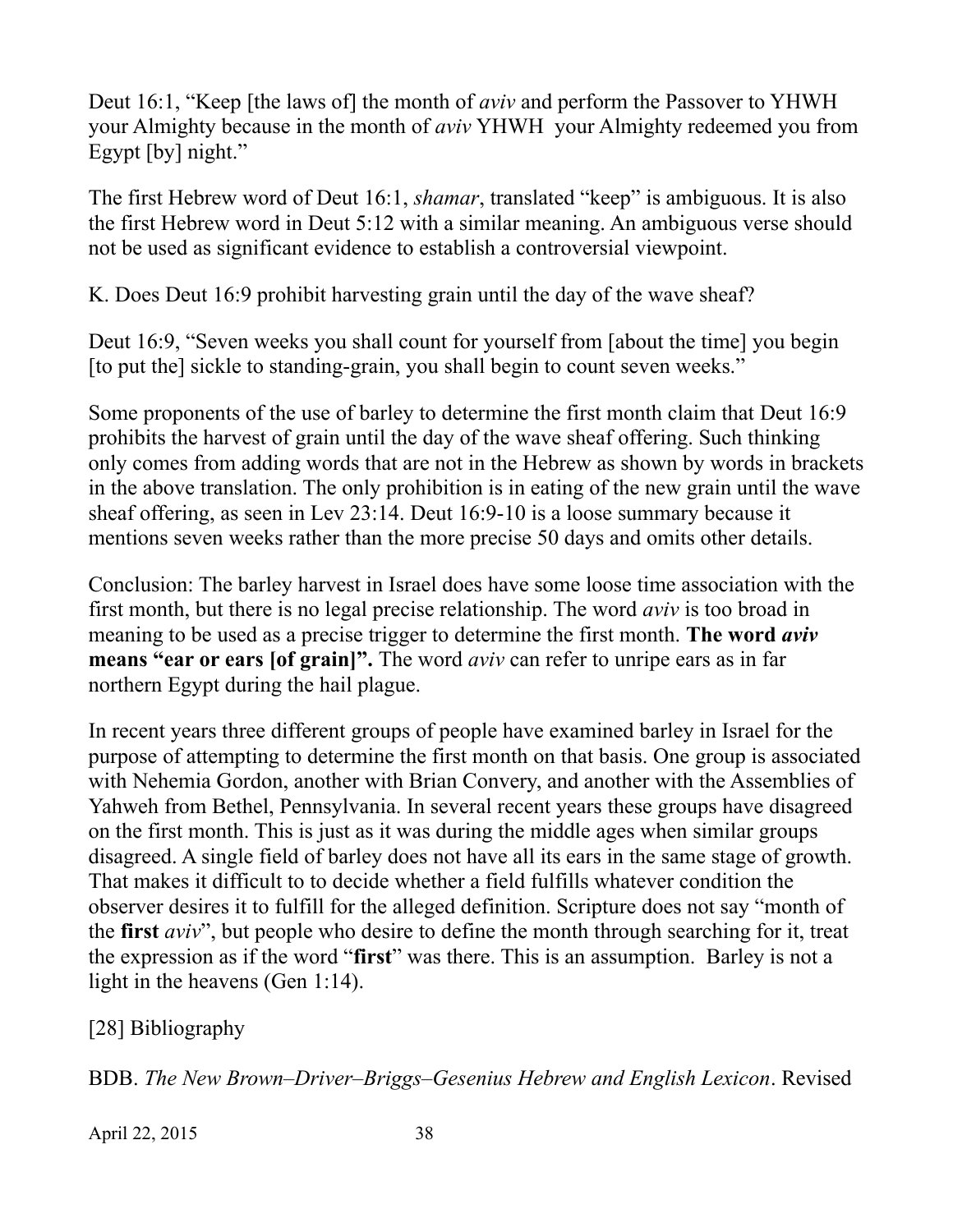from a previous lexicon of Wilhelm Gesenius by Francis Brown, Samuel Rolles Driver, and Charles A. Briggs. Peabody, MA: Hendrickson Publishers, 1979. This reprint has Strong's numbers added.

de Tarragon, Jean-Michel, o.p. *Le Culte a Ugarit*. Paris: J. Gabalda et Cie, 1980

Feldman, Louis H. "The Enigma of Horace's Thirtieth Sabbath", pp. 351-376. *Studies in Hellenistic Judaism*. Leiden: Brill, 1996

Harper, William R. *Elements of Hebrew by an Inductive Method*. Revised by J. M. Powis Smith. Chicago: The University of Chicago Press, 1921

Horace. *Horace's Satires and Epistles*. Translated from Latin by Jacob Fuchs. New York: W. W. Norton & Company, 1977

Hunger, Hermann. *Astrological Reports to Assyrian Kings*. This is volume 8 in the series *State Archives of Assyria*. Translation with introduction and commentary. Helsinki: Helsinki University Press, 1992

Josephus\_5. *Josephus*, Vol. 5, translated by Henry St. John Thackeray. Cambridge, MA: Harvard University Press, 1966

Lindenberger, James M. *Ancient Aramaic and Hebrew Letters*. Edited by Kent Harold Richards. Atlanta: Scholars Press, 1994

NASB. *New American Standard Bible*

NET. *The NET Bible*, first edition. New English Translation, version 9.0701 [\(www.bible.org](http://www.bible.org/)). Biblical Studies Press, 1996, 2009

Neugebauer, Otto. "On the Orientation of Pyramids", pp. 1-3. *Centaurus*, Vol. 24, 1980

Olmo Lete, Gregorio Del. *Canaanite Religion according to the Liturgical Texts of Ugarit*, Bethesda, MD: CDL Press, 1999

Parker, Richard Anthony. *The Calendars of Ancient Egypt*. Chicago: University of Chicago Press, 1950

Philo\_7. *Philo*, Vol. 7, by Philo of Alexandria, translated by F. H. Colson. Cambridge, MA: Harvard University Press, 1958